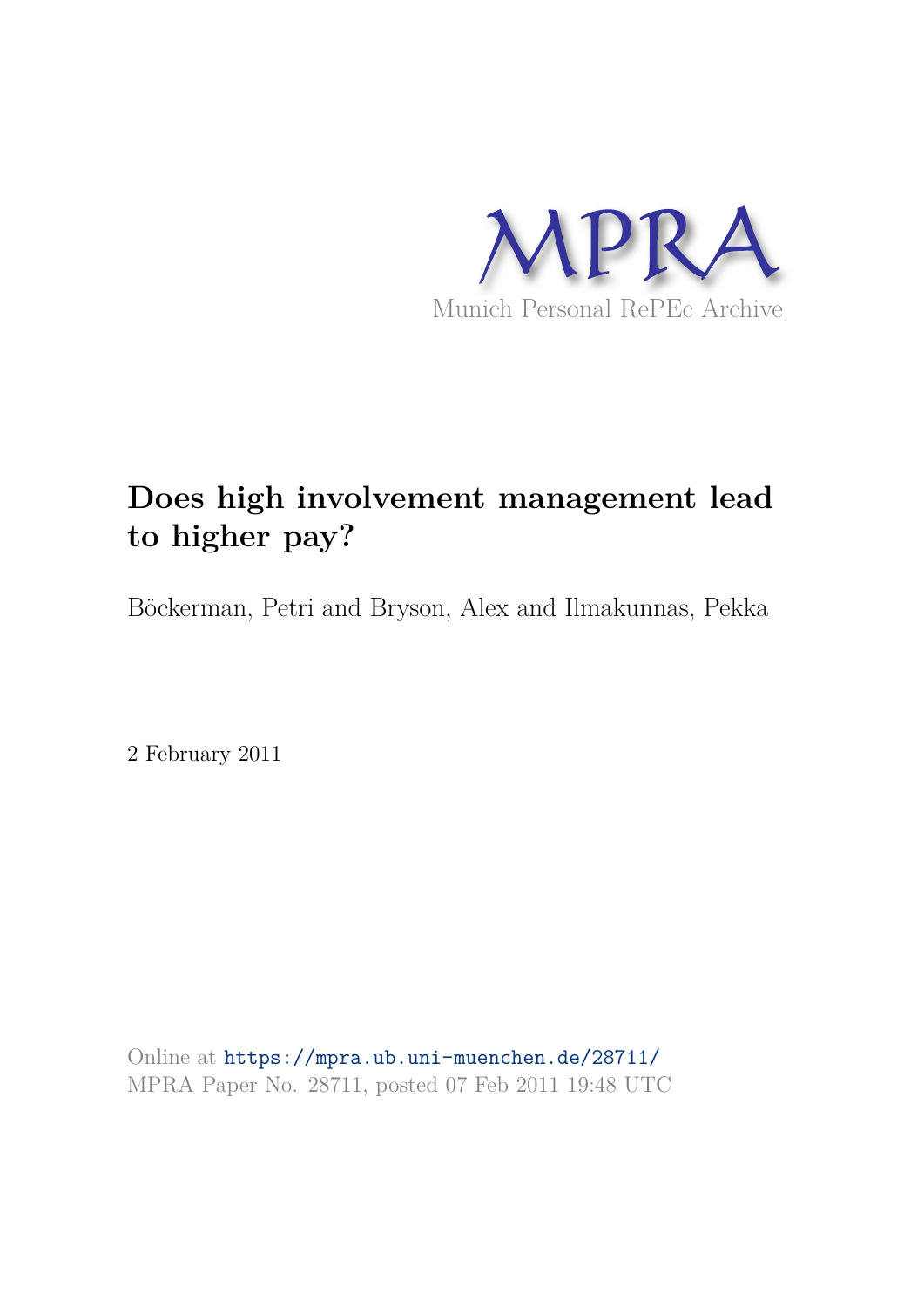## **NIESR Discussion Paper No. 376**

31st January 2011

Petri Böckerman Alex Bryson and Pekka Ilmakunnas

National Institute of Economic and Social Research, 2, Dean Trench Street, London SW1P 3HE

# **DOES HIGH INVOLVEMENT MANAGEMENT LEAD TO HIGHER PAY?**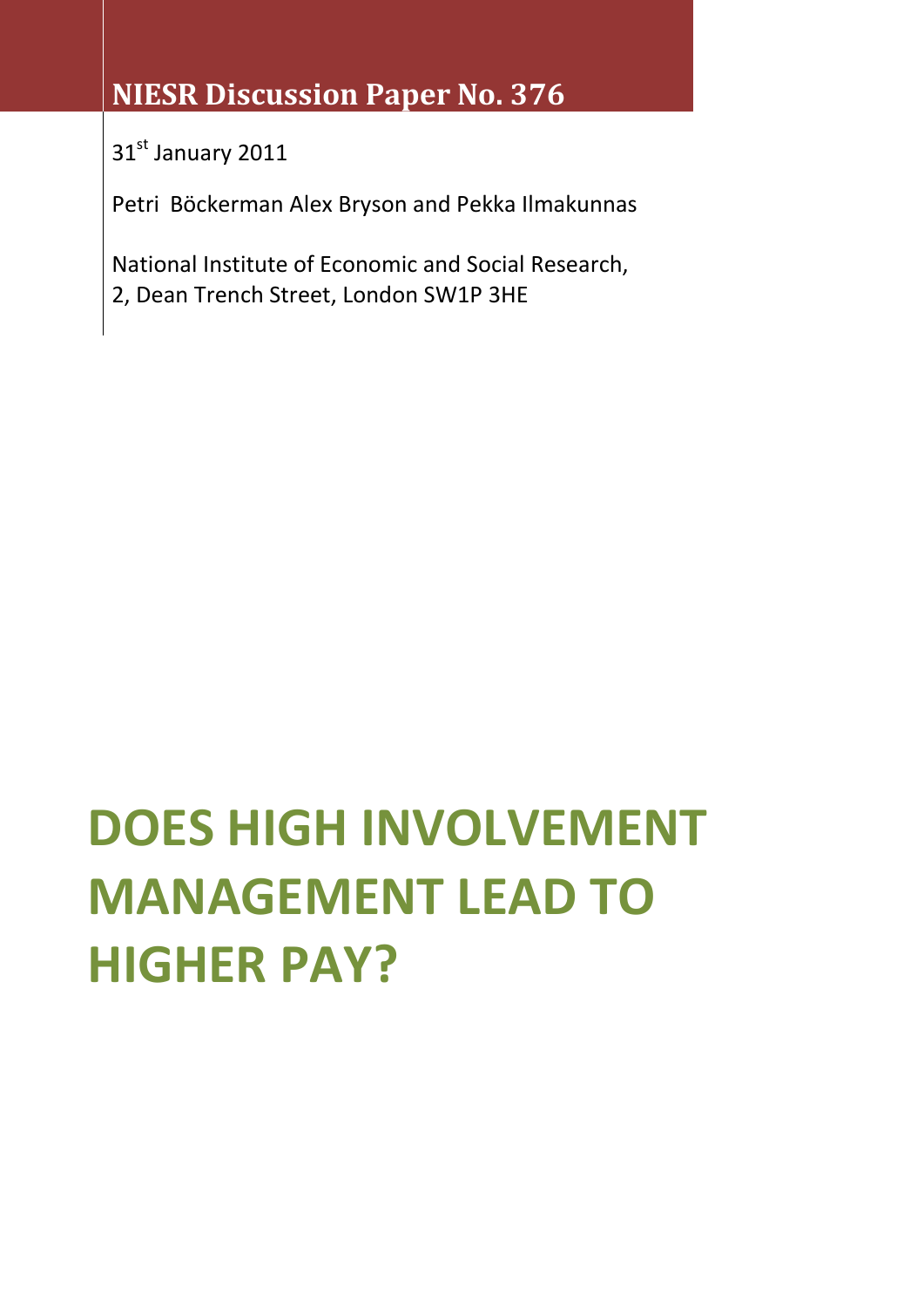## Does High Involvement Management Lead to Higher Pay?

Petri Böckerman\*, Alex Bryson\*\* and Pekka Ilmakunnas\*\*\*

\*Labour Institute for Economic Research, Helsinki, Finland \*\*National Institute of Economic and Social Research and CEP, London, UK \*\*\*Aalto University School of Economics, Helsinki, Finland

#### **Abstract**

Using nationally representative survey data for Finnish employees linked to register data on their wages and work histories we find wage effects of high involvement management (HIM) practices are generally positive and significant. However, employees with better wage and work histories are more likely to enter HIM jobs. The wage premium falls substantially having accounted for employees" work histories suggesting that existing studies' estimates are upwardly biased due to positive selection into HIM. Results do not differ significantly when using propensity score matching as opposed to standard regression techniques. The premium rises with the number of HIM practices and differs markedly across different types of HIM practice.

Key-words: wages; high involvement management; high performance work system; incentive pay; training; team working; information sharing; propensity score matching

JEL-codes: J24; J31; J33; M12; M50; M52; M53; M54

Acknowledgement: We thank the Finnish Work Environment Fund for funding (grant no.108294) and Statistics Finland for access to the QWLS and FLEED data. We thank participants at seminars in St. Gallen, NIESR, Lancaster, the Finnish Economic Association in Oulu and the Labour Institute for Economic Research for useful comments.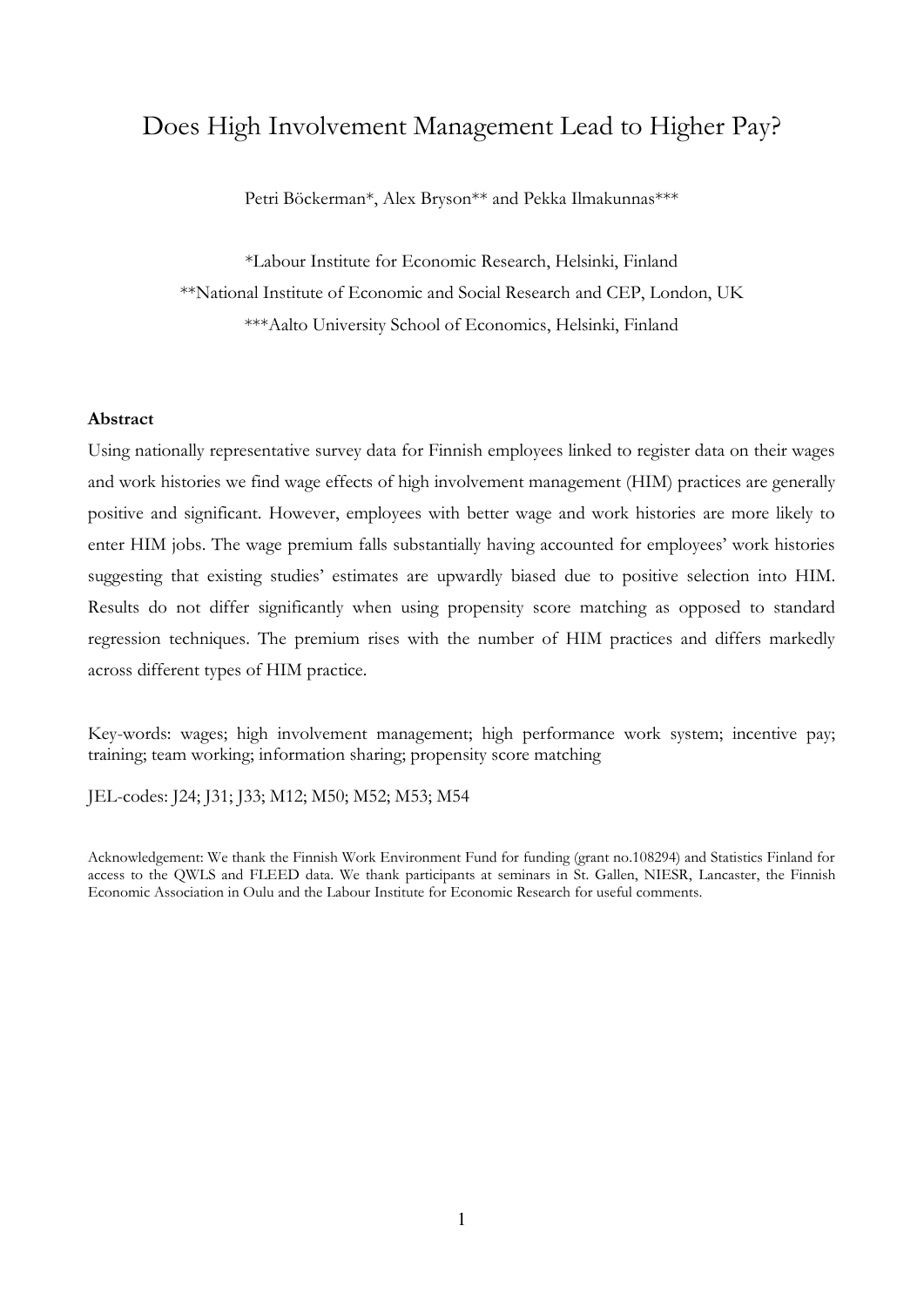#### **1. Introduction**

In recent decades many employers have introduced practices designed to maximise employees' sense of involvement with their work, and their commitment to the wider organisation, in the expectation that this will improve their organisation's performance. These "high involvement practices" include teams, problem-solving groups, information sharing, incentive pay, and supportive practices such as good training and associated recruitment methods. Collectively they constitute "high involvement management" (HIM). There is a sizeable literature exploring the links between these practices and firm performance (Bloom and Van Reenen, 2010) but less is known about the effects of HIM on employees" pay. If the practices make workers more productive we might expect this to lead to higher pay. However, HIM may be positively correlated with higher pay if high ability workers are matched to HIM workplaces. This may occur if, for example, firms require higher ability workers to maximise returns from their investment in HIM. Accordingly, if one is unable to control for worker sorting by ability, estimates of HIM's impact on employees' wages are likely to be upwardly biased.

We contribute to the literature in three ways. First, we establish whether higher ability workers are more likely to use high involvement practices in their jobs. We do so by linking register data on Finnish workers" wage and work histories to a survey in which employees identify which, if any, high involvement practices they are exposed to in their jobs. Second, we calculate the wage returns to HIM practices in HIM jobs having controlled for worker sorting. We do so by conditioning on work and wage histories, and by matching HIM with non-HIM employees on the basis of their prior labour market experiences. Third, we estimate the expected wage returns to HIM among employees not currently exposed to them. As we discuss, this may offer insights into why it is that HIM is not as prevalent as early advocates had anticipated.

The remainder of the paper is structured as follows. Section Two reviews the theoretical and empirical literatures linking HIM to employees" wages. Section Three introduces our data. Section Four outlines the theoretical framework underpinning our investigation and the empirical strategy we adopt. Section Five reports our results and Section Six concludes.

#### **2. Theoretical and Empirical Literatures**

There are four reasons why one might expect HIM to improve labour productivity and thus employees' wages. First, learning to use high involvement practices entails building firm-specific human capital. This skill acquisition can entail on-the-job and off-the-job training resulting in higher labour productivity. This is why training is usually treated as a necessary pre-condition for the success of HIM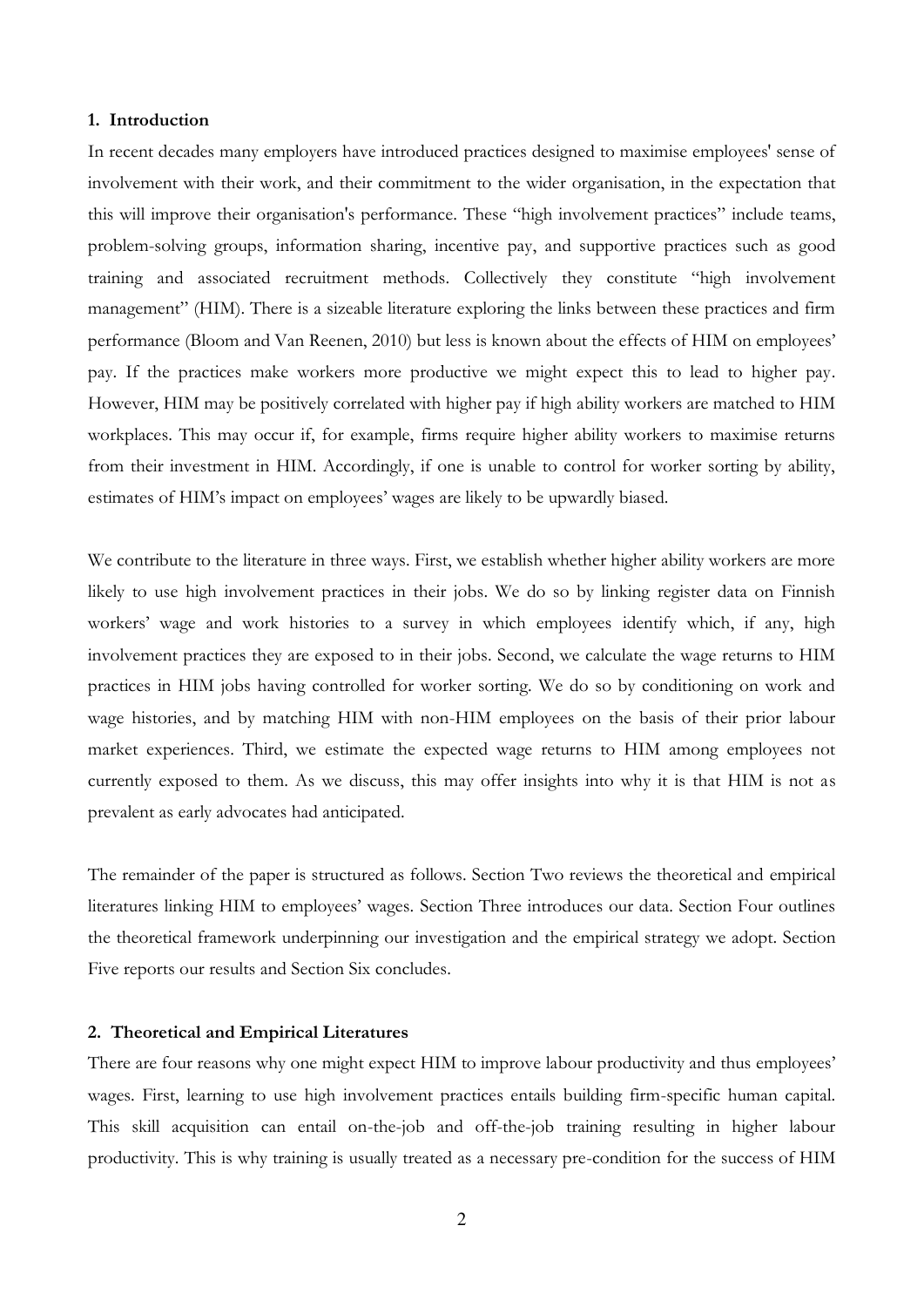(Appelbaum et al., 2000). Second, increased job autonomy and the devolution of decision-making responsibilities to employees allows them to utilise their tacit knowledge of the labour and production processes to improve their productive capacity in a way that is not possible when they simply implement the job tasks allocated to them by managers and supervisors. The idea that HIM turns employees from "passive" to "active" participants in the production process is at the heart of HIM as conceived by the Harvard School (Beer et al., 1984). Third, the shift to team-based production which often accompanies high involvement strategies can raise labour productivity where collaborators" labour inputs are complementary. Fourth, HIM can elicit greater employee effort via labour intensification (Ramsey et al., 2000) or the motivational effects of higher job satisfaction or organizational commitment which may accompany job enrichment (Walton, 1985). Furthermore, there are usually greater incentives to increase effort under HIM because output is often linked to performance. One of the threats to HIM is the "1/N" problem whereby workers choose to free-ride on the efforts of their colleagues in the knowledge that this may only have a marginal impact on total team production. However, empirical studies have found that when team-based production is underpinned by group-based performance pay employees co-monitor one another"s efforts to minimise the problem (Freeman et al., 2010).

There are at least three other reasons to expect firms to raise their wages on adopting HIM which are not directly linked to increased worker productivity. The first is rent sharing. If labour productivity improvements exceed the costs of introducing and maintaining HIM, the firm will increase profits which it may share with employees – provided employees have sufficient bargaining power to extract a share of these additional rents.<sup>1</sup> HIM employers may also raise their wages above those offered in the market to reduce quit rates in order to ensure that they recoup the full value of their investments in HIM. In this case higher wages are paid for efficiency wage reasons. Finally higher wages in HIM firms may reflect compensating wage differentials since workers may demand a wage premium to compensate for the disutility arising from the additional employee responsibilities that accompany high involvement practices. Since HIM can also be thought of as a mechanism by which firms share the risk of production with employees (via devolved responsibilities for decision-making and performancebased pay) this may also result in a compensating differential.

 $\overline{a}$ 

<sup>&</sup>lt;sup>1</sup> Whether HIM employees have more or less bargaining power than 'like' employees that are not exposed to HIM is uncertain, *a priori*. Firms may become more reliant on incumbent workers if the firm-specific human capital required to organise HIM production is costly to acquire. Firms may thus face hold-up problems if HIM employees wish to challenge the firm"s wage policy, a problem that may be particularly acute where HIM accompanies Just-in-Time production (JIT) in which inventory stocks are low and supply chains entail interdependence between firms (Wood and Bryson, 2009). On the other hand, if employees" acquisition of firm-specific HIM skills is at the expense of investment in transferable skills the market value of those skills may limit the wages they can command outside the firm.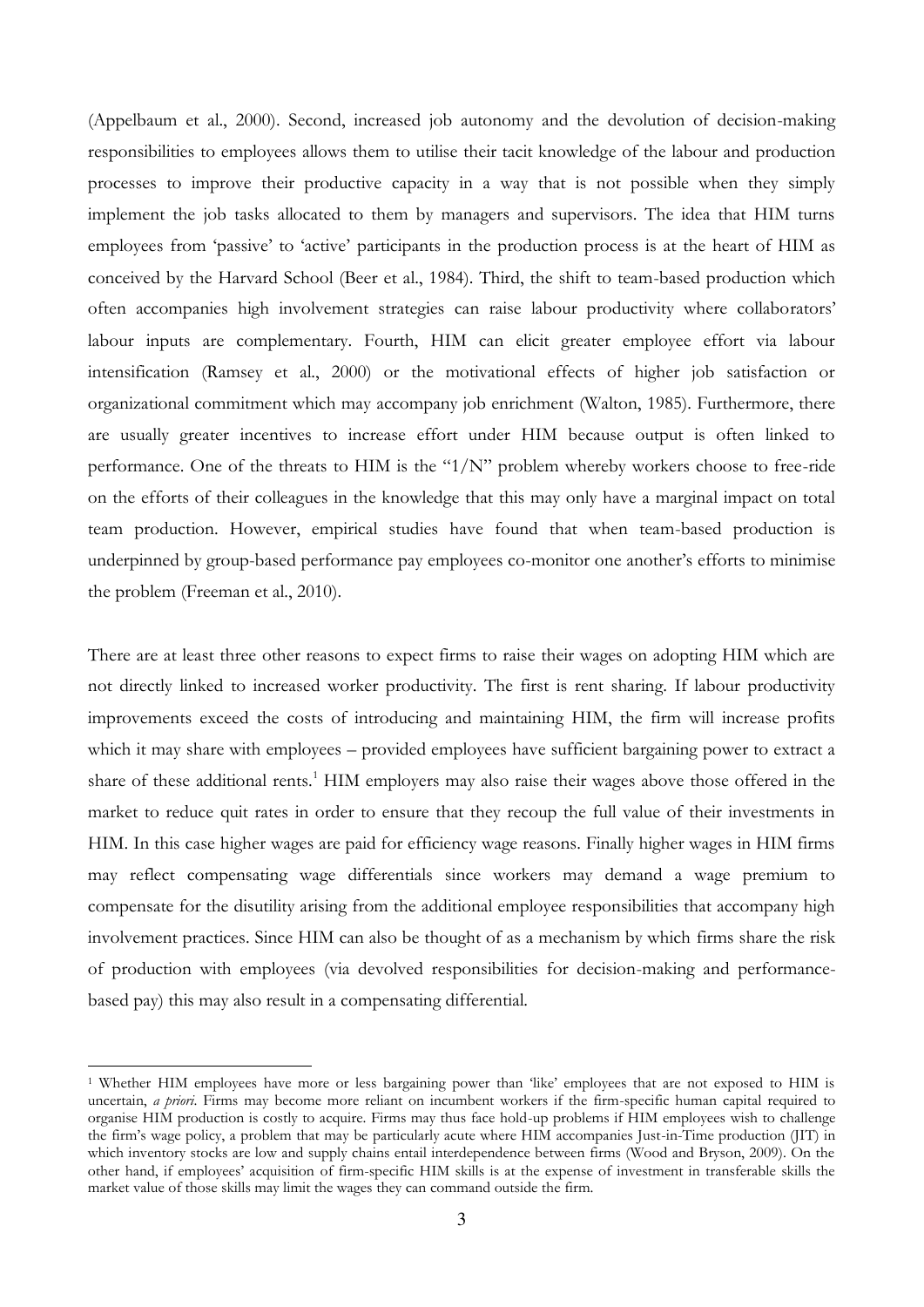The seven mechanisms linking HIM to higher pay enumerated above start from the premise that employees in HIM firms will be paid higher wages than they would in "like" firms without HIM, either because their labour productivity rises or because the employer raises the wage for other related reasons (rent sharing, efficiency wages, or compensating differentials). However, one must account for the possibility that worker sorting may induce a correlation between HIM and higher pay which is not causal. This may occur if unobservable differences between HIM and non-HIM workers are correlated with wages. High ability workers may sort into HIM if "good" workers have a lower disutility of effort (Lazear, 2000). Alternatively, if more able workers produce more output for the same level of effort, this will result in higher pay in workplaces offering the incentive contracts that often accompany HIM (Prendergast, 1999). If employers have a queue of workers to choose from when filling HIM job slots it is likely that they will choose the high ability workers with the skills and aptitude necessary to meet the challenges inherent in high involvement practices. Job candidates signal their ability to prospective employers through their work and earnings histories. These constitute a credible signal, because it is costly for a worker to acquire a "good" work history. When histories are unobservable to the analyst – as is usually the case – estimated wage returns to exposure to HIM will be upwardly biased since the workers engaged in high involvement practices are drawn from the upper reaches of the ability spectrum and thus would receive higher wages even in the absence of HIM.

This characterisation of the job market, in which there are two sectors (HIM and non-HIM), worker heterogeneity characterised in terms of worker ability, and a "double" selection process in which workers queue for jobs and employers pick workers from the queue, is akin to the model Abowd and Farber (1982) and Farber (1983) use to explain the distribution of worker talent in the union and non-union sectors of the economy. In their model workers in the lower part of the potential wage distribution queue for union jobs and union employers pick the best from that queue. As a consequence it is workers in the middle of the ability spectrum who are found in union jobs. In our setting, it is the high ability workers who queue for HIM jobs and, because HIM employers choose the best workers from the queue, it is those workers with the highest potential earnings who are found in HIM jobs.<sup>2</sup>

Empirical evidence in respect of HIM effects on wages is mixed. Some studies find a positive relationship (eg. Appelbaum et al., 2000; Hamilton et al., 2003; Helper et al., 1993; Forth and Millward, 2004; Handel and Levine, 2006; Osterman, 2006); some find positive and negative effects (eg. Handel and Gittleman, 2004); while others find no significant effects (eg. Black et al., 2004). Reviewing the

 $\overline{a}$ 

<sup>&</sup>lt;sup>2</sup> The queue for HIM jobs arises because the demand for HIM jobs exceeds its supply due to the fixed costs employers face in adopting HIM. These costs of switching to HIM create "stickiness" such that HIM diffusion is patchy (Bryson et al., 2007).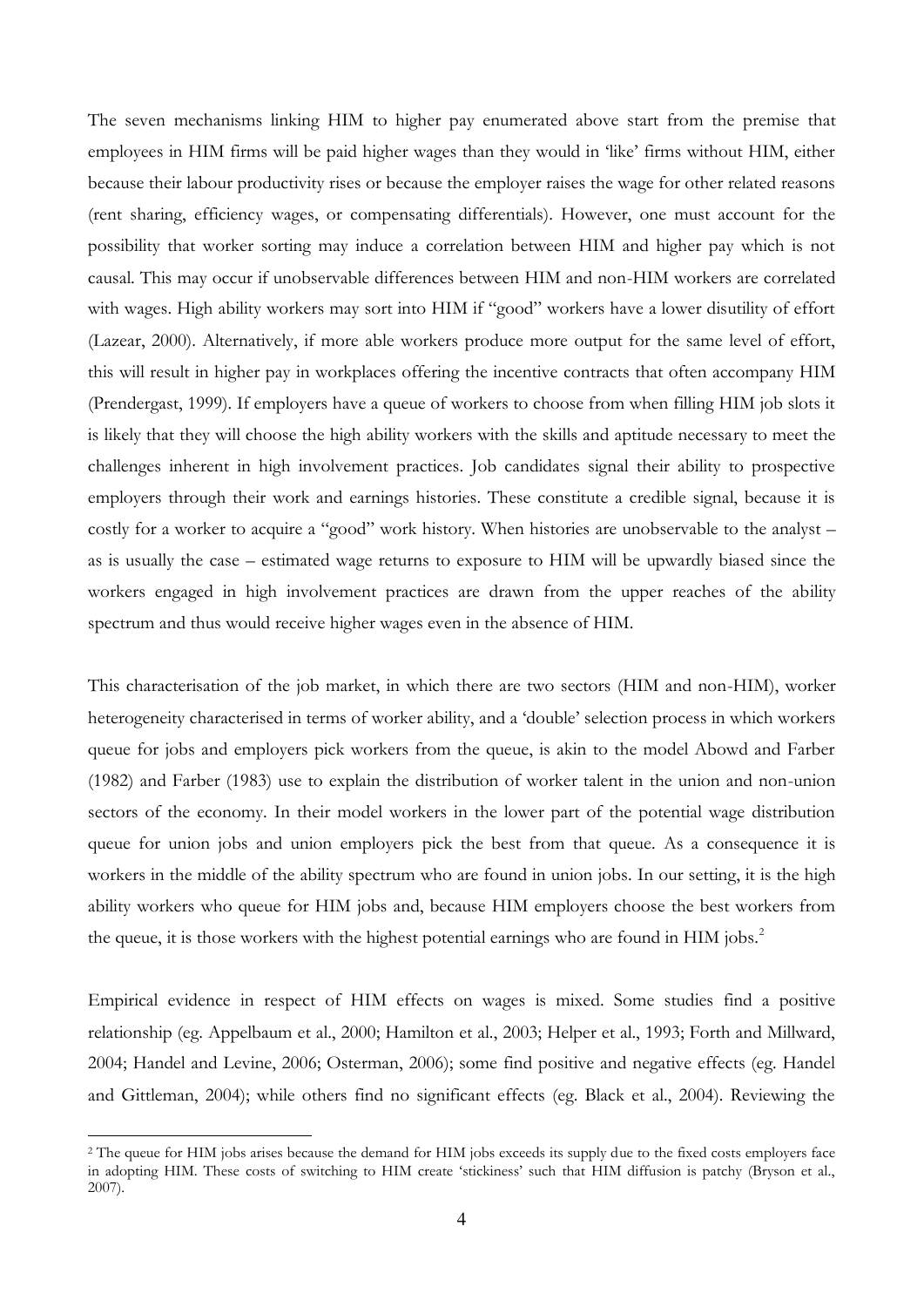studies using data through to the late 1990s Handel and Levine (2004) conclude that nationally representative surveys tend to find no effects of HIM on wages, whereas industry- or firm-specific studies tend to find larger positive effects. This difference may arise either because the latter are better able to control for measurement error associated with heterogeneity across firms or difficulties in capturing HIM practices. Alternatively, HIM effects may be heterogeneous across firms or industries and those firms and industries which have attracted researchers" attention may be those where HIM effects may be anticipated, thus making it difficult to extrapolate from these results to the population as a whole.

One Finnish study (Kalmi and Kauhanen, 2008) using the 2003 Quality of Working Life Survey (QWLS) which forms part of the data we use in this paper, found HIM effects on wages varied markedly across different types of HIM practice. However, their study, in common with the other studies to date, lacked longitudinal data on employees necessary to adequately account for worker selection into HIM when estimating HIM's effects on wages.<sup>3</sup> As noted in the introduction, we overcome this problem by linking register data on Finnish workers" wage and work histories to a survey in which employees identify which, if any, high involvement practices they are exposed to in their jobs. We are thus able to calculate the wage returns to HIM practices in HIM jobs having controlled for worker sorting by conditioning on work and wage histories. As well as introducing these work and wage histories into regression analyses, we use them to match HIM employees with non-HIM employees with similar characteristics using propensity score matching (PSM) methods. These matching estimators enable us to recover not only the effects of HIM on the wages of workers exposed to them, but also the expected wage returns to HIM among employees not currently exposed to them.

#### **3. Data**

 $\overline{a}$ 

Our data are the Quality of Work Life Survey (QWLS) 2003 of Statistics Finland (SF). The initial sample for QWLS is derived from a monthly Labour Force Survey (LFS), where a random sample of the working age population is selected for a telephone interview. The 2003 QWLS was based on LFS respondents in October and November who were 15-64-year-old wage and salary earners with a normal weekly working time of at least five hours. 5270 individuals were selected for the QWLS sample and invited to participate in a personal face-to-face interview. Out of this sample, 4104 persons or around 78 percent participated (Lehto and Sutela, 2005) in the interviews, which took place mostly in October-

<sup>3</sup> Kalmi and Kauhanen (2008: 442) say "A potential shortcoming of the data is that they are cross-sectional. Panel data on individuals would allow unobservable time-invariant heterogeneity and selection issues to be addressed. However, panel data on individuals are rare, partly due to confidentiality issues. We are not aware of any research on the impact of HPWS that uses panel data on individuals." In fact, there are some exceptions which are usually firm case studies focussing on incentive pay and financial participation, eg. Renaud et al (2004).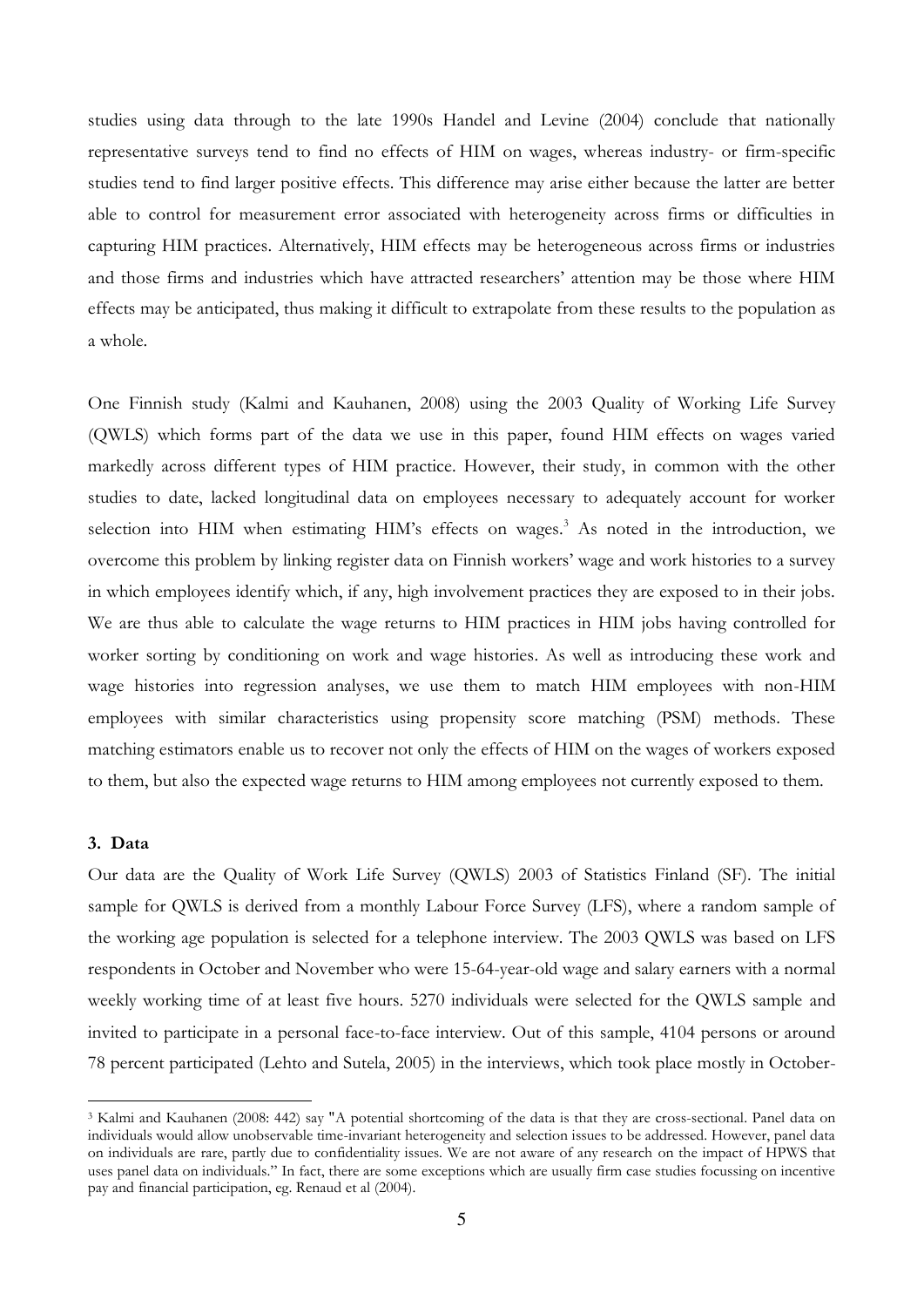December 2003, with some taking place in the beginning of January 2004. Owing to missing information on some variables for some workers, the sample size used in this study is 3782 observations.

In addition to the HIM practices the worker is exposed to in her employment (discussed below) the QWLS contains information on the type of job the employee does and the nature of the employer, together with employees" personal characteristics and work experience. SF supplements QWLS with information from the LFS on, for example, working time and labour market status, and information on annual earnings from tax registers and on education (level and field) from the register of degrees earned. Supplementary information on the industry and location of the employer is gathered from various other registers maintained by SF.

The QWLS data is a cross-section data set that includes only limited self-reported information on past labour market experience. However, we match the QWLS data to longitudinal register data. These are the Finnish Longitudinal Employer-Employee Data (FLEED). FLEED is constructed from a number of different registers on individuals and firms that are maintained by Statistics Finland. In particular, FLEED contains information from Employment Statistics, which records each employee's employer during the last week of each year. We match QWLS and FLEED using unique personal identifiers (i.e. ID codes for persons). We have followed the employees over the period 1990-2003. In each year, we can link information on the firm and establishment to each person.

Following Kalmi and Kauhanen (2008) we capture four different aspects of HIM. Self-managed teams are defined as teams that select their own foremen and decide on the internal division of responsibilities. A dummy variable for information sharing equals one if employees are informed about the changes at work at the planning stage rather than shortly before the change or at its implementation. A dummy for training equals one if the employee has participated in employerprovided training during the past 12 months. A dummy for incentive pay equals one if the individual is personally subject to performance-related pay.

If HIM practices are complementary (Milgrom and Roberts, 1995) it may be that productivity and thus wage effects are more clearly discernible when HIM practices are combined. Again, following Kalmi and Kauhanen (2008) we examine the joint effects of management practices with a high performance work system (HPWS) dummy variable which equals one if more than one of the HIM practices (selfmanaged teams, information sharing, employer-provided training or incentive pay) is present. In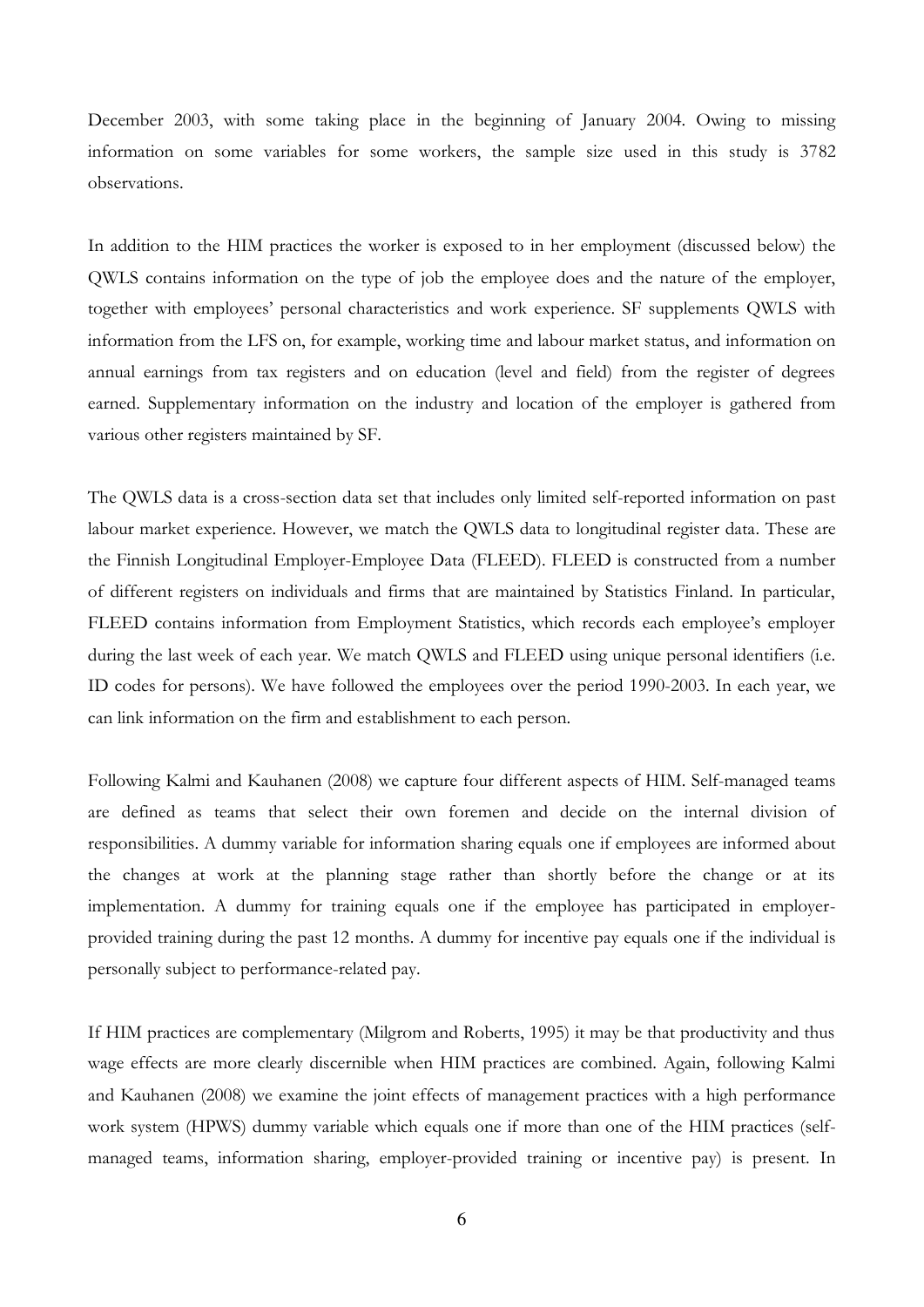addition we construct variables not tested by Kalmi and Kauhanen (2008). First, we construct count variables for having one, at least two, at least three, or all four HIM practices. Second we construct a set of dummy variables which identify specific combinations of HIM which are significant either because they are common in the data or of theoretical significance. They include four HIM bundles incorporating incentive pay, the rationale being that if HIM wage effects are associated with greater worker effort or motivational effects, one might anticipate these will be larger in the presence of incentive pay.

The work history variables include the number of past job switches (defined as a change of establishment), unemployment episodes (both number of episodes and their length in months), past employment months, an indicator for having worked in a big firm (firm with more than 300 employees), length of tenure with current employer, past average earnings (1990-2001) and past earnings growth (average over periods 1999-2000 and 2000-2001). As part of sensitivity analyses, we add controls for past socio-economic status (dummies for lower white-collar and upper white-collar employees in 2000, with blue-collars as the reference group). All of the above work history variables are from the longitudinal register data. In addition, we use information in QWLS to form an indicator for persons who have had more than three different professions over their working life.

The inclusion of a wage growth variable in models estimating the probability of being exposed to HIM practices is prompted by the possibility that workers may be able to signal their quality to employers not only through their past mean earnings, but also their recent wage profile. Indeed, employers may give particular weight to evidence of recent earnings growth. If job applicants are successful in signalling their quality to employers in this way one might anticipate a positive effect of recent wage growth on the propensity to enter HIM workplaces over and above the effect of average wages over one"s prior work history. This is, in a sense, the opposite of the Ashenfelter Dip apparent in the welfare evaluation literature whereby those entering welfare programmes have particularly poor earnings trajectories prior to programme entry relative to seemingly "like" individuals who do not enter the programme (Ashenfelter, 1978). In the welfare evaluation literature failure to account for the "dip" may upwardly bias estimates of programme effects on subsequent earnings since some of the wage recovery associated with regression to the mean might otherwise be attributed to the programme. In the case of HIM, failure to account for the upward trajectory of wages for those entering HIM jobs may downwardly bias estimates of HIM effects on subsequent earnings since reversion to mean wages subsequently implies a reduction in wage growth which would erroneously be attributed to the programme.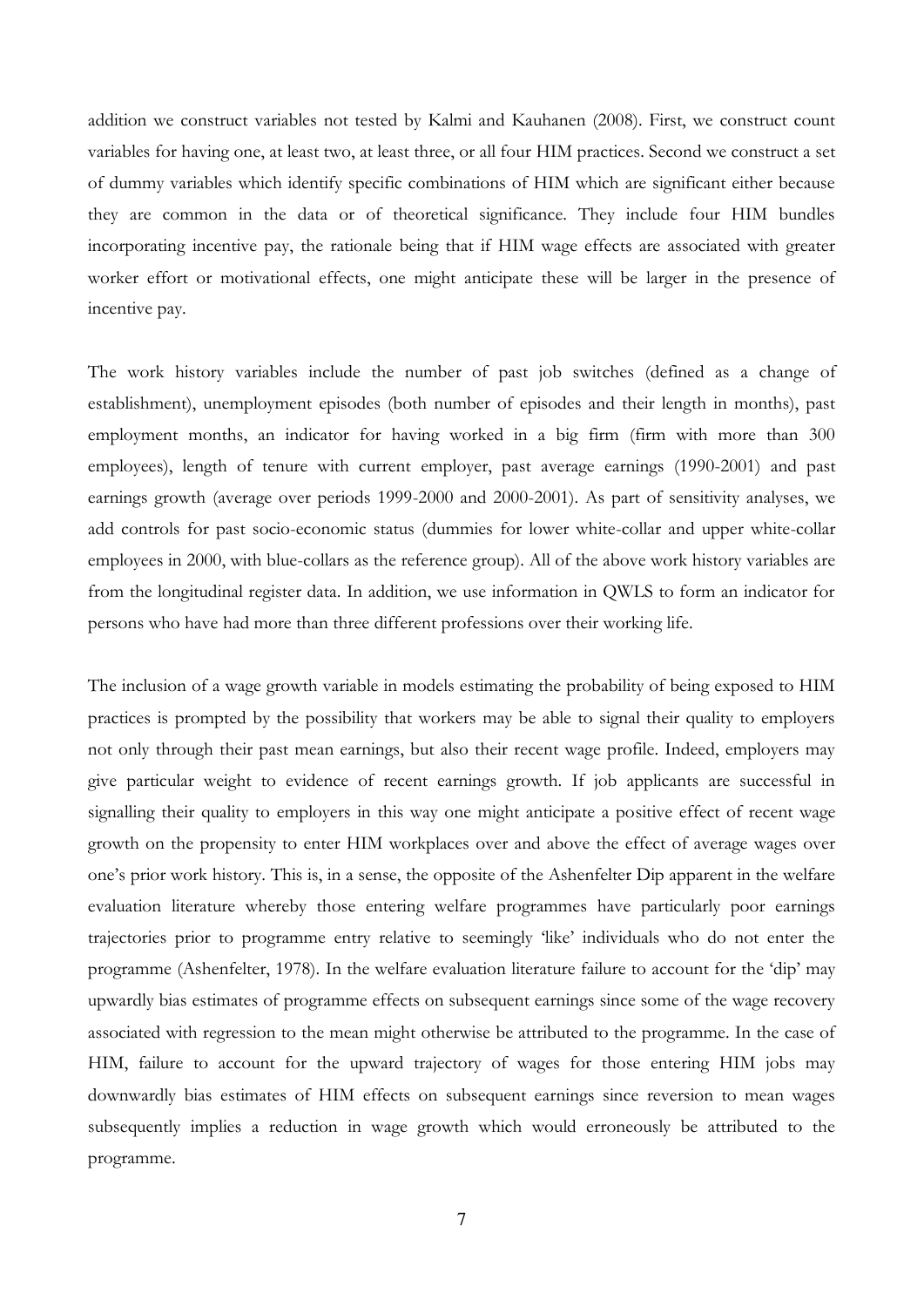Turning to our dependent variable, earnings in 2003, we have two sources of data. The first is the log of annual earnings from the register data. Earnings include the base wage, overtime pay, bonuses, and wage supplements. The bonuses and wage supplements are determined at the establishment level, whereas collective (industry-level) bargaining sets a floor for the base pay. The second measure is the log of self-reported wages from the QWLS based on midpoints of monthly wage bands. We prefer the register measure since it is continuous and is less prone to reporting error. However, we test the sensitivity of our results to the self-reported wage measure.

We control for gender, age, marital status, educational level, union membership status, usual weekly hours worked, plant size, multi-plant firms, foreign ownership, industry (with fourteen dummy variables) and public sector employer. All of these variables are based on the data on individuals in QWLS. Descriptive statistics for dependent and independent variables are presented in Appendix Table A1 with those for the HIM variables presented in Appendix Table A2.

#### **4. Model and Estimation**

To formalize the arguments, consider the simple model used in Lemieux et al. (2009). Their emphasis is on the sorting of employees to fixed wage and performance related pay (PRP) jobs, but the same arguments can be used also for other aspects of HIM. In their model the chief features that distinguish wage formation under PRP contracts from those under fixed wages are the fixed monitoring costs associated with PRP; higher returns to expected ability under PRP than fixed wages (explaining the sorting of high-ability workers into PRP contracts); and an error component linked to unobserved ability under PRP which is absent under fixed wages.

Production of individual *i* in job (firm) *j* is given by

$$
(1) \qquad y_{ij} = \gamma_{0j} + \gamma_{1j}e_{ij}
$$

where  $\gamma_{0j}$  is output that is independent of effort,  $e_{ij}$  is effort and  $\gamma_{1j}$  is marginal product of effort. Assume that workers are paid the value of production, so  $w_{ij} = y_j$ . Utility is given by  $U_{ij} = w_{ij} - exp(e_{ij} - \alpha_j)$ , where  $\alpha_i$  is ability (or skills), which is normally distributed as  $\alpha_i \sim N(\alpha_i \sigma_i^2)$ , conditionally on observed worker characteristics. Ability is revealed after the worker has taken up a job. To simplify the model, it can be assumed that the variance of ability is related to its mean by  $\sigma_i^2 = \delta \alpha_i$ , where  $0 < \delta < 1$ .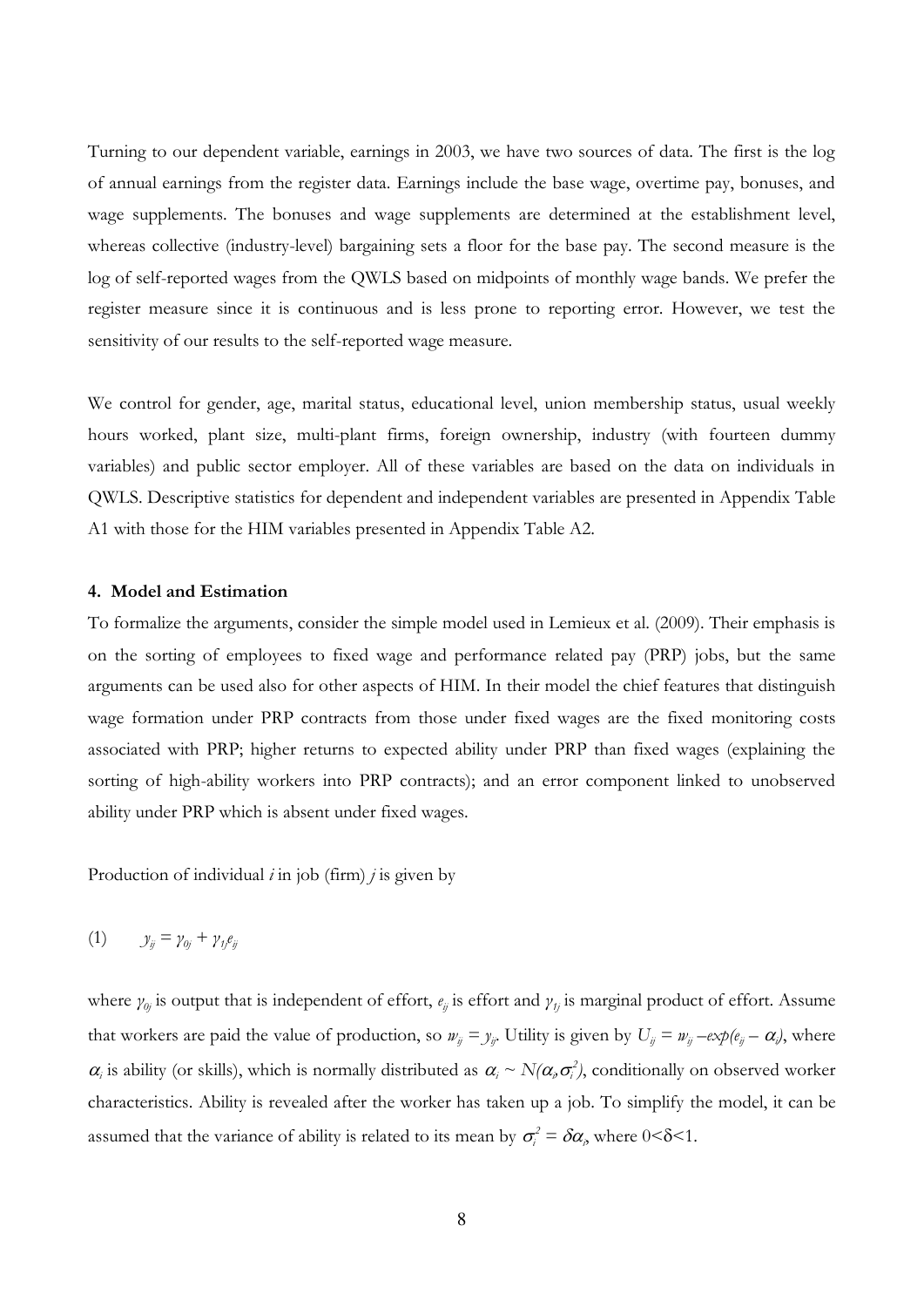Assume first that the distinction between HIM and non-HIM firms is in pay determination. As shown in Lemieux et al. (2009), in a fixed wage firm (which we interpret as a non-HIM firm) there is a contract with fixed wage and effort. The optimal, expected utility maximizing effort leads to wage (and output)

(2) 
$$
w_{ij}^N = \phi_j + \gamma_{ij}(\alpha - \sigma_i^2) = \phi_j + \gamma_{ij}(1 - \delta)\alpha_i
$$

where  $\phi_i = \gamma_{0i} + \gamma_i \log(\gamma_i)$ . In a firm with HIM (performance-based pay) the wage varies with effort. The worker chooses his effort after observing the realization of ability  $\alpha_i$ . To set up the system (e.g. monitoring), there are fixed costs that are deducted from the pay. Given optimal effort, the expected wage is

(3) 
$$
{}_{ij}^{HIM} = \phi_j - \mu_j + \gamma_{ij} \alpha_j
$$

 $\overline{a}$ 

where  $\mu_j$  is the monitoring cost. The variance term cancels out in this case.

The worker will choose between the fixed wage and performance pay jobs, based on a comparison of the utilities. The utility comparison, in turn, involves comparison of expected wages. This implies that a worker will choose a job in a firm with HIM, if  $\frac{HM}{j} > w_j^N$ , or  $\gamma_{ij} \alpha_i - \mu_j > \gamma_{ij} (1 - \delta) \alpha_i$ . This can be stated as  $\alpha_i > \mu_i/\gamma_i \delta$ . One implication of the model is that higher ability workers will self-select into HIM firms, since they get a higher expected return to skills (the coefficient of  $\alpha_j$  is higher in HIM firms than in non-HIM firms) and for them the inequality is more likely to hold. Higher marginal productivity of effort, higher variance of ability, and lower monitoring costs increase the likelihood of choosing a HIM job. The model also has the implication that the returns to observable human capital will be larger in HIM than non-HIM jobs, since the coefficient of  $\alpha_i$  is higher.<sup>4</sup>

There are other aspects of HIM systems besides performance-based pay. These can be illustrated with the same model. Working in a HIM firm may involve team work. This could be introduced into the model by making the assumption of higher productivity in team work than in non-team work, for

<sup>&</sup>lt;sup>4</sup> This can be tested by including interactions of HIM with human capital (education) in the estimated model or, as we do later, by doing the analysis separately for different education levels. The model has also four other predictions that are more difficult to test with our data. First, the wage intercept should be lower in PRP (HIM) jobs than non-PRP (non-HIM) jobs because the firm factors in the costs of monitoring in the PRP case. This can be tested by looking at intercept in models where HIM is interacted with human capital, although the inclusion of other variables makes the prediction less clear. Second, the returns to unobservable ability will be larger in PRP than non-PRP jobs. Third, the returns to observable job characteristics will be smaller in PRP than non-PRP jobs. This would require interacting many of our control variables with HIM. Fourth, the variance of the firm-specific component in wages is smaller in PRP than non-PRP jobs. Since we do not have a large number of observations per firm, we cannot test this.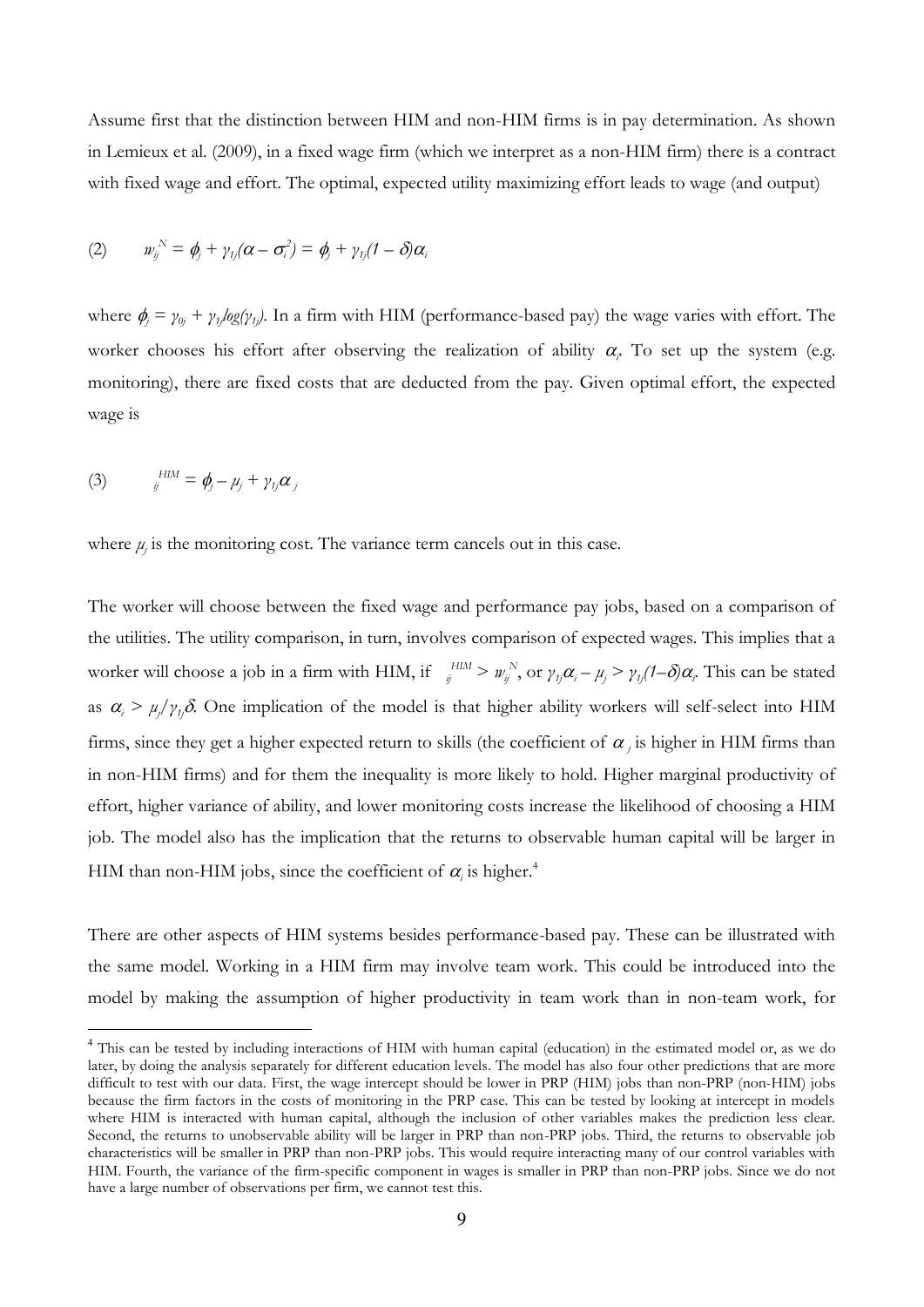example. This would give an advantage to HIM jobs even in fixed-wage firms. However, perhaps the simplest way to illustrate this is to assume that the difference in team and non-team work is that in team work with group-based performance pay the cost of monitoring is lower, as the team members will monitor each other's effort. This has the straightforward implication that if a firm uses a bundle of HIM practices, performance-based pay and team work, the threshold for a worker to choose a job in such a firm will be lower, and the expected wage is higher than in a firm that uses just performancebased pay.

In the empirical analysis we run regressions of the following form:

$$
(4) \qquad \ln W_i = X_i \beta + \delta H I M_i + \varepsilon_i
$$

where *X* is a vector of observable characteristics of individuals and their employer with betas being coefficients to be estimated. We test the sensitivity of results to the inclusion of work history variables in the *X* vector. HIM captures the indicator of HIM which, as noted above, varies across specifications. The parameter *δ* represents the average proportional difference in wages between HIM and non-HIM workers adjusted for worker and workplace characteristics.  $\varepsilon_{i}$  is a random component.

An alternative to OLS to control for bias on observables is the semi-parametric statistical matching approach known as propensity score matching (PSM) (Rosenbaum and Rubin, 1983; Heckman et al., 1999) which compares wage outcomes for employees exposed to HIM with "matched" non-HIM employees. The method shares the causal identification assumption of the OLS in that it yields unbiased estimates of the treatment impact where differences between individuals affecting the outcome of interest are captured in their observed attributes. However, matching has three distinct advantages relative to regression in identifying an unbiased causal impact of HIM on wages. First, it is semi-parametric, so it does not require the assumption of linearity in the outcome equation. Second, it leaves the individual causal effect completely unrestricted so heterogeneous treatment effects are allowed for and no assumption of constant additive treatment effects for different individuals is required. Thirdly, matching estimators highlight the problem of common support and thus the shortcomings of parametric techniques which involve extrapolating outside the common support (Heckman et al., 1998). PSM relies on the assumption that counterfactual outcomes are independent of treatment status having conditioned on observable traits – what is referred to in the literature as the conditional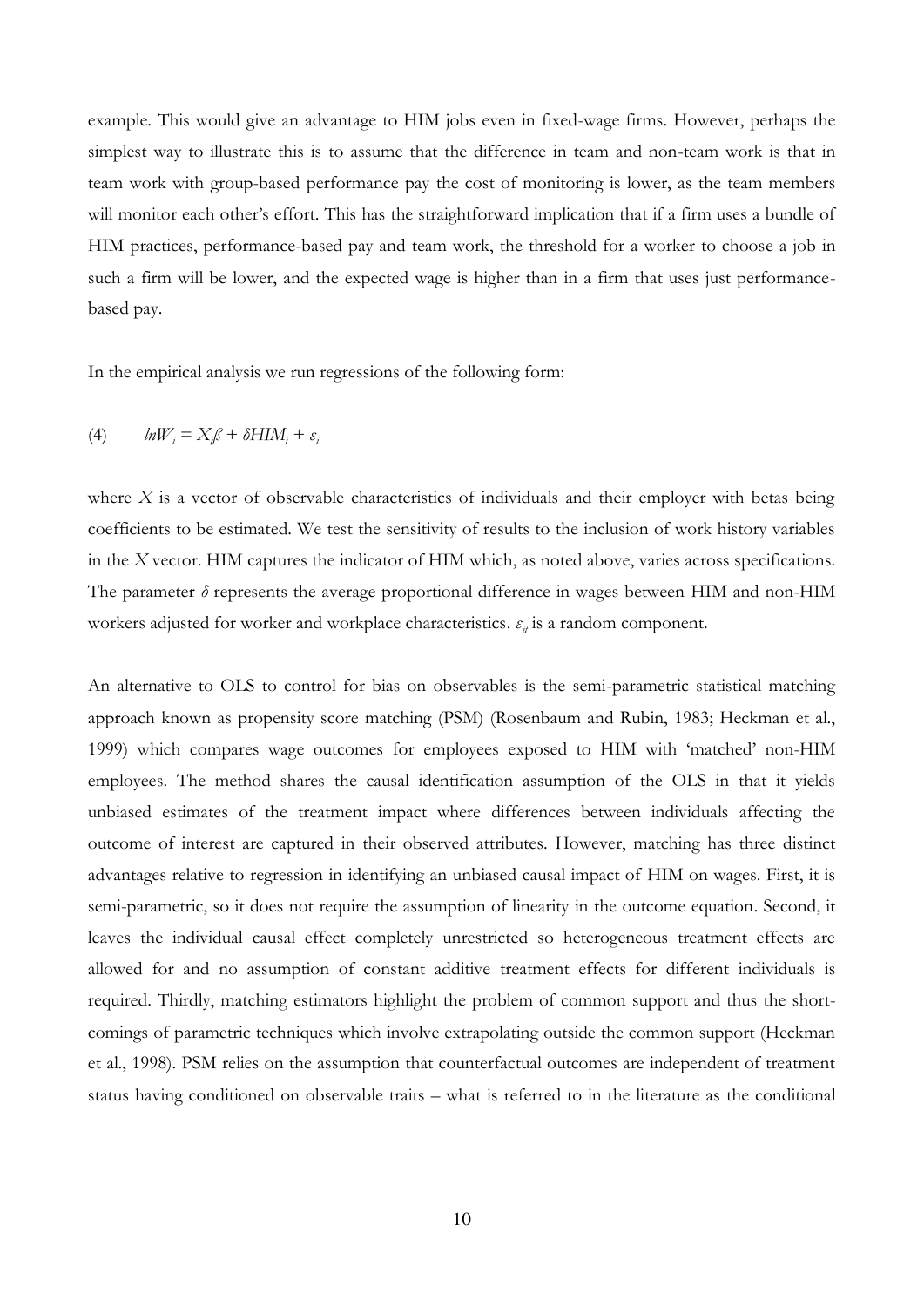independence assumption (CIA).<sup>5</sup> As in the case of the OLS estimates, the sensitivity of results to data quality is assessed by altering the information set entering estimation and, in particular, the exclusion and inclusion of the work history variables.<sup>6</sup>

We estimate the propensity to be exposed to each HIM variable with a probit estimating a  $(0,1)$  variable identifying individuals" HIM status. The variants of these models which incorporate the work history variables are presented in Table 1 and are discussed in Section 5 below. To obtain the effect of treatment-on-the-treated for those participants with support we use matching which operates by constructing counterfactuals from the non-participants. There are a number of ways of defining this counterfactual using the propensity score. We use an Epanechnikov kernel estimator with a 0.001 caliper which identifies the counterfactual outcome as a weighted average of the outcomes for nontreated cases within the caliper where the weight given to non-treated cases is in proportion to the closeness of the comparator case to the treated case. In estimating the effects of treatment-on-theuntreated we adopt the identical approach when searching for comparators for the untreated among the treated.

In our baseline estimates between 0.2 and 1.0 percent of employees are lost through the enforcement of common support, depending on the HIM variable in question and whether we are recovering the average treatment-on-the-treated (ATT) or the average treatment-on-the-untreated (ATU). For performance-related pay and training the proportion of employees off common support rose when conditioning on the work history variables, implying that some cases which appeared to have reasonable counterfactuals on the basis of cross-sectional data were, in fact, quite different to their matched comparators when one also conditioned on work histories. For example, the percentage of employees in receipt of training for whom there was no matched comparator rose from 0.3 percent to 1 percent when we conditioned on the fuller set of *X*"s including work histories. Figure 1 illustrates the area of common support. The upper panel corresponds to a probit model where the dependent variable is a dummy variable for any HIM practice without work history variables and the lower panel to an otherwise similar specification but with work history variables.<sup>7</sup> In both cases the treated

 $\overline{a}$ 

<sup>5</sup> Matching is thus able to eliminate two of the three sources of estimation bias identified by Heckman, Ichimura, Smith and Todd (1998): the bias due to difference in the supports of *X* in the treated and control groups (failure of the common support condition) and the bias due to the difference between the two groups in the distribution of *X* over its common support. The other source of bias is the one due to selection on unobservables. This highlights the importance of the CIA since, if this holds, selection on unobservables ceases to be a problem. The appropriateness of the CIA is dependent on the richness of the available data.

<sup>6</sup> For a recent paper in the same spirit but with a different substantive focus (namely active labour market programme evaluation) see Lechner and Wunsch (2010).

 $<sup>7</sup>$  The latter is the model presented in the first column of Table 1.</sup>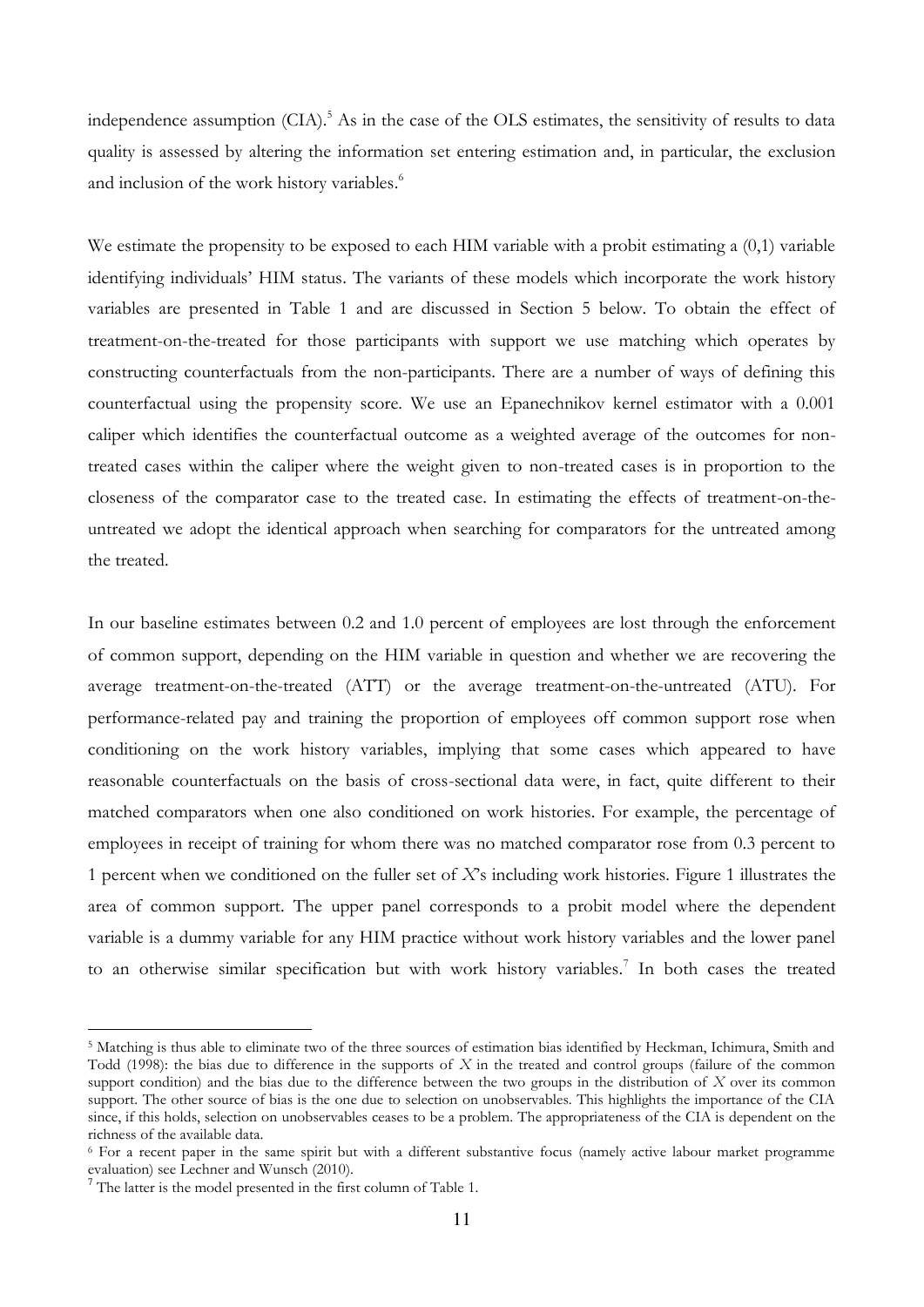observations which are off support are largely found in the top end of the distribution of the propensity score.

#### [INSERT FIGURE 1 ABOUT HERE]

To be effective, matching should balance characteristics across the treatment and comparison groups. Appendix Table A3 presents comparisons of the means in the characteristics used to match HIM and non-HIM employees in the case of "any HIM" as the treatment, as well as a measure of the "distance" of the marginal distributions of relevant characteristics in both groups (Rosenbaum and Rubin, 1985). For a given covariate, the standardised difference after matching is defined as the difference of the sample means in the treated and matched non-treated subsamples as a percentage of the square root of the average of the sample variances in the treated and non-treated groups. Overall, the quality of the match seems good, the mean absolute standardised bias for all covariates being 2.8% for the matched individuals. Standardised bias for each variable tends to range from –5.8% (secondary school education) to  $+7.3\%$  (university education). For the other treatment variables the biases have a similar order of magnitude; the mean absolute standardised biases for profit related pay, training, team work, and information sharing are 3.5, 3.2, 2.5 and 3.0 percent respectively.<sup>8</sup> As a further indication of the quality of the matching, Figure 2 shows the earnings history of the treated and controls before and after matching. Matching has clearly succeeded in making the past earnings growth quite similar. Figure 2 and Table A3 show that the earnings difference which is significant in the unmatched sample becomes statistically non-significant in the matched sample.

#### [INSERT FIGURE 2 ABOUT HERE]

 $\overline{a}$ 

There is some debate in the literature regarding the usefulness of reweighting estimators and alternative matching estimators (Busso et al., 2009; Froelich, 2004). We test the sensitivity of our results to a nearest neighbour matching estimator which minimises the bias across treatment and comparison groups at the expense of less efficiency.

The mean difference between the log wages of the treated and untreated employees in the matched sample is the point estimate for the 'impact' of HIM on employees' wages. The bootstrapped standard error for the post-match difference is based on 1,000 replications.

<sup>8</sup> Although achieving a reasonable balance on the *X*"s entering the participation equation is an indicator of how good the match is on observables, it cannot provide an indication as to whether the CIA is plausible.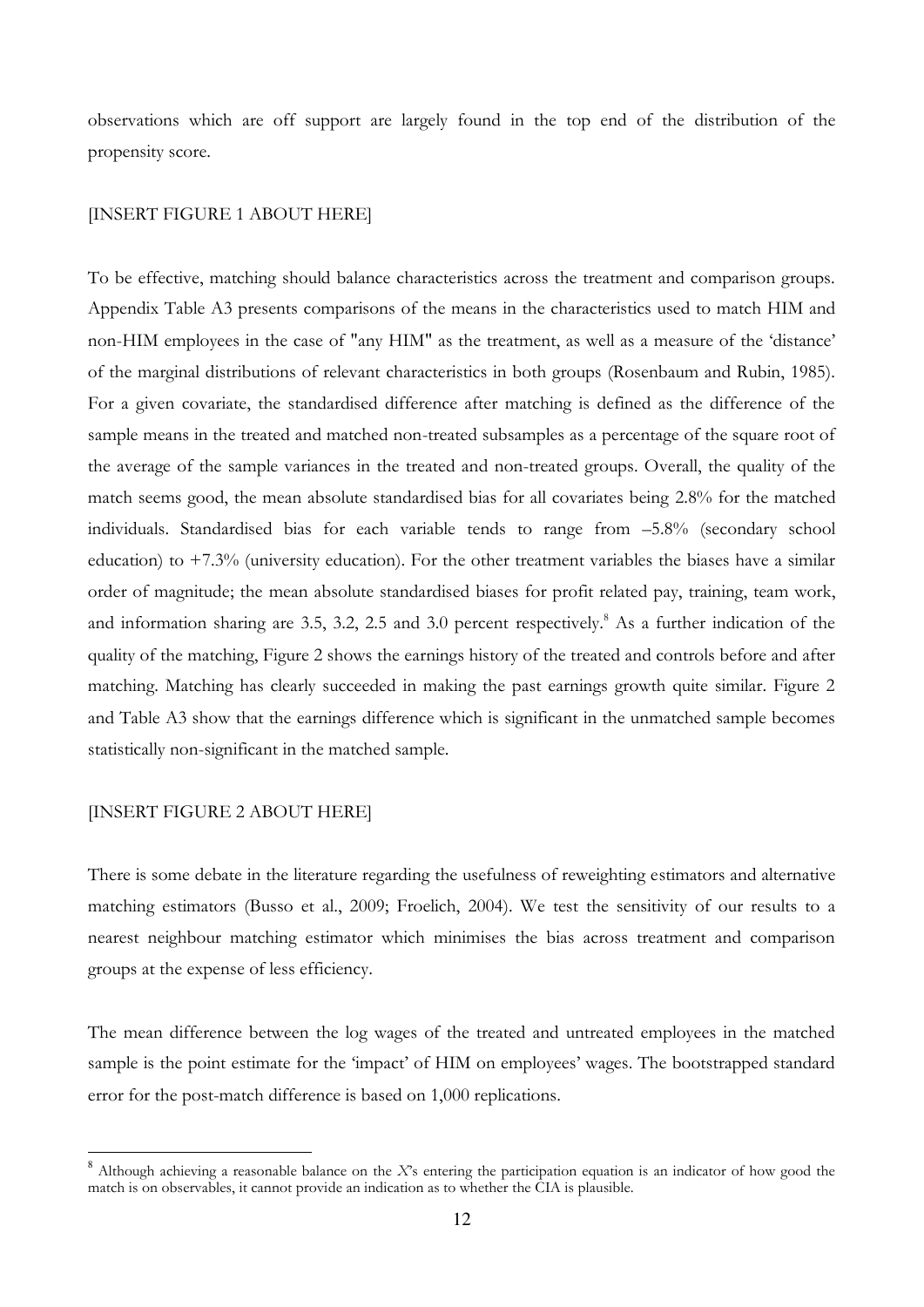#### **5. Results**

Before presenting estimates of HIM effects on employees' wages we explore the correlates of employees" exposure to HIM. Table 1 presents the marginal effects from probit equations for ten measures of HIM. Column 1 estimates the probability of having any one of the four HIM practices ('any HIM') versus having none for the whole sample. Columns 2-5 use the same model specification but estimate the probability of exposure to each of the four separate HIM practices, namely performance-related pay, training, self-managed teams, and information sharing. The models in columns 2-5 are run on subsets of the full sample to ensure those scoring zero on the dependent variable are not, in fact, exposed to another HIM practice. For example, the subsample for column 2 is either subject to performance-related pay or has no HIM practices at all. Robust standard errors are presented in parentheses. Columns 6 to 9 estimate the probability of having between 1 and all four HIM practices compared to having none while column 10 estimates the probability of having two or more HIM practices (what we term a "High Performance Work System" or HPWS) compared to the probability of having no HIM practices. The variables are jointly significant in all models, with pseudo-R-squared between 0.06 and 0.42. The probit model seems to work best for performance-related pay and training, whereas the pseudo R-squared is lower for self-managed teams and information sharing.

#### [INSERT TABLE 1 ABOUT HERE]

Our primary interest is the role of the work history variables. They are jointly statistically significant in all ten models. However, the direction of effects for particular work history variables and their statistical significance varies by type of HIM practice. As anticipated, past average earnings are positively associated with exposure to HIM practices. They are statistically significant for three of the four HIM practices, the exception being information sharing. A one standard deviation increase in past average earnings over the period 1990-2001 is associated with a 2.2 percentage point increase in the probability of working in a HPWS job in 2003. The relationship between rising past earnings and HIM exposure is more moderate: a one standard deviation increase in the rate of earnings increase (averaged over the periods 1999-2000 and 2000-2001) is associated with a 0.9 percentage point increase in the probability of working in a HPWS job in 2003. This effect is statistically significant for three of the four HIM practices, the exception being performance-related pay. The finding is consistent with a "reverse Ashenfelter dip" as discussed earlier.

The work history variables include a number of other markers of worker quality, notably the number of months spent in employment in one"s work history, the number of months spent unemployed, and the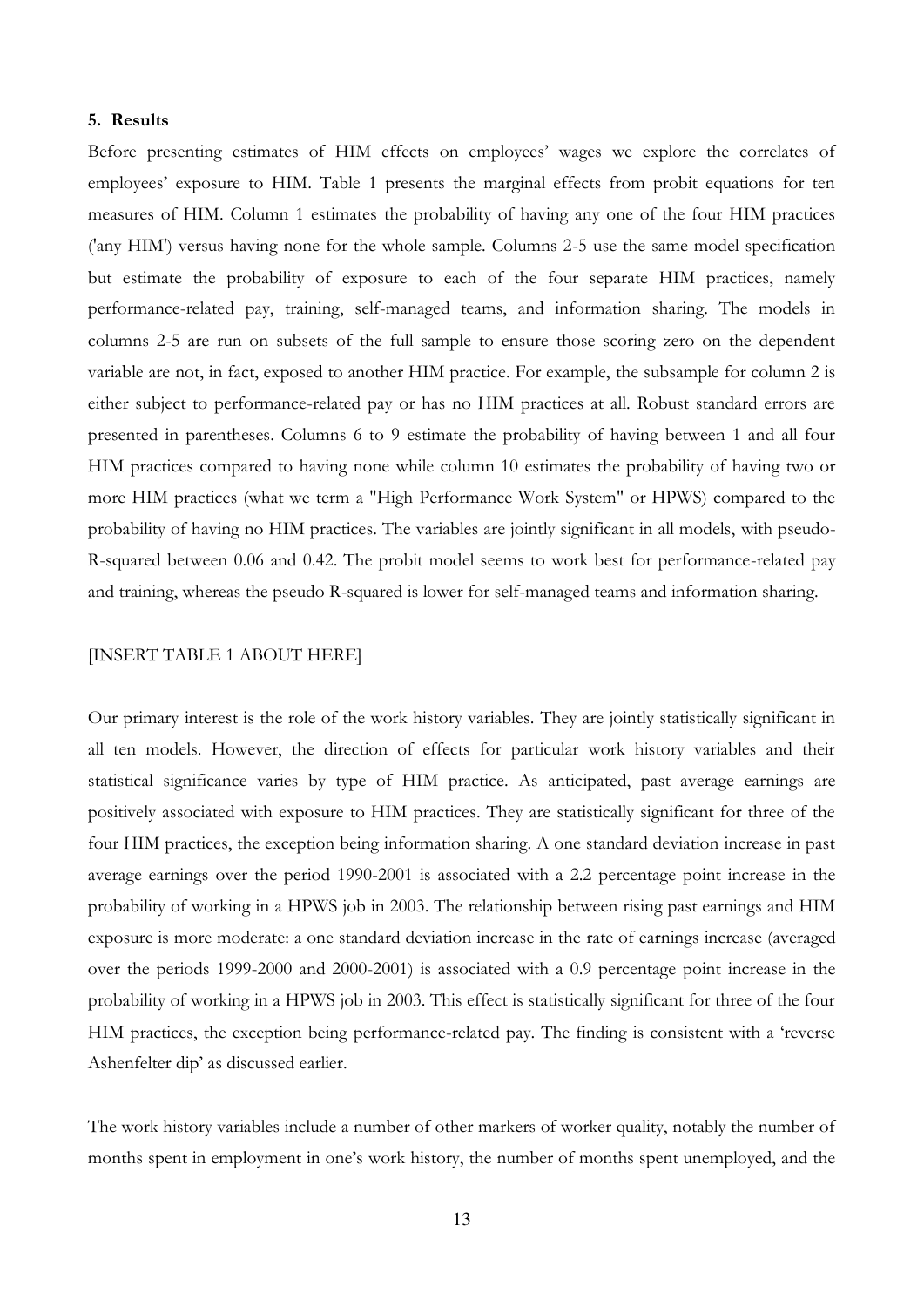number of layoffs experienced. The number of months spent unemployed is negatively associated with being in an HIM job by 2003. The effect is statistically significant in the case of performance-related pay, training and the HPWS measure. The number of lay off episodes is significantly negatively correlated with information sharing and HPWS. We had anticipated that being a stable employee, as indicated by number of months in employment, the number of employer switches and the number of switches in profession over one's working life, might also influence HIM exposure, but this was not generally the case. One exception is the positive association between working ten or more years in the current job and current exposure to HIM practices: the effect is statistically significant for receipt of performance-related pay, information sharing and the HPWS measure.

The literature suggests that HIM practices are most common in larger firms and were pioneered in manufacturing (Wood and Bryson, 2009), so we anticipated that experience in larger firms and in manufacturing might proxy past exposure to HIM and, thus, increase the probability that the employee has an HIM job in 2003. In fact, the results were less clear cut than anticipated. Large firm experience was positively and significantly associated with receiving performance-related pay, training and being in a HPWS job.<sup>9</sup> However, experience of employment in manufacturing was not statistically significant.

These results confirm that employees' work histories are a significant predictor of subsequent entry to an HIM job. Although the effects do not all point in one direction, there are clear indications that it is more able workers – as indicated by past earnings, earnings growth, and "good" work histories – who are more likely to be found in HIM jobs. A further indication that this is the case is the strong positive association between being highly qualified (highly educated) and using HIM practices in one"s job. Indeed, this is the most robust result in Table 1 and is apparent for all but one of the HIM indicators.<sup>10</sup>

Table 2 presents the effects of HIM on earnings. There are five panels, one for 'any HIM' and one for each separate HIM measure. Each panel contains two rows. The first row presents results which condition on demographic and employer characteristics only. The second row also incorporates the work history variables. Each row contains three columns. The first column presents results from the OLS; the second column presents the ATT from the kernel matching estimator; and the third column

 $\overline{a}$ 

<sup>9</sup> As one might have anticipated, current employment in a larger workplace and in a multi-establishment firm rather than a single-establishment firm, were positively associated with being in an HPWS job, though these results were driven by performance-related pay and training.

<sup>&</sup>lt;sup>10</sup>One concern might be that in conditioning on the prior earnings of those who have been exposed to HIM for some time we underestimate the impact of HIM on earnings. To address this concern we reran the results we present but truncate the earnings histories at 1999, that is, some four years before our survey indicators of exposure to HIM. The results are insensitive to this alteration. This, coupled with the fact that HIM wage returns are relatively homogeneous across tenure sub-groups (see later) lends credence to our main findings.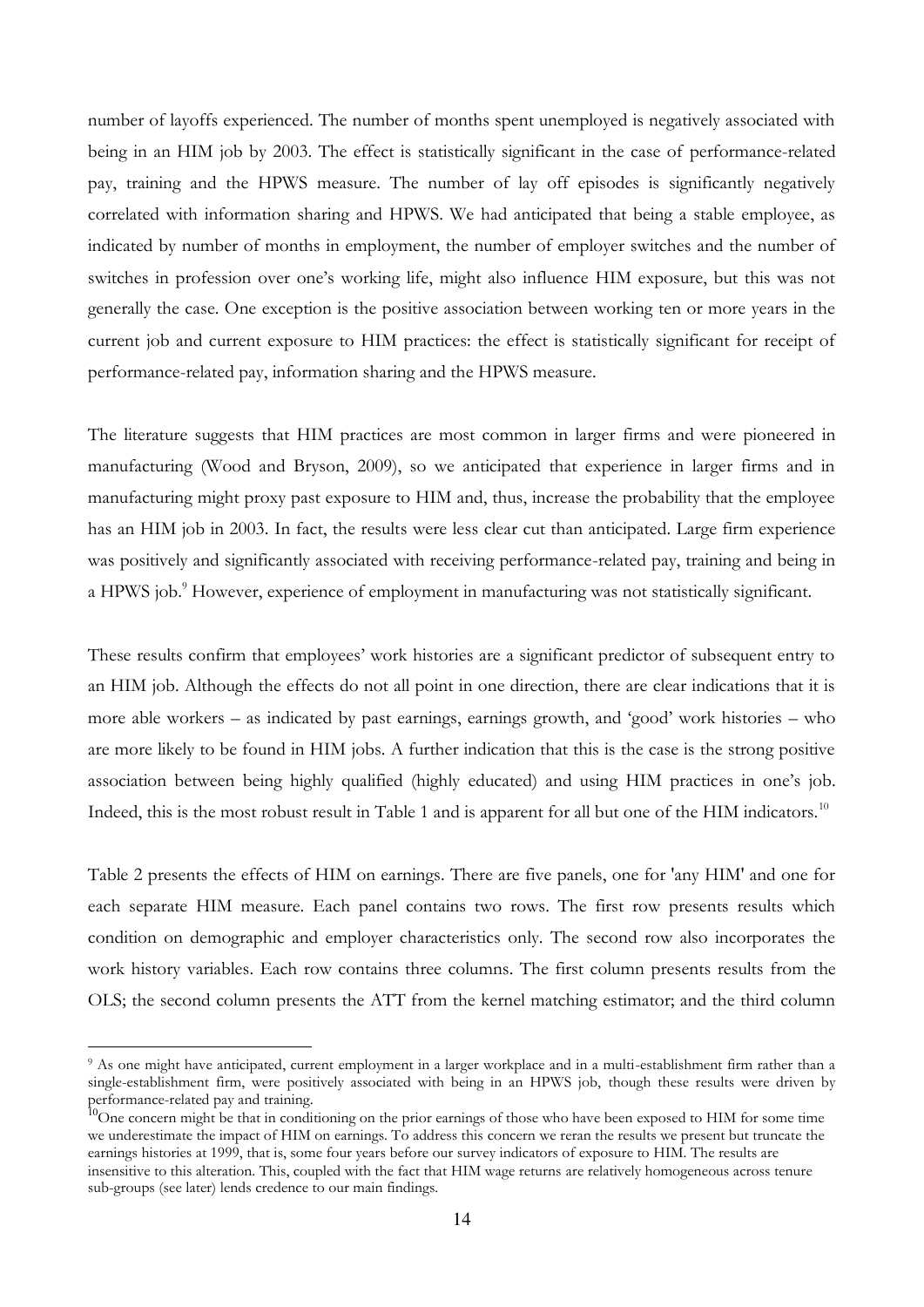presents OLS results run solely on the sub-set of cases for which the matching indicates there is common support.

#### [INSERT TABLE 2 ABOUT HERE]

 $\overline{a}$ 

Panel A presents the effect of being exposed to any of the four HIM practices on employees' wages. If one conditions on demographic and current employer characteristics only, being in an HIM job is associated with a wage premium of around 21 per cent compared to a "like" employee with similar characteristics who is not in an HIM job. The ATT effect based on kernel matching is a little higher, although the difference is not statistically significant. Running the OLS on the common support makes little difference to the results. Row two indicates that conditioning on work history variables leads to a reduction in the premium of about one-sixth, a reduction that is statistically significant at a 99 percent confidence interval. This is the case for all three estimates.<sup>11</sup>

A similar pattern of results is apparent in Panels B through E, although the wage returns are somewhat higher for performance-related pay and training than they are for self-managed teams and information sharing. In each case the difference in the estimated wage returns to these practices with and without controls for wage and work histories is statistically significant at a 99 percent confidence interval.

As noted earlier, matching enables us to recover the average treatment effect for the untreated (ATU) as well as the ATT. The weighted sum of the two is the average treatment effect (ATE), namely the impact that HIM would have on a randomly chosen employee (assuming, of course, that the CIA holds). The ATT, ATU and ATE are presented in Appendix Table A4. The table replicates the five panels A to E for the HIM variables used in Table 2, with the left-hand column presenting the ATT which was presented as the second column in Table 2.

As in Table 2, the effects of HIM on wages tend to be smaller conditioning on employees' work histories. But what is particularly striking about the results is the similarity of the ATT and ATU in the case of "any HIM", performance-related pay and training. The results are somewhat different for selfmanaged teams and information sharing. Conditioning on work histories the ATU wage returns to selfmanaged teams appear greater than those for the ATT whereas, in the case of information sharing the ATT effect is larger than the ATU effect.

<sup>&</sup>lt;sup>11</sup> To test the implication of the model that the returns to human capital are higher in HIM jobs, we also interacted the dummy for the highest education group with alternative indicators for HIM in an OLS estimation. The interaction was not statistically significant for any of the HIM variables.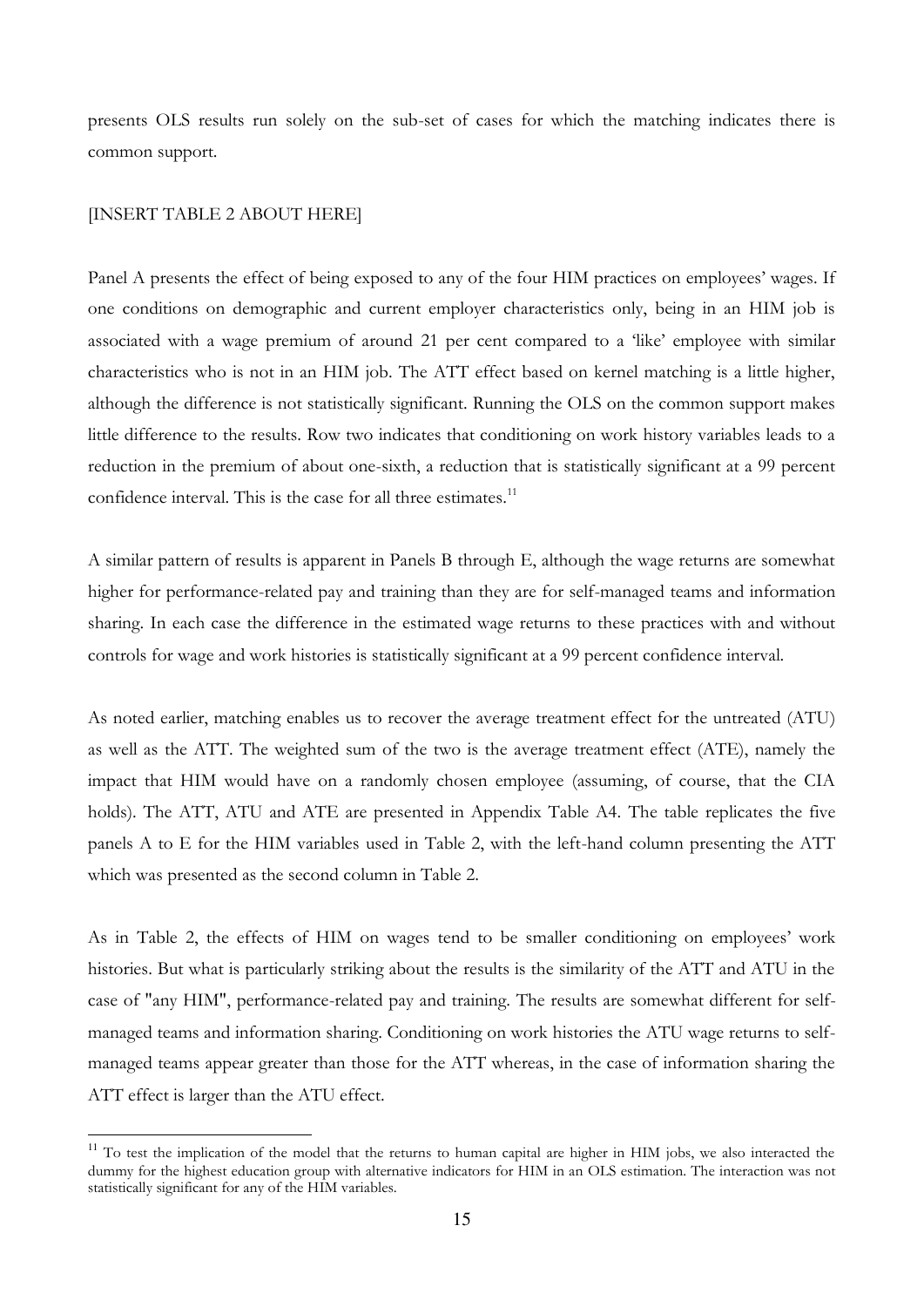#### [INSERT TABLE 3 ABOUT HERE]

Table 3 focuses on the number of HIM practices to which the employee is exposed. This is important because, as Appendix Table A2 shows, whereas 77 percent of employees were exposed to at least one of the four HIM practices, over half of HIM employees (41 percent of the whole sample) were exposed to two or more HIM practices and were thus working in what we term a High Performance Work System. The results are striking: the wage returns to HIM rise steeply with the number of HIM practices to which the employee is exposed. In all cases the premium falls markedly with the introduction of the work history controls, but the difference in wage returns with and without work history controls is larger for those exposed to more practices. Having conditioned on work histories, the wage premium for a single HIM practice is around 13 percent; 18 percent for two practices; and 25 percent for three practices. The wage premium for all four practices is even larger, but the number of employees exposed to all four practices is very small. The wage premium for employees working in HPWS (Panel E) falls by around one-fifth having conditioned on work histories, but it remains sizeable and significant at around 20 percent.

#### [INSERT TABLE 4 ABOUT HERE]

The HPWS regimes with two or more HIM practices encompass eleven combinations. Table 4 presents the wage premia associated with those HIM bundles which were common enough in the sample to permit robust estimation. Five of these eight include training; four include PRP; four include teams; and five include information sharing. In each case the association between the HIM bundle and wages is evaluated relative to comparators from among the sub-sample who were exposed to no HIM practices. The heterogeneity of the effects is striking, ranging from no significant effect in two instances (Panels C and F), to premia in excess of 25 percent in two other instances (Panels G and H). Employees exposed to performance-related pay but to none of the other three HIM practices, receive a wage premium of around 12-14 percent relative to those exposed to no HIM (figures not shown in the table). This effect is similar to the combination of performance-related pay and information sharing (Panel B). However, the returns to performance-related pay are greater when combined with training (Panel A), and are even greater when supplemented with information sharing (Panel G). Contrary to predictions in Lemieux et al. (2009) the combination of performance-related pay and team-working is not associated with a large wage premium. Indeed, this is one of the two bundles that generate no significant wage premium. The wage premium associated with training in isolation is 17 percent (not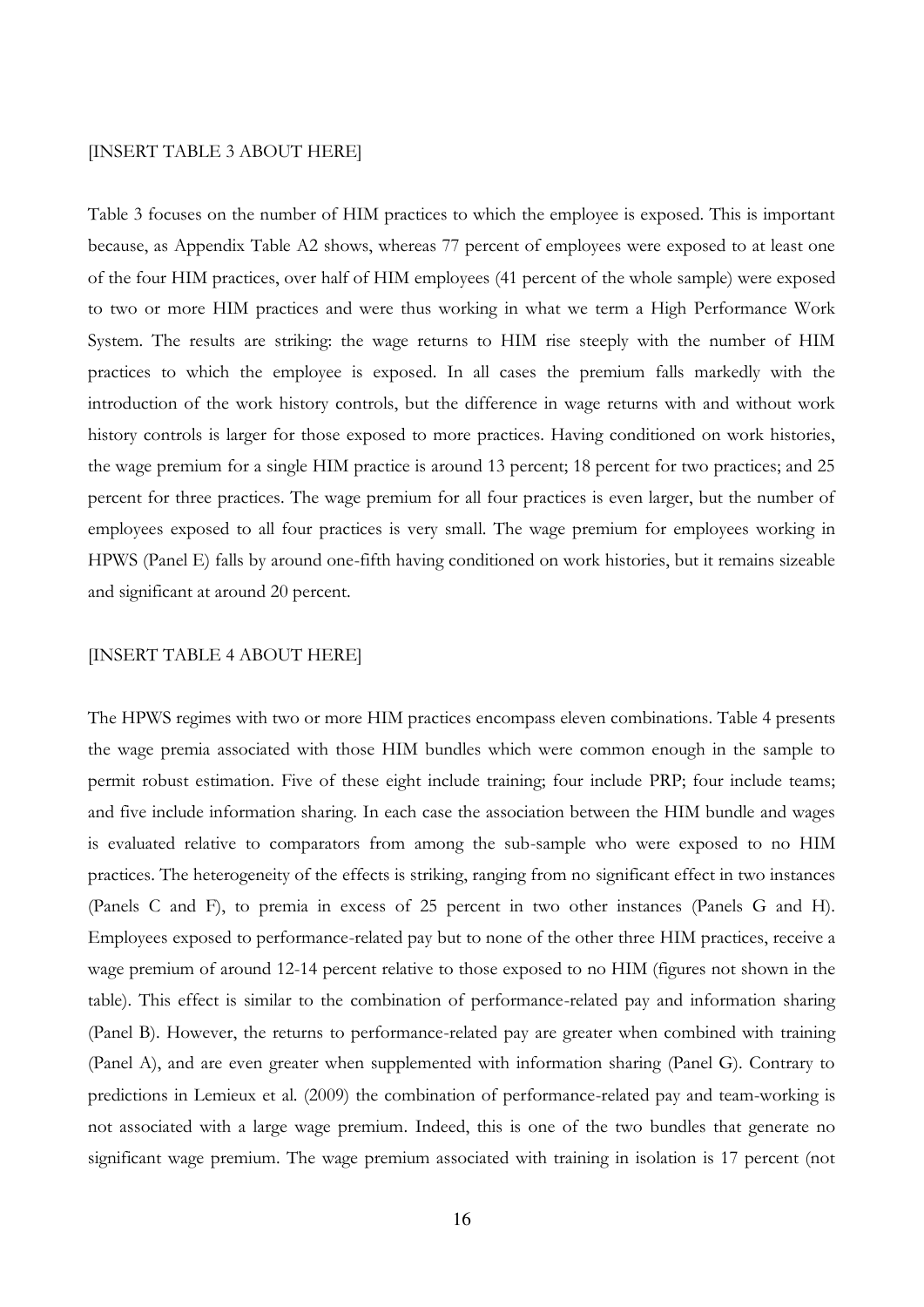shown), but combinations incorporating training consistently produce larger wage premia. Exposure to either self-managed teams or information sharing in isolation is not associated with a wage premium (not shown). When combined (Panel F) they also fail to produce a wage premium. However, their use alongside training produces the largest wage premium of all the bundles (Panel H).

Finally, we subject the results presented in Table 2 Panel A (our "baseline" estimates for the effects of 'any HIM') to a number of sensitivity analyses including alterations to the conditioning *X*"s (changes to the work history, dropping occupational controls), the dependent variable (self-reported earnings, hourly earnings, the residuals from a first stage wage equation), employee sub-group analysis (high and low educated; high and low earners; long and short tenured; those in small and large plants; private sector employees); and the matching estimator. These are reported in Appendix Table A5. The overriding impression is just how insensitive the results appear to be to these robustness checks. The one exception is Panel K which reports much lower wage returns to any HIM for employees in the top half of the wage distribution than for other employees.

#### **6. Discussion and Conclusions**

There are a number of studies linking HIM to higher wages but, to our knowledge, the evidence presented here is the first to account for detailed employee wage and work histories. This proves to be important since the results indicate that employees' work histories are a significant predictor of subsequent entry to an HIM job. Although the effects do not all point in one direction, there are clear indications that it is more able workers – as indicated by past earnings, earnings growth, and "good" work histories – who are more likely to be found in HIM jobs. A further indication that this is the case is the strong positive association between high educational qualifications and using HIM practices in one"s job.

We identify a wage premium of around 21 percent before conditioning on work histories and prior wages. This falls by around one-sixth when we add in these controls which have been absent in other studies. This suggests an upward bias in existing studies in the wage returns to HIM due to positive selection into HIM associated with unobserved worker quality.

Although there is some heterogeneity in the wage returns to HIM across types of employee, the differences are not particularly striking. Instead, what is notable is the difference in the size of the HIM premium across different types of HIM practice. The premium is largest for training and smallest for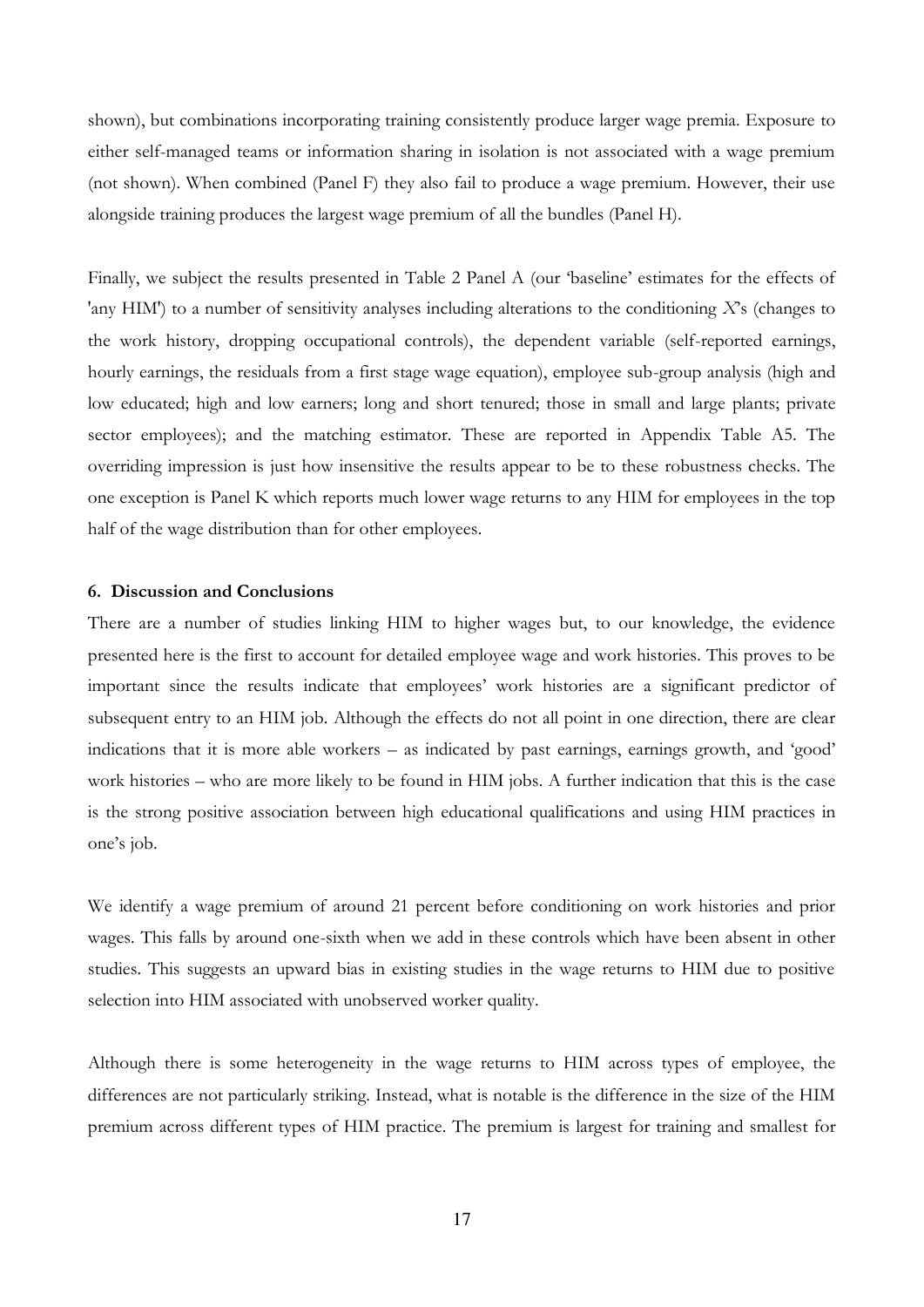self-managed teams but what is even more striking is the variance in the wage premium attached to different HIM "bundles" and the increasing returns to the number of HIM practices used.

If employees are paid their marginal product then the substantial wage premium we identify may reflect increased productivity on the part of those workers when exposed to HIM practices. However, the idea that HIM practices engender higher labour productivity wherever they are deployed raises the question as to why diffusion of HIM across firms has not been as rapid or as widespread as some early commentators imagined. One possible explanation is that HIM adoption is optimal such that those employees exposed to HIM are the ones able to use those practices to increase labour productivity while, in the case of non-HIM employees, firms have chosen to avoid HIM because the productivity benefits are outweighed by the costs. The comparison of the ATT and ATU wage returns to HIM are illuminating in this regard since the PSM estimated ATT and ATU are very similar in most cases implying an incentive on the part of non-HIM employees to take HIM jobs. The fact that they are not in HIM jobs may be because they are effectively "rationed" by employers (in much the same way as union jobs are rationed under Abowd and Farber"s (1982) model). Employers may choose not to deploy HIM despite these predicted wage gains to workers for one of two reasons. The first possibility is that the costs of HIM adoption are heterogeneous and, in the case of non-adopters, these costs outweigh the labour productivity gains which our wage premium estimates imply. The second possibility is that the estimated wage returns to HIM for those not currently exposed to HIM may arise for reasons other than labour productivity improvements and, as such, do not proxy the potential returns firms may gain through their adoption. To make further progress on this issue one requires firm-level data, ideally linked to employee data, to explore heterogeneity across firms as well as employees in the costs and benefits of HIM adoption.

Future research on this issue would also benefit from firm-level data to overcome the problem of unobservable heterogeneity between HIM and non-HIM firms which may simultaneously affect wage setting and the propensity for HIM adoption. Our employee-level data may overstate the effects of HIM on wages if, for instance, both HIM adoption and higher wages are a function of firm level unobservable traits such as good management.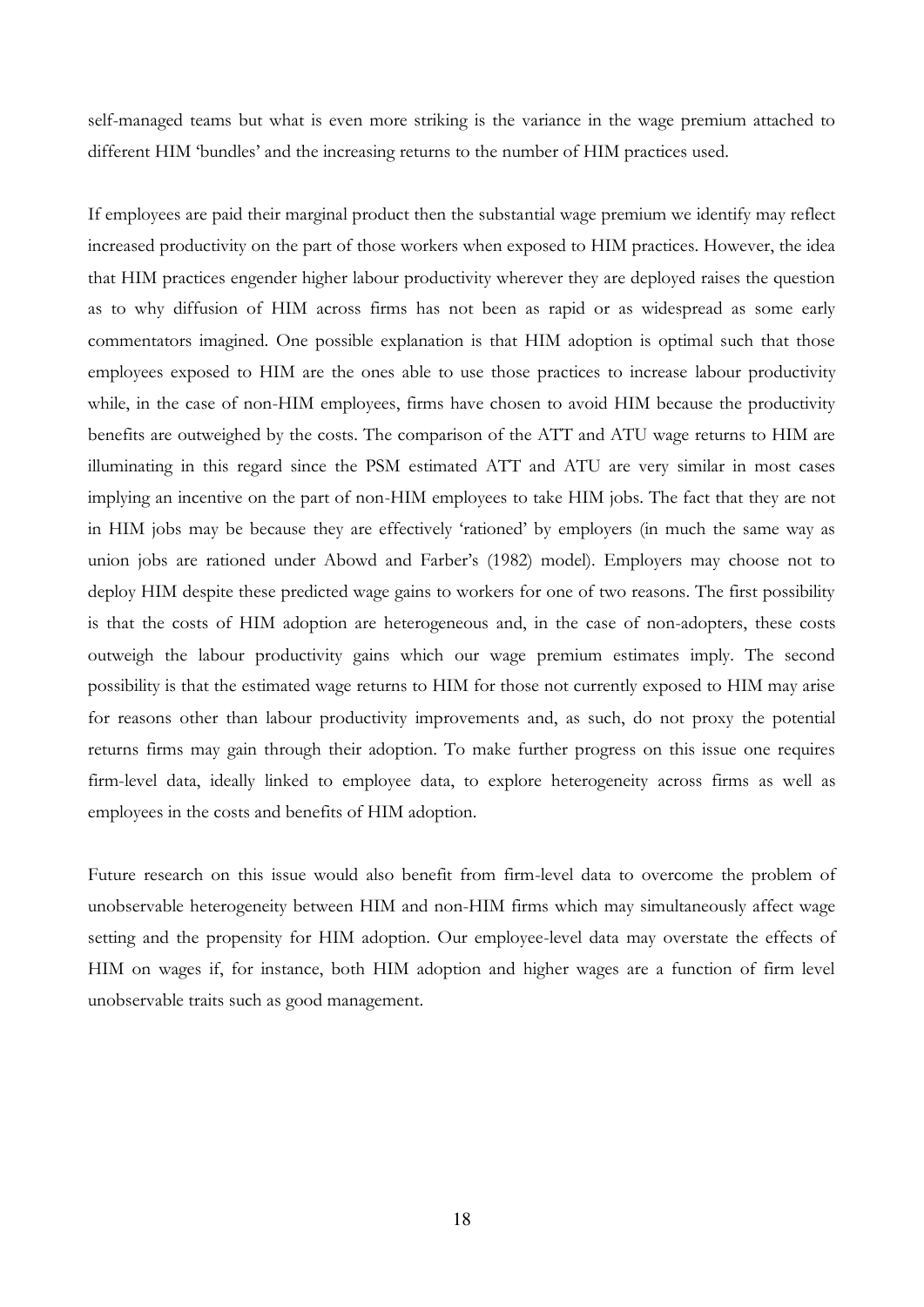#### **References**

Abadie, A., Drukker, D., Herr, J. L. and Imbens, G. W. (2001). "Implementing matching estimators for average treatment effects in Stata", *The Stata Journal,* Vol. 1, 1, pp. 1-16.

Abadie, A. and Imbens, G. W. (2011). "Bias-corrected matching estimators for average treatment effects", *Journal of Business and Economic Statistics,* Vol. 29, 1, pp. 1-11.

Abowd, J. M. and Farber, H. S. (1982) "Job queues and the union status of workers", *Industrial and Labor Relations Review*, Vol. 35, 3, pp. 354-367

Appelbaum, E., Bailey, T., Berg, P. and Kalleberg, A. (2000) *Manufacturing Advantage: Why High-Performance Work Systems Pay Off*, Ithaca, NY: Cornell University Press

Ashenfelter, O. (1978) "Estimating the Effect of Training Programs on Earnings", *Review of Economics and Statistics*, Vol. 60, pp. 47-57

Beer, M., Spector, B., Lawrence, P.R., Mills, Q.D., and Walton, R.E. (1984) *Managing Human Assets,* New York: Free Press

Black, S. E., Lynch, L. M. and Krivelyova, A. (2004) "How Workers Fare When Employers Innovate", *Industrial Relations*, 43:44-66

Bloom, N. and Van Reenen, J. (2010) "Human Resource Management and Productivity"", CEP Discussion Paper No. 982, London School of Economics

Bryson, A. Gomez, R.., Kretschmer, T. and Willman, P. (2007) "The Diffusion of Workplace Voice and High-Commitment Human Resource Management Practices in Britain, 1984-1998", *Industrial and Corporate Change*, 16, 3: 395-426

Busso, M., DiNardo, J. and McCrary, J. (2009) "New Evidence on the Finite Sample Properties of Propensity Score Matching and Reweighting Esimators", IZA Discussion Paper No. 3998

Farber, H. S. (1983) "The determination of union status of workers", *Econometrica*, 51, 5, 1417-1438

Forth, J. And Millward, N. (2004) "High-involvement management and pay in Britain", *Industrial Relations*, Vol. 43, 1: 98-119

Froelich, M. (2004) "Finite-Sample Properties of Propensity-Score Matching and Weighting Estimators" *Review of Economics and Statistics*, 86 (1), 77-90

Freeman, R. B., Kruse, D. L. and Blasi, J. R. (2010) "Worker Responses to Shirking Under Shared Capitalism", Chapter 3 in D. Kruse, R. Freeman and J. Blasi (eds.) *Shared Capitalism at Work: Employee Ownership, Profit and Gain Sharing, and Broad-based Stock Options*, pp. 77-103, University of Chicago Press

Hamilton, B. H., Nickerson, J. A. and Owan, H. (2003) "Team incentives and worker heterogeneity: an empirical analysis of the impact of teams on productivity and participation", *Journal of Political Economy*, 111: 465-97

Handel, M. J. and Gittleman, M. (2004) "Is there a wage payoff to innovative work practices?", *Industrial Relations*, 43, 1: 67-97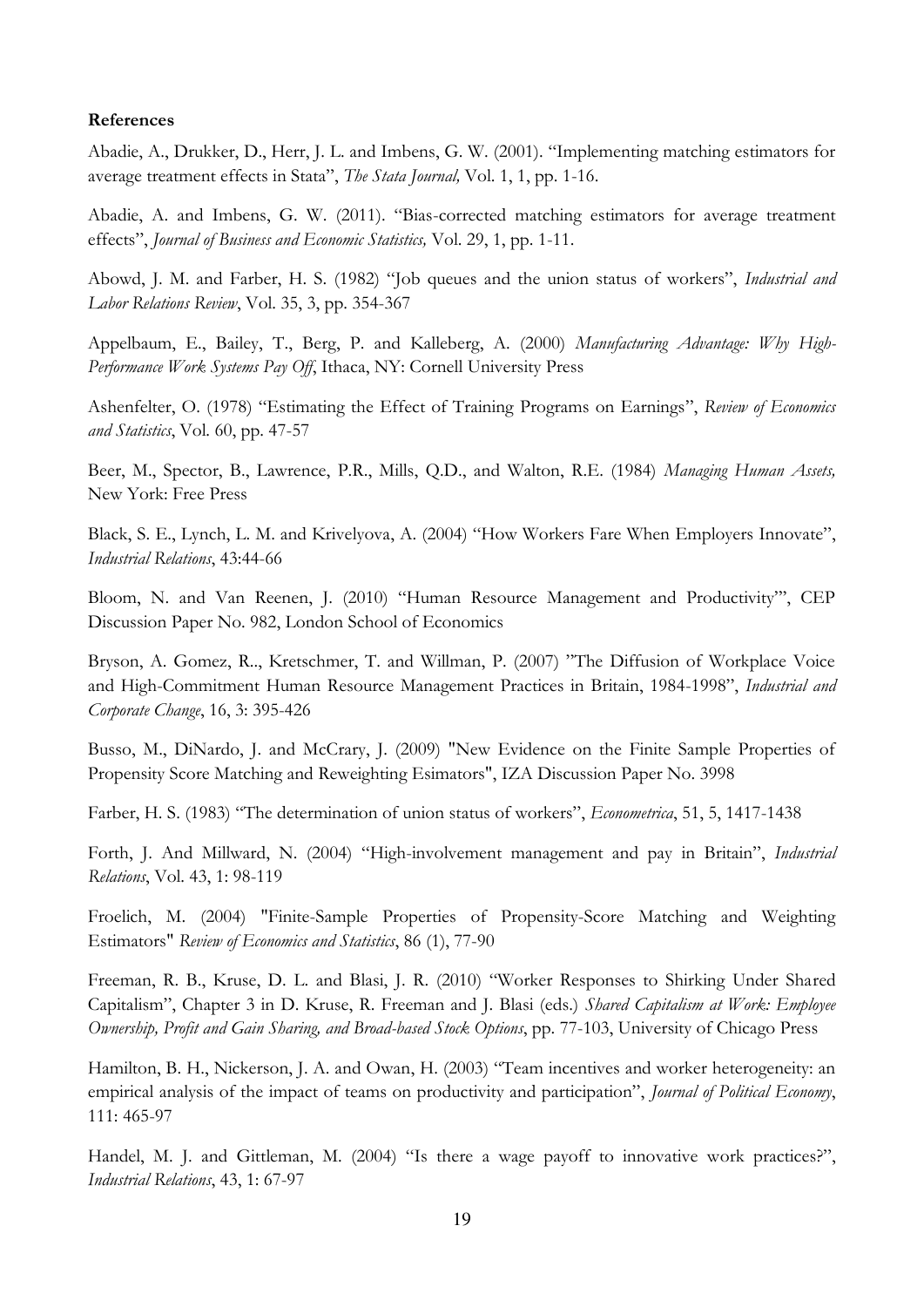Handel, M. J. and Levine, D. I. (2004) "Editors" Introduction: The Effects of New Work Practices on Workers", *Industrial Relations*, 43, 1: 1-43

Handel, M. J. and Levine, D. I. (2006) "The Effects of New Work Practices on Workers", Institute for Research on Labor and Employment Working Paper Series #131, University of Berkeley California, <http://repositories.cdlib.org/cgi/viewcontent.cgi?article=1130&context=iir>

Heckman, J., Ichimura, H., Smith, J. and Todd, P. (1998) "Characterizing selection bias using experimental data", *Econometrica* 66(5): 1017-1098

Helper, S., Levine, D. I. and Bendoly, E. (2002) "Employee Involvement and Pay at American Auto Suppliers", *Journal of Economic Management and Strategy*, 11, 2: 329-377

Kalmi, P. and Kauhanen, A. (2008) "Workplace Innovations and Employee Outcomes: Evidence from Finland", *Industrial Relations*, 47, 3: 430-549

Lazear, E. P. (2000), "Performance Pay and Productivity," *American Economic Review,* Vol. 90(5):1346- 1361

Lechner, M. and Wunsch, C. (2010) "Which control variables do we really need for matching based evaluations of labour market programmes?", University of St. Gallen mimeo

Lehto, A-M and Sutela, H. (2005) *Threats and Opportunities: Findings of Finnish Quality of Work Life Surveys 1977-2003*. Statistics Finland: Helsinki

Lemieux, T., MacLeod, W. B., Parent, D. (2009) "Performance Pay and Wage Inequality", *Quarterly Journal of Economics*, 124 (1): 1–49

Milgrom, P. and Roberts, J. (1995) "Complementarities and Fit: Structure and Organizational Change in Manufacturing," *Journal of Accounting and Economics*, vol. 19, pp. 179-208

Osterman, P. (2006). "The wage effects of high performance work organization in manufacturing." *Industrial and Labor Relations Review* 59 (2): 187-204

Prendergast, C. (1999) "The Provision of Incentives in Firms", *Journal of Economic Literature,* Vol. 37, pp. 7-63

Ramsey, H., Scholarios, D. and Harley, B. (2000) "Employees and high-performance work systems: Testing inside the black box", *British Journal of Industrial Relations*, 38, 501-32

Renaud, S., St-Onge, S. and Magnan, M. (2004) "The impact of stock purchase plan participation on workers" individual cash compensation", *Industrial Relations*, 43, 1: 120-147

Rosenbaum, P. and Rubin, D. (1983) "The central role of the propensity score in observational studies for causal effects", *Biometrica* 70: 41-50

Rosenbaum, P. and Rubin, D. (1985) "Constructing a Control Group Using Multivariate Matched Sampling Methods that Incorporate the Propensity Score". *The American Statistician* 39, 1: 33-38

Walton, R.E. (1985) "From "Control" to "Commitment" in the Workplace", *Harvard Business Review*, 63: 77–84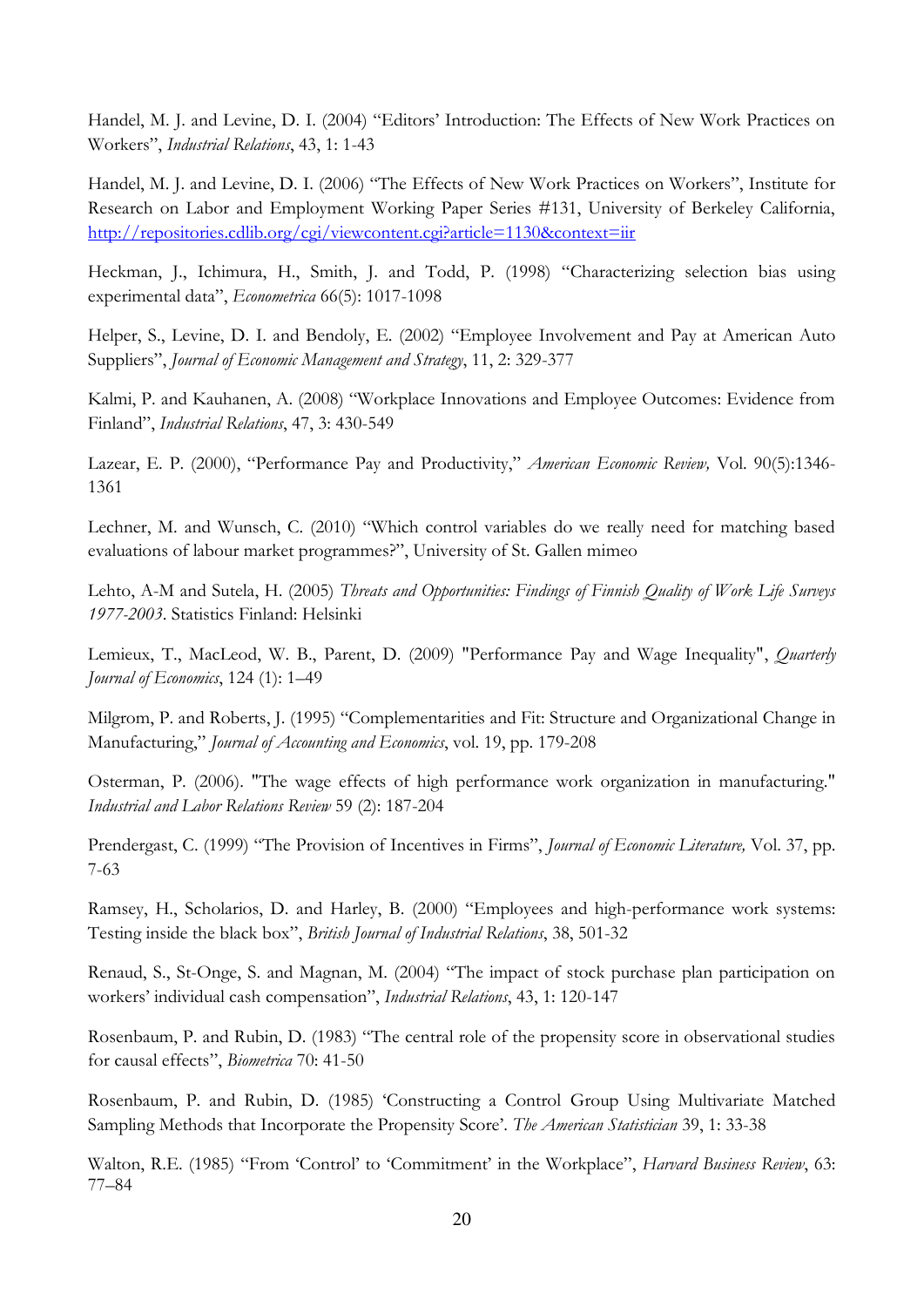Wood, S. and Bryson, A. (2009) "High involvement management", Chapter 7 in W. Brown, A. Bryson, J. Forth and K. Whitfield (eds.) *The Evolution of the Modern Workplace*, pp. 151-175, Cambridge University Press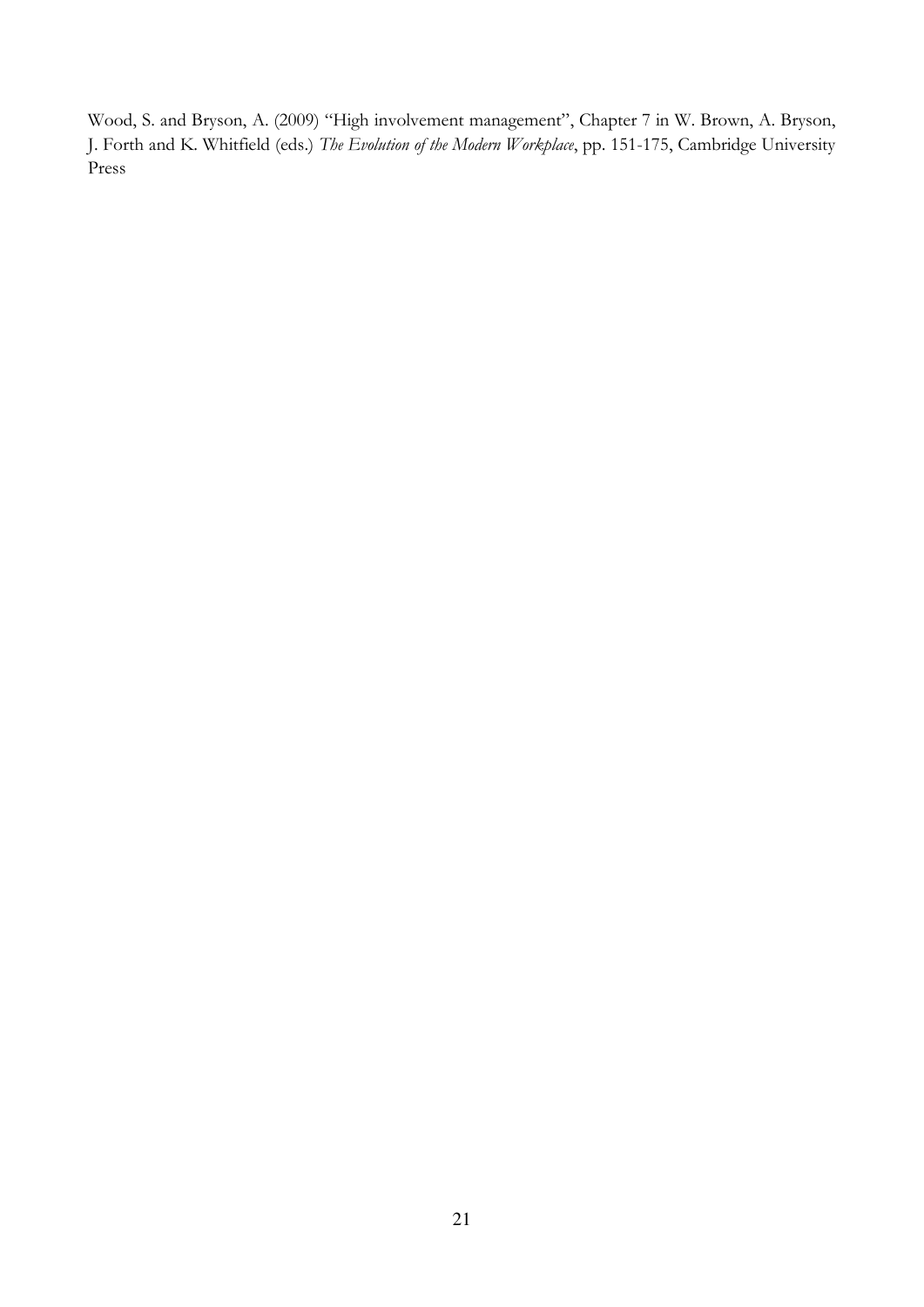Figure 1. Common support in matching.





*Notes:* The figures are based on the probits used in Panel A of Table 2. The upper panel corresponds to the specification in row 1 while the lower panel corresponds to the specification in row 2.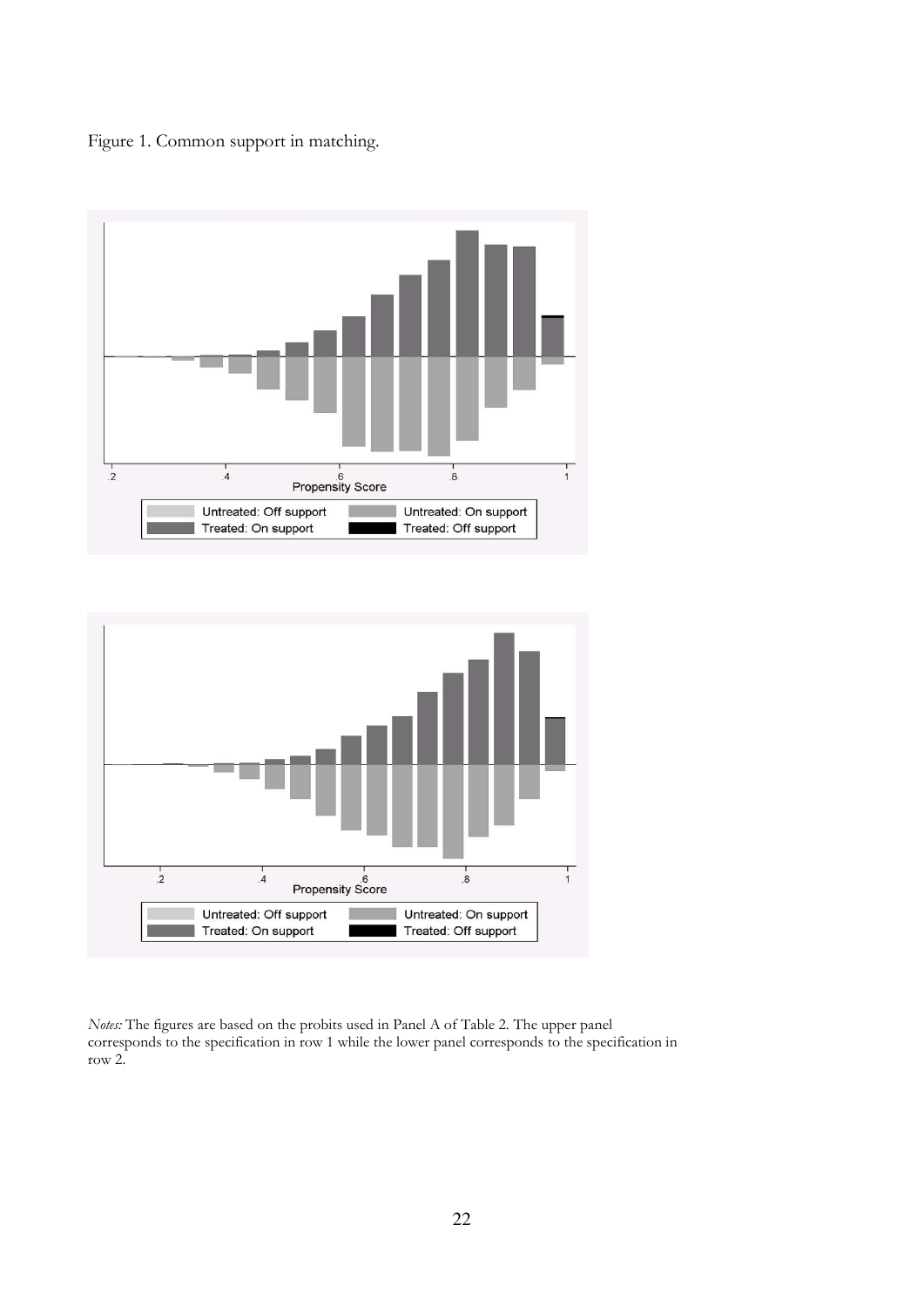

 $\begin{array}{c}\n1 \\
1995 \\
Year\n\end{array}$ 

Treated

 $5.5$ 

 $1990$ 

Figure 2. The earnings history of the treated and controls before and after matching.

*Notes*: The figures are based on the specification in Panel A of Table 2. Thin lines indicate 95 per cent confidence intervals.

Controls

 $2000$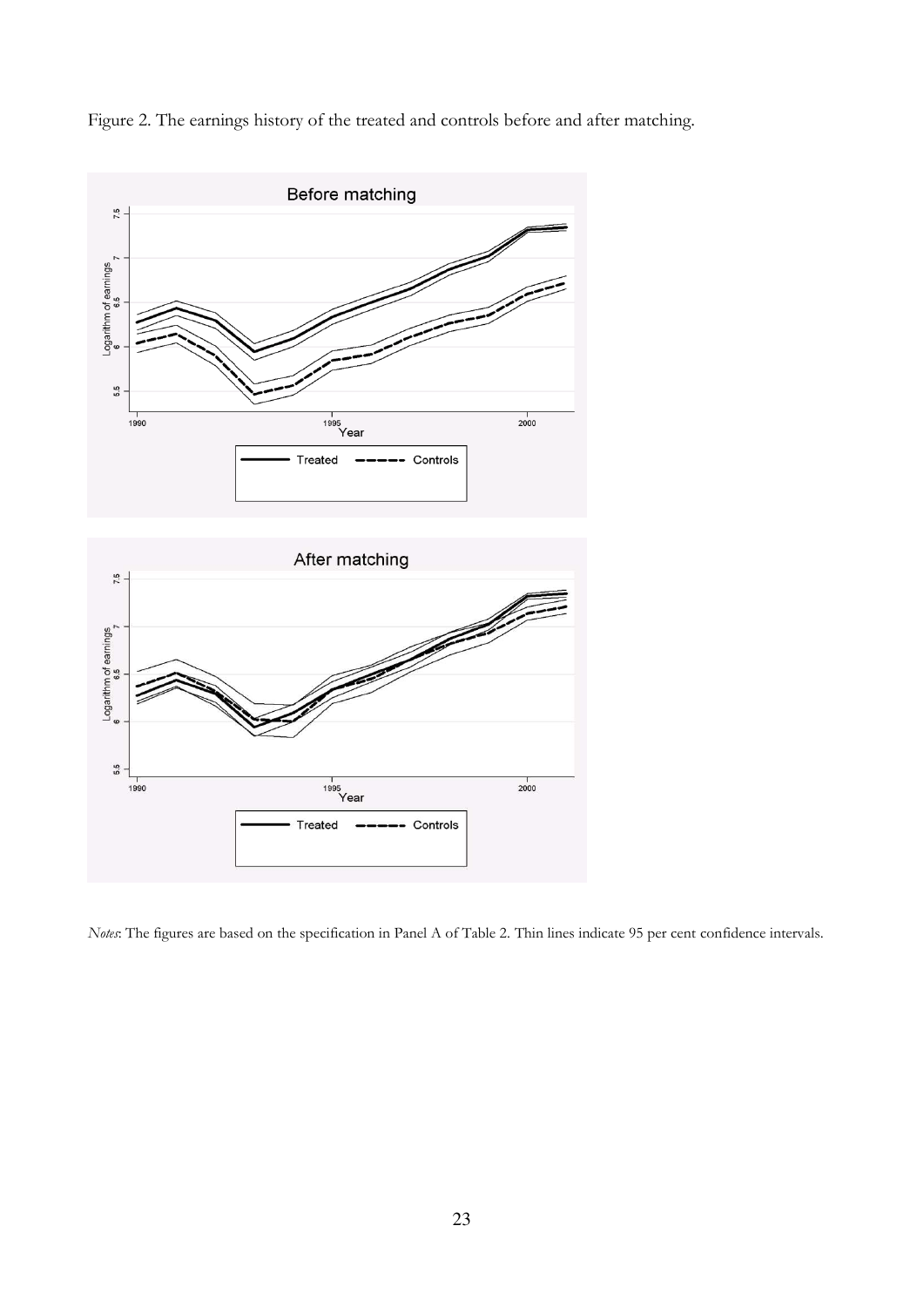|                          | (1)<br>Any HIM | (2)<br>Any PRP | (3)<br>Any training | (4)<br>Any self-<br>managed<br>teams | (5)<br>Any<br>information<br>sharing | (6)<br>1 HIM<br>practices | (7)<br>2 HIM<br>practices | (8)<br>$3$ $\rm HIM$<br>practices | (9)<br>4 HIM<br>practices | (10)<br><b>HPWS</b><br>("more than<br>one aspect") |
|--------------------------|----------------|----------------|---------------------|--------------------------------------|--------------------------------------|---------------------------|---------------------------|-----------------------------------|---------------------------|----------------------------------------------------|
| Controls                 |                |                |                     |                                      |                                      |                           |                           |                                   |                           |                                                    |
| Individual               |                |                |                     |                                      |                                      |                           |                           |                                   |                           |                                                    |
| Female                   | $-0.0265$      | $-0.0843***$   | $-0.0182$           | $-0.0476$                            | $-0.0575**$                          | $-0.0172$                 | $-0.0482*$                | $-0.0748**$                       | $-0.00187$                | $-0.0537**$                                        |
|                          | (0.0162)       | (0.0293)       | (0.0207)            | (0.0333)                             | (0.0261)                             | (0.0263)                  | (0.0284)                  | (0.0327)                          | (0.00276)                 | (0.0244)                                           |
| Age $\leq$ = 34          | 0.00391        | $-0.00274$     | 0.0195              | $-0.00576$                           | 0.0123                               | $-0.00862$                | 0.0161                    | $-0.00733$                        | 0.00552                   | 0.0123                                             |
|                          | (0.0233)       | (0.0429)       | (0.0287)            | (0.0462)                             | (0.0371)                             | (0.0378)                  | (0.0399)                  | (0.0461)                          | (0.00629)                 | (0.0342)                                           |
| Age 45-54                | $-0.00266$     | $-0.0237$      | $-0.0104$           | $-0.0105$                            | 0.00970                              | 0.00603                   | $-0.0182$                 | $-0.0251$                         | 0.000178                  | $-0.0139$                                          |
|                          | (0.0192)       | (0.0365)       | (0.0244)            | (0.0375)                             | (0.0315)                             | (0.0298)                  | (0.0342)                  | (0.0380)                          | (0.00329)                 | (0.0297)                                           |
| Age 55-64                | $-0.0496**$    | $-0.0390$      | $-0.0832**$         | $-0.0436$                            | $-0.0311$                            | $-0.0788**$               | $-0.0492$                 | $-0.0476$                         | $-0.00151$                | $-0.0477$                                          |
|                          | (0.0252)       | (0.0441)       | (0.0327)            | (0.0435)                             | (0.0382)                             | (0.0373)                  | (0.0419)                  | (0.0434)                          | (0.00315)                 | (0.0369)                                           |
| Married                  | 0.00456        | 0.0258         | 0.00852             | 0.00480                              | 0.0248                               | $-0.0132$                 | 0.0302                    | 0.0129                            | $0.00764**$               | 0.0272                                             |
|                          | (0.0159)       | (0.0301)       | (0.0204)            | (0.0323)                             | (0.0262)                             | (0.0246)                  | (0.0287)                  | (0.0319)                          | (0.00382)                 | (0.0248)                                           |
| Secondary education      | 0.0192         | 0.0105         | $0.0469*$           | 0.00698                              | 0.0105                               | 0.0195                    | 0.0290                    | 0.0343                            | $-0.000974$               | 0.0315                                             |
|                          | (0.0185)       | (0.0340)       | (0.0242)            | (0.0401)                             | (0.0312)                             | (0.0289)                  | (0.0344)                  | (0.0414)                          | (0.00335)                 | (0.0294)                                           |
| Polytechnic education    | $0.127***$     | $0.189***$     | $0.197***$          | $0.202***$                           | $0.208***$                           | $0.123***$                | $0.240***$                | $0.321***$                        | 0.00799                   | $0.232***$                                         |
|                          | (0.0180)       | (0.0366)       | (0.0224)            | (0.0494)                             | (0.0307)                             | (0.0327)                  | (0.0340)                  | (0.0507)                          | (0.00864)                 | (0.0271)                                           |
| University education     | $0.142***$     | $0.277***$     | $0.204***$          | $0.281***$                           | $0.284***$                           | $0.118**$                 | $0.297***$                | $0.438***$                        | 0.0452                    | $0.269***$                                         |
|                          | (0.0189)       | (0.0444)       | (0.0224)            | (0.0705)                             | (0.0314)                             | (0.0468)                  | (0.0379)                  | (0.0658)                          | (0.0378)                  | (0.0268)                                           |
| Union member             | $-0.0196$      | $-0.00646$     | $-0.00890$          | $-0.0209$                            | $-0.0920***$                         | $-0.0120$                 | $-0.0538*$                | 0.00184                           | $-0.0121$                 | $-0.0397$                                          |
|                          | (0.0169)       | (0.0322)       | (0.0224)            | (0.0359)                             | (0.0269)                             | (0.0278)                  | (0.0308)                  | (0.0365)                          | (0.00887)                 | (0.0262)                                           |
| Usual weekly hours       | $0.00317***$   | $0.00584***$   | $0.00474***$        | $0.00577***$                         | $0.00473***$                         | $0.00304**$               | $0.00497***$              | $0.00881***$                      | $0.000614**$              | $0.00579***$                                       |
|                          | (0.000997)     | (0.00190)      | (0.00133)           | (0.00190)                            | (0.00158)                            | (0.00151)                 | (0.00172)                 | (0.00213)                         | (0.000300)                | (0.00154)                                          |
| Employer                 |                |                |                     |                                      |                                      |                           |                           |                                   |                           |                                                    |
| Plant size 10-49         | 0.0255         | $0.116***$     | $0.0482**$          | 0.0321                               | 0.00207                              | 0.0209                    | 0.0480                    | $0.0801**$                        | 0.00377                   | $0.0547**$                                         |
|                          | (0.0168)       | (0.0335)       | (0.0213)            | (0.0354)                             | (0.0278)                             | (0.0267)                  | (0.0309)                  | (0.0385)                          | (0.00391)                 | (0.0262)                                           |
| Plant size $>=50$        | $0.0851***$    | $0.262***$     | $0.117***$          | $0.0934**$                           | $0.0612*$                            | $0.0826***$               | $0.141***$                | $0.167***$                        | 0.0141                    | $0.145***$                                         |
|                          | (0.0185)       | (0.0348)       | (0.0232)            | (0.0421)                             | (0.0316)                             | (0.0303)                  | (0.0336)                  | (0.0440)                          | (0.00883)                 | (0.0283)                                           |
| Part of multi-plant firm | $0.0597***$    | $0.178***$     | $0.106***$          | $-0.0319$                            | 0.0474                               | 0.0379                    | $0.135***$                | $0.0831**$                        | 0.00551                   | $0.121***$                                         |
|                          | (0.0173)       | (0.0310)       | (0.0221)            | (0.0374)                             | (0.0289)                             | (0.0277)                  | (0.0317)                  | (0.0373)                          | (0.00502)                 | (0.0269)                                           |
| Foreign firm             | 0.0400         | 0.0405         | $0.0697**$          | 0.0639                               | 0.0350                               | 0.0661                    | 0.0545                    | 0.0527                            | 0.00803                   | 0.0457                                             |
|                          | (0.0248)       | (0.0421)       | (0.0301)            | (0.0649)                             | (0.0449)                             | (0.0432)                  | (0.0455)                  | (0.0514)                          | (0.00914)                 | (0.0375)                                           |
| Public sector            | $0.0520**$     | 0.0810         | $0.107***$          | 0.0111                               | 0.0449                               | $0.0689*$                 | $0.120***$                | 0.0128                            | 0.0321                    | $0.0896**$                                         |
|                          | (0.0229)       | (0.0510)       | (0.0295)            | (0.0504)                             | (0.0381)                             | (0.0376)                  | (0.0430)                  | (0.0565)                          | (0.0254)                  | (0.0364)                                           |

Table 1. Work history as determinant of innovative workplace practices.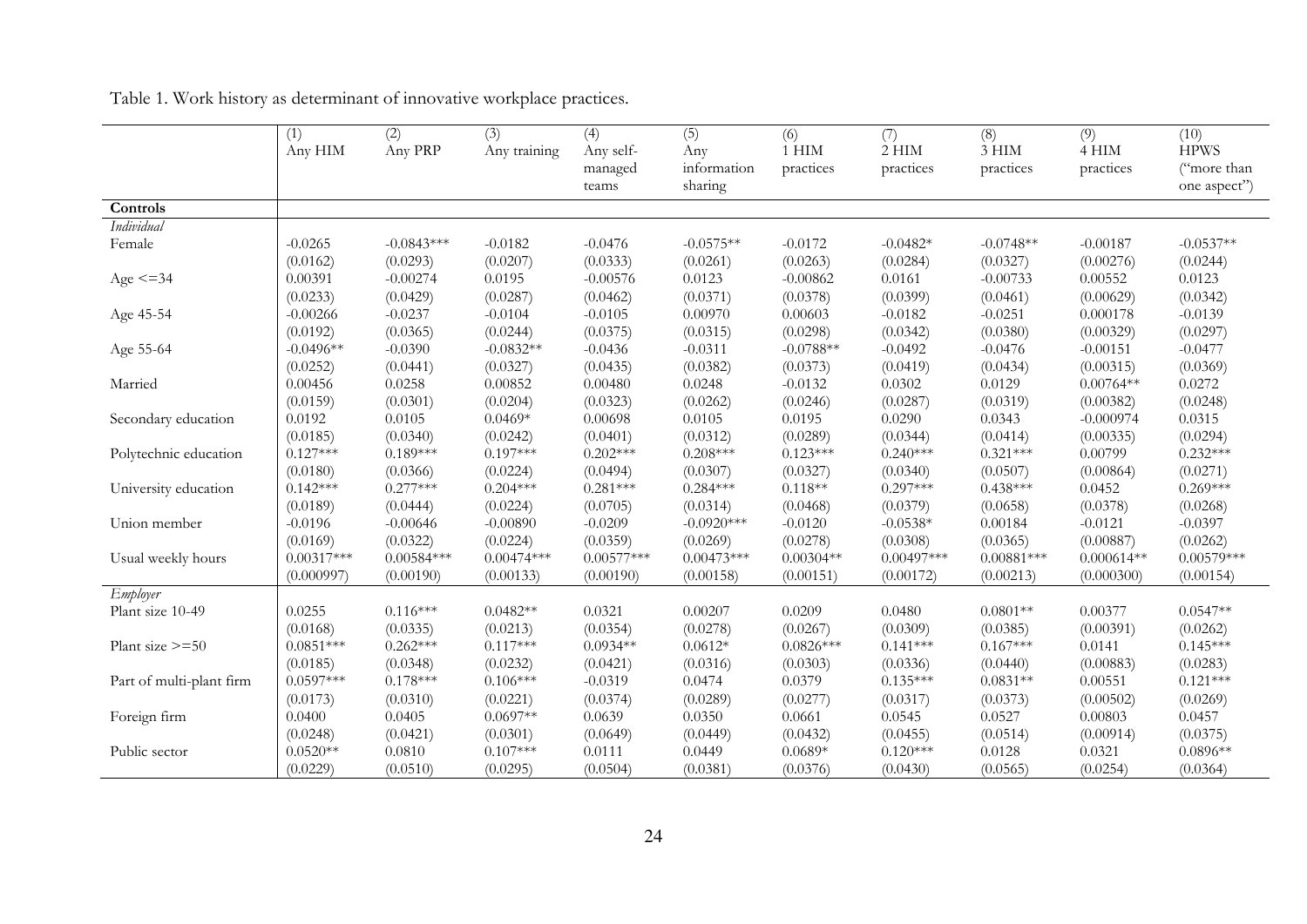| Work history                      |             |              |               |            |             |             |              |              |              |              |
|-----------------------------------|-------------|--------------|---------------|------------|-------------|-------------|--------------|--------------|--------------|--------------|
| N of job switches                 | $-0.000725$ | 0.00688      | 0.00196       | $-0.00131$ | 0.00398     | $-0.00879$  | 0.00839      | 0.00819      | 0.000600     | 0.00767      |
|                                   | (0.00506)   | (0.00957)    | (0.00633)     | (0.0100)   | (0.00836)   | (0.00815)   | (0.00881)    | (0.01000)    | (0.000781)   | (0.00760)    |
| N of employment months            | 0.000277    | $-4.03e-05$  | 0.000572      | 0.000231   | 0.000504    | 0.000383    | 0.000419     | 0.000628     | $-1.16e-05$  | 0.000433     |
|                                   | (0.000307)  | (0.000587)   | (0.000384)    | (0.000514) | (0.000451)  | (0.000484)  | (0.000504)   | (0.000560)   | $(4.52e-05)$ | (0.000436)   |
| N of unemployment                 | $-0.000807$ | $-0.00237**$ | $-0.00194***$ | $-0.00120$ | $-0.000373$ | $-0.000577$ | $-0.00197**$ | $-0.00302**$ | $-6.25e-05$  | $-0.00202**$ |
| months                            | (0.000494)  | (0.00104)    | (0.000663)    | (0.00110)  | (0.000793)  | (0.000767)  | (0.000976)   | (0.00122)    | (0.000146)   | (0.000839)   |
| Ever worked in the                | $-0.0132$   | $-0.0187$    | $-0.0216$     | $-0.0343$  | $-0.00454$  | $-0.0367$   | 0.00651      | $-0.0571$    | $-0.000938$  | $-0.00901$   |
| manufacturing sector              | (0.0203)    | (0.0348)     | (0.0269)      | (0.0423)   | (0.0330)    | (0.0323)    | (0.0362)     | (0.0376)     | (0.00239)    | (0.0311)     |
| Ever worked in a firm             | $0.0371**$  | $0.108***$   | $0.0629***$   | $-0.0145$  | 0.0297      | 0.0236      | $0.0836***$  | $0.0895**$   | 0.00231      | $0.0798***$  |
| with over 300 workers             | (0.0169)    | (0.0293)     | (0.0215)      | (0.0366)   | (0.0288)    | (0.0281)    | (0.0305)     | (0.0358)     | (0.00335)    | (0.0256)     |
| N of layoff episodes              | $-0.00769$  | $-0.0197$    | $-0.00584$    | $-0.00621$ | $-0.0270**$ | $-0.00155$  | $-0.0245*$   | $-0.0182$    | $-0.00820$   | $-0.0225*$   |
|                                   | (0.00712)   | (0.0130)     | (0.00924)     | (0.0155)   | (0.0131)    | (0.0112)    | (0.0140)     | (0.0171)     | (0.00502)    | (0.0117)     |
| Past average earnings             | $0.0143*$   | $0.0282*$    | $0.0186*$     | $0.0302*$  | 0.0198      | 0.0117      | $0.0263*$    | 0.0222       | 0.00367      | $0.0257**$   |
|                                   | (0.00821)   | (0.0149)     | (0.0105)      | (0.0162)   | (0.0130)    | (0.0129)    | (0.0143)     | (0.0163)     | (0.00225)    | (0.0124)     |
| Past average earnings             | 0.0185      | 0.0304       | $0.0343*$     | $0.0565*$  | $0.0384*$   | 0.00112     | $0.0728***$  | 0.0366       | 0.00319      | $0.0638***$  |
| growth                            | (0.0135)    | (0.0295)     | (0.0179)      | (0.0331)   | (0.0228)    | (0.0217)    | (0.0254)     | (0.0360)     | (0.00284)    | (0.0227)     |
| Worked over 10 years              | $0.0455**$  | $0.0810**$   | 0.0385        | 0.0599     | $0.0669**$  | $0.0590*$   | $0.0727**$   | 0.0102       | 0.00308      | $0.0590**$   |
| with current employer             | (0.0191)    | (0.0370)     | (0.0246)      | (0.0410)   | (0.0317)    | (0.0313)    | (0.0350)     | (0.0400)     | (0.00440)    | (0.0295)     |
| Had over 3 professions            | 0.0299      | $0.0619*$    | 0.0307        | 0.0319     | 0.0331      | 0.0449      | 0.0319       | 0.0202       | 0.00831      | 0.0337       |
| over working life                 | (0.0186)    | (0.0350)     | (0.0244)      | (0.0412)   | (0.0319)    | (0.0302)    | (0.0357)     | (0.0416)     | (0.00721)    | (0.0299)     |
|                                   |             |              |               |            |             |             |              |              |              |              |
| Pseudo R-squared                  | 0.1035      | 0.2668       | 0.1580        | 0.1340     | 0.1290      | 0.0611      | 0.1605       | 0.2483       | 0.4239       | 0.1804       |
| F-test statistic for work history | 52.27       | 58.77        | 70.48         | 21.72      | 34.48       | 7.44        | 59.66        | 35.56        | 24.56        | 72.61        |
| variables                         |             |              |               |            |             |             |              |              |              |              |
| p-value                           | 0.0000      | 0.0000       | 0.0000        | 0.0166     | 0.0002      | 0.0064      | 0.0000       | 0.0001       | 0.0062       | 0.0000       |
| N                                 | 3782        | 2007         | 2949          | 1270       | 2195        | 2216        | 1998         | 1253         | 910          | 2431         |

*Notes:* Marginal effects from probit estimations reported. Innovative workplace practices from QWLS 2003 are defined following Kalmi and Kauhanen (2008). Reference category for age is 35-44 and the one for education consists of those with comprehensive education only. Work history refers to the years 1990-2001. (Past average earnings change is for the years 1999-2000 and 2000-2001.) The past average annual earnings 1990-2001 are deflated to the year 2000 by using the consumer price index. The estimates in Columns 1-5 are applied in matching in Panels A-E of Table 2 while the estimates in Columns 6-10 are applied in Panels A-E of Table 3. All models include 13 unreported industry dummies. Robust standard errors in parentheses. Statistical significance: \*\*\* p<0.01, \*\* p<0.05, \* p<0.1.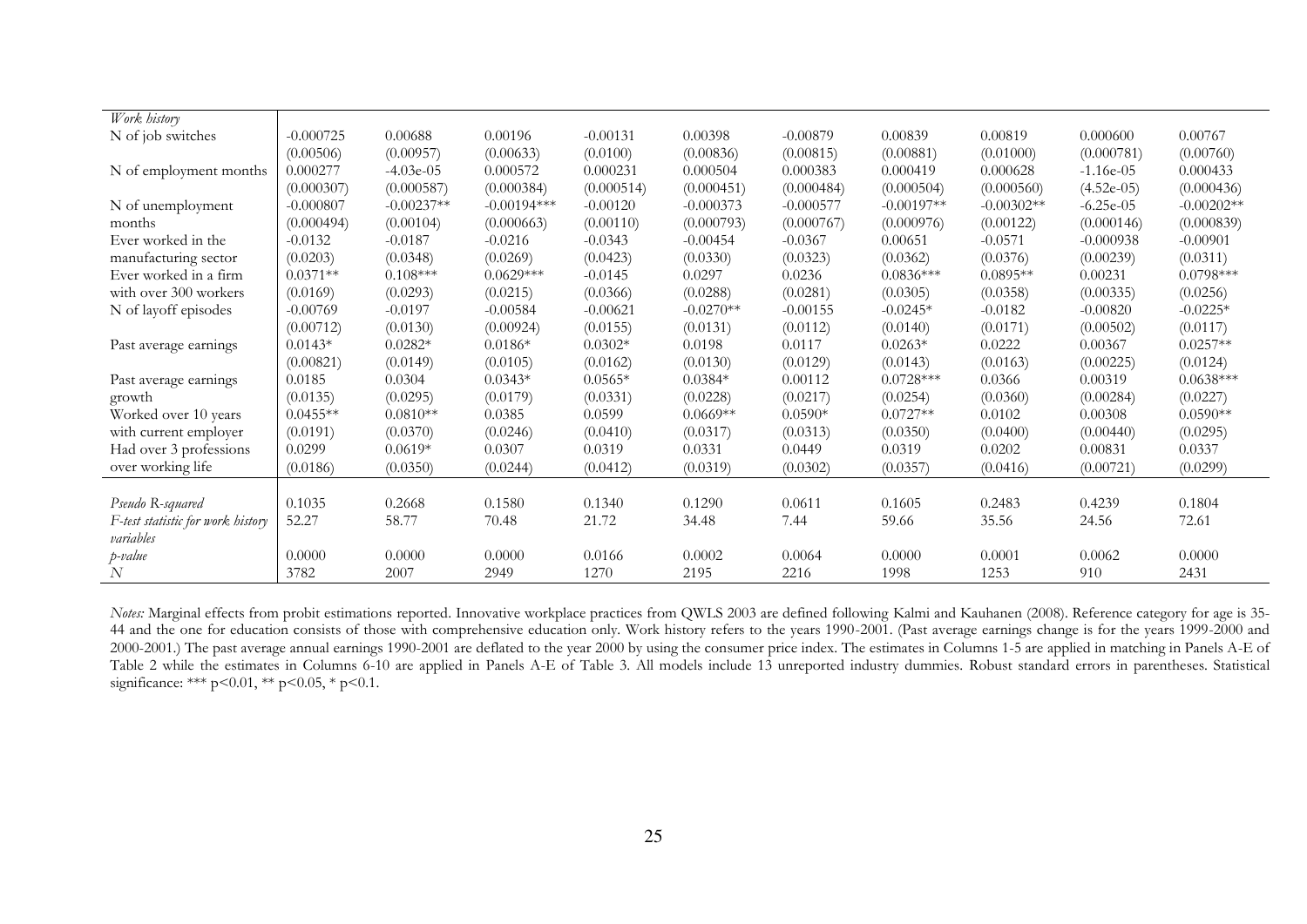Table 2. Innovative workplace practices as determinants of earnings: baseline specifications.

j.

| <b>HIM</b> practice                                      | <b>OLS</b>  | <b>ATT</b>  | OLS (conditional on |
|----------------------------------------------------------|-------------|-------------|---------------------|
|                                                          |             |             | common support)     |
| Panel A: Any HIM v none ( $N = 3782$ )                   |             |             |                     |
| Without work history                                     | $0.2065***$ | $0.2173***$ | $0.2065***$         |
|                                                          | (0.0227)    | (0.0315)    | (0.0227)            |
| With work history                                        | $0.1705***$ | $0.1874***$ | $0.1722***$         |
|                                                          | (0.0220)    | (0.0308)    | (0.0219)            |
| Panel B: Any PRP v no HIM ( $N = 2007$ )                 |             |             |                     |
| Without work history                                     | $0.2313***$ | $0.2543***$ | $0.2320***$         |
|                                                          | (0.0230)    | (0.0376)    | (0.0230)            |
| With work history                                        | $0.1887***$ | $0.2361***$ | $0.1882***$         |
|                                                          | (0.0223)    | (0.0399)    | (0.0223)            |
| Panel C: Any training v no HIM ( $N = 2949$ )            |             |             |                     |
| Without work history                                     | $0.2518***$ | $0.2542***$ | $0.2519***$         |
|                                                          | (0.0216)    | (0.0334)    | (0.0215)            |
| With work history                                        | $0.2093***$ | $0.2269***$ | $0.2065***$         |
|                                                          | (0.0210)    | (0.0350)    | (0.0209)            |
| Panel D: Any self-managed teams v no HIM ( $N = 1270$ )  |             |             |                     |
| Without work history                                     | $0.2076***$ | $0.2130***$ | $0.2088***$         |
|                                                          | (0.0353)    | (0.0602)    | (0.0352)            |
| With work history                                        | $0.1652***$ | $0.1588***$ | $0.1645***$         |
|                                                          | (0.0340)    | (0.0610)    | (0.0339)            |
| Panel E: Any information sharing v no HIM ( $N = 2195$ ) |             |             |                     |
| Without work history                                     | $0.2039***$ | $0.2312***$ | $0.2021***$         |
|                                                          | (0.0272)    | (0.0466)    | (0.0272)            |
| With work history                                        | $0.1667***$ | $0.2010***$ | $0.1668***$         |
|                                                          | (0.0262)    | (0.0430)    | (0.0262)            |

*Notes:* The outcome is the logarithm of register-based annual earnings (2003). ATTs are calculated based on Kernel matching (Epanechnikov). ATUs and ATEs are reported in the Appendix (Table A4). Matching is performed by using the region of common support for the propensity scores. Caliper is set at 0.001. The number of observations refers to OLS and ATT specifications before imposing the common support condition. Bootstrap standard errors for ATTs (1,000 replications) in parentheses. For OLS robust standard errors reported. Statistical significance: \*\*\* p<0.01, \*\* p<0.05, \* p<0.1.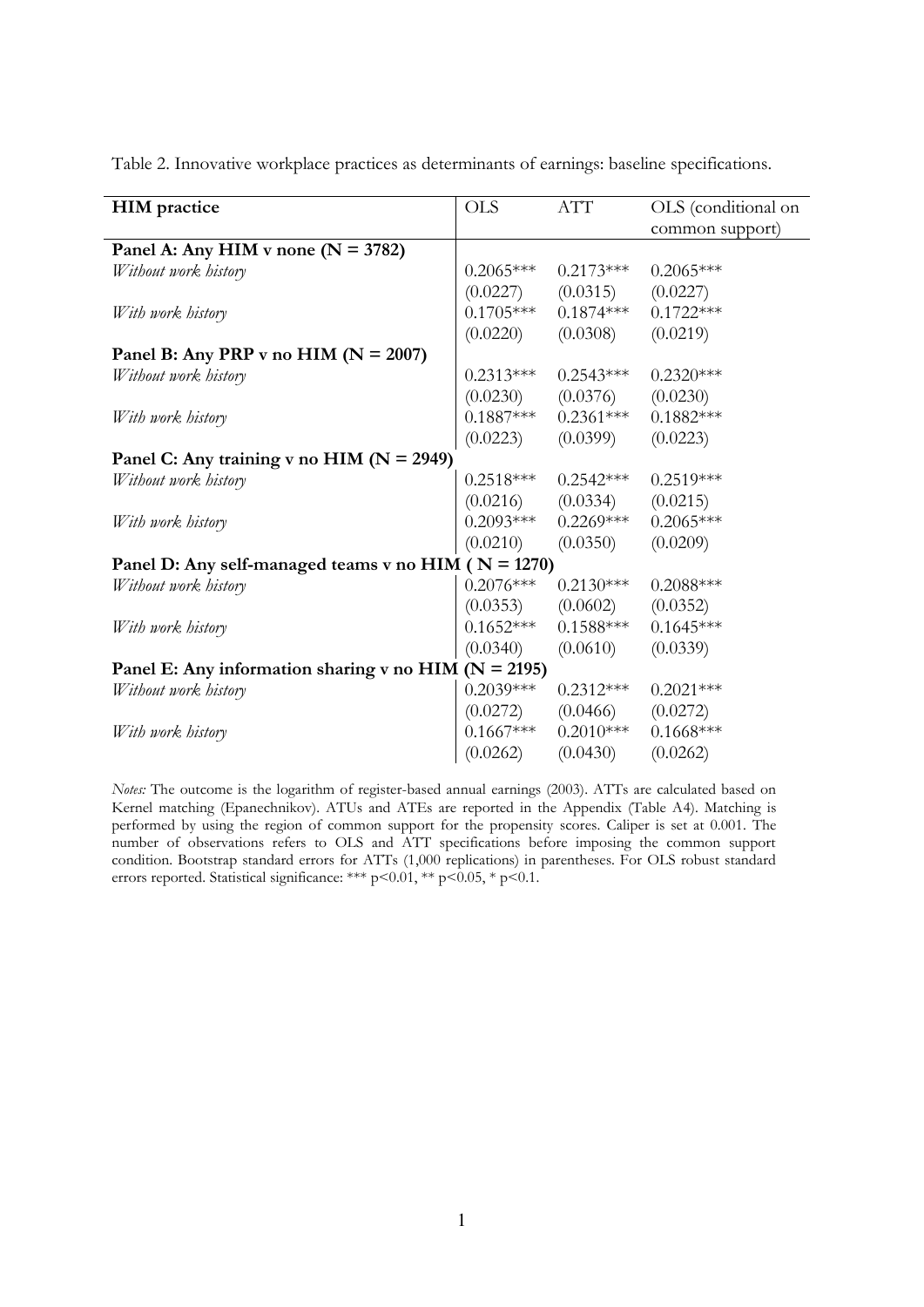Table 3. Innovative workplace practices as determinants of earnings: count specifications.

| <b>HIM</b> practice                                          | <b>OLS</b>   | ATT         | OLS (conditional on |
|--------------------------------------------------------------|--------------|-------------|---------------------|
|                                                              |              |             | common support)     |
| Panel A: 1 HIM practice v none ( $N = 2216$ )                |              |             |                     |
| Without work history                                         | $0.1580***$  | $0.1451***$ | $0.1574***$         |
|                                                              | (0.0242)     | (0.0378)    | (0.0242)            |
| With work history                                            | $0.1383***$  | $0.1240***$ | $0.1381***$         |
|                                                              | (0.0236)     | (0.0380)    | (0.0237)            |
| Panel B: 2 HIM practices v none ( $N = 1998$ )               |              |             |                     |
| Without work history                                         | $0.2239***$  | $0.2323***$ | $0.2238***$         |
|                                                              | (0.0258)     | (0.0397)    | (0.0257)            |
| With work history                                            | $0.1777***$  | $0.2008***$ | $0.1780***$         |
|                                                              | (0.0254)     | (0.0404)    | (0.0254)            |
| Panel C: 3 HIM practices v none ( $N = 1253$ )               |              |             |                     |
| Without work history                                         | $0.3000$ *** | $0.3267***$ | $0.3130***$         |
|                                                              | (0.0289)     | (0.0561)    | (0.0275)            |
| With work history                                            | $0.2558***$  | $0.2360***$ | $0.2558***$         |
|                                                              | (0.0284)     | (0.0600)    | (0.0285)            |
| Panel D: 4 HIM practices v none ( $N = 910$ )                |              |             |                     |
| Without work history                                         | $0.4474***$  | $0.4403***$ | $0.4161***$         |
|                                                              | (0.0691)     | (0.1357)    | (0.0639)            |
| With work history                                            | $0.3576***$  | $0.3723**$  | $0.2928***$         |
|                                                              | (0.0669)     | (0.1528)    | (0.0645)            |
| Panel E: HPWS ("more than one aspect") v none ( $N = 2431$ ) |              |             |                     |
| Without work history                                         | $0.2469***$  | $0.2657***$ | $0.2469***$         |
|                                                              | (0.0239)     | (0.0363)    | (0.0238)            |
| With work history                                            | $0.1963***$  | $0.2360***$ | $0.1969***$         |
|                                                              | (0.0235)     | (0.0380)    | (0.0234)            |

*Notes:* The outcome is the logarithm of register-based annual earnings (2003). ATTs are calculated based on Kernel matching (Epanechnikov). Matching is performed by using the region of common support for the propensity scores. Caliper is set at 0.001. The number of observations refers to OLS and ATT specifications before imposing the common support condition. Bootstrap standard errors for ATTs (1,000 replications) in parentheses. For OLS robust standard errors reported. Statistical significance: \*\*\* p<0.01, \*\* p<0.05, \* p<0.1.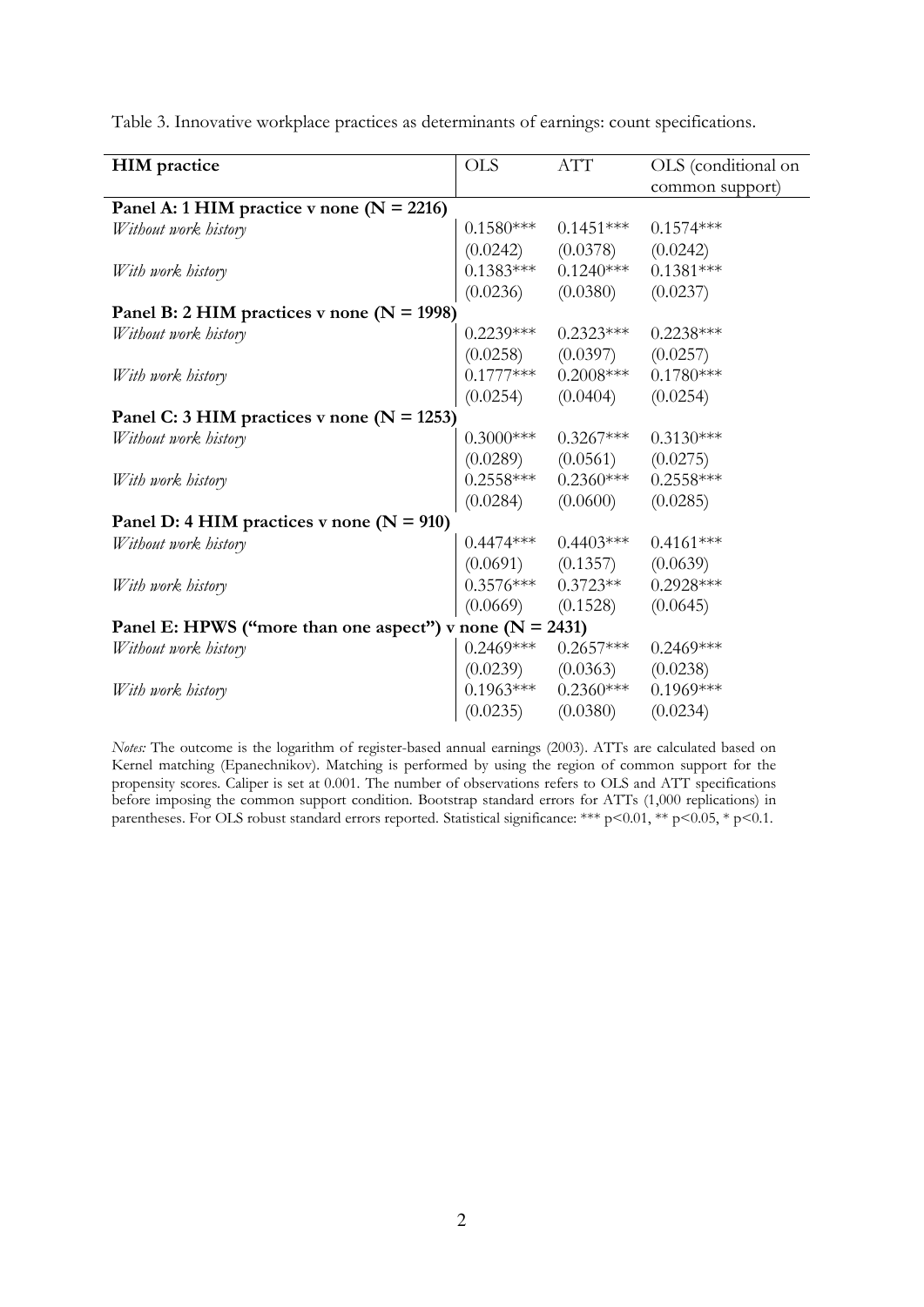Table 4. Innovative workplace practices as determinants of earnings: specific bundles.

| <b>HIM</b> practice                                                                | <b>OLS</b>  | <b>ATT</b>  | OLS (conditional on |
|------------------------------------------------------------------------------------|-------------|-------------|---------------------|
|                                                                                    |             |             | common support)     |
| Panel A: PRP and training v none ( $N = 1263$ )                                    |             |             |                     |
| Without work history                                                               | $0.2650***$ | $0.2647***$ | $0.2645***$         |
|                                                                                    | (0.0310)    | (0.0528)    | (0.0311)            |
| With work history                                                                  | $0.2175***$ | $0.2273***$ | $0.2149***$         |
|                                                                                    | (0.0319)    | (0.0567)    | (0.0323)            |
| Panel B: PRP and information sharing v none ( $N = 974$ )                          |             |             |                     |
| Without work history                                                               | $0.1731***$ | $0.1978**$  | $0.1609***$         |
|                                                                                    | (0.0476)    | (0.0929)    | (0.0471)            |
| With work history                                                                  | $0.1323***$ | $0.1654*$   | $0.1185**$          |
|                                                                                    | (0.0456)    | (0.0904)    | (0.0466)            |
| Panel C: PRP and self-managed teams v none ( $N = 882$ )                           |             |             |                     |
| Without work history                                                               | 0.0398      | 0.0377      | 0.0584              |
|                                                                                    | (0.1335)    | (0.3263)    | (0.1169)            |
| With work history                                                                  | $-0.0406$   | $-0.0806$   | $-0.0875$           |
|                                                                                    | (0.1127)    | (0.2985)    | (0.0652)            |
| Panel D: Training and self-managed teams v none ( $N = 958$ )                      |             |             |                     |
| Without work history                                                               | $0.1984***$ | $0.2240**$  | $0.2075***$         |
|                                                                                    | (0.0410)    | (0.0822)    | (0.0377)            |
| With work history                                                                  | $0.1802***$ | $0.2087**$  | $0.1851***$         |
|                                                                                    | (0.0391)    | (0.0906)    | (0.0370)            |
| Panel E: Training and information sharing v none ( $N = 1332$ )                    |             |             |                     |
| Without work history                                                               | $0.2417***$ | $0.2416***$ | $0.2453***$         |
|                                                                                    | (0.0323)    | (0.0629)    | (0.0320)            |
| With work history                                                                  | $0.2078***$ | $0.2106***$ | $0.2112***$         |
|                                                                                    | (0.0311)    | (0.0614)    | (0.0310)            |
| Panel F: Self-managed teams and information sharing v none $(N = 914)$             |             |             |                     |
| Without work history                                                               | 0.0606      | 0.0654      | 0.0665              |
|                                                                                    | (0.1844)    | (0.2837)    | (0.1882)            |
| With work history                                                                  | $-0.0092$   | $-0.0591$   | $-0.0031$           |
|                                                                                    | (0.1813)    | (0.2602)    | (0.1819)            |
| Panel G: PRP, training and information sharing v none ( $N = 1113$ )               |             |             |                     |
| Without work history                                                               | $0.3014***$ | $0.3358***$ | $0.3084***$         |
|                                                                                    | (0.0334)    | (0.0672)    | (0.0317)            |
| With work history                                                                  | $0.2581***$ | $0.3303**$  | $0.2577***$         |
|                                                                                    | (0.0332)    | (0.0886)    | (0.0319)            |
| Panel H: Training, self-managed teams and information sharing v none ( $N = 958$ ) |             |             |                     |
| Without work history                                                               | $0.2949***$ | $0.2807**$  | $0.3042***$         |
|                                                                                    | (0.0577)    | (0.1409)    | (0.0587)            |
| With work history                                                                  | $0.2708***$ | $0.2770*$   | $0.2795***$         |
|                                                                                    | (0.0555)    | (0.1452)    | (0.0597)            |

*Notes:* The outcome is the logarithm of register-based annual earnings (2003). ATTs are calculated based on Kernel matching (Epanechnikov). Matching is performed by using the region of common support for the propensity scores. Caliper is set at 0.001. The number of observations refers to OLS and ATT specifications before imposing the common support condition. Bootstrap standard errors for ATTs (1,000 replications) in parentheses. For OLS robust standard errors reported. Statistical significance: \*\*\*  $p<0.01$ , \*\*  $p<0.05$ , \*  $p<0.1$ .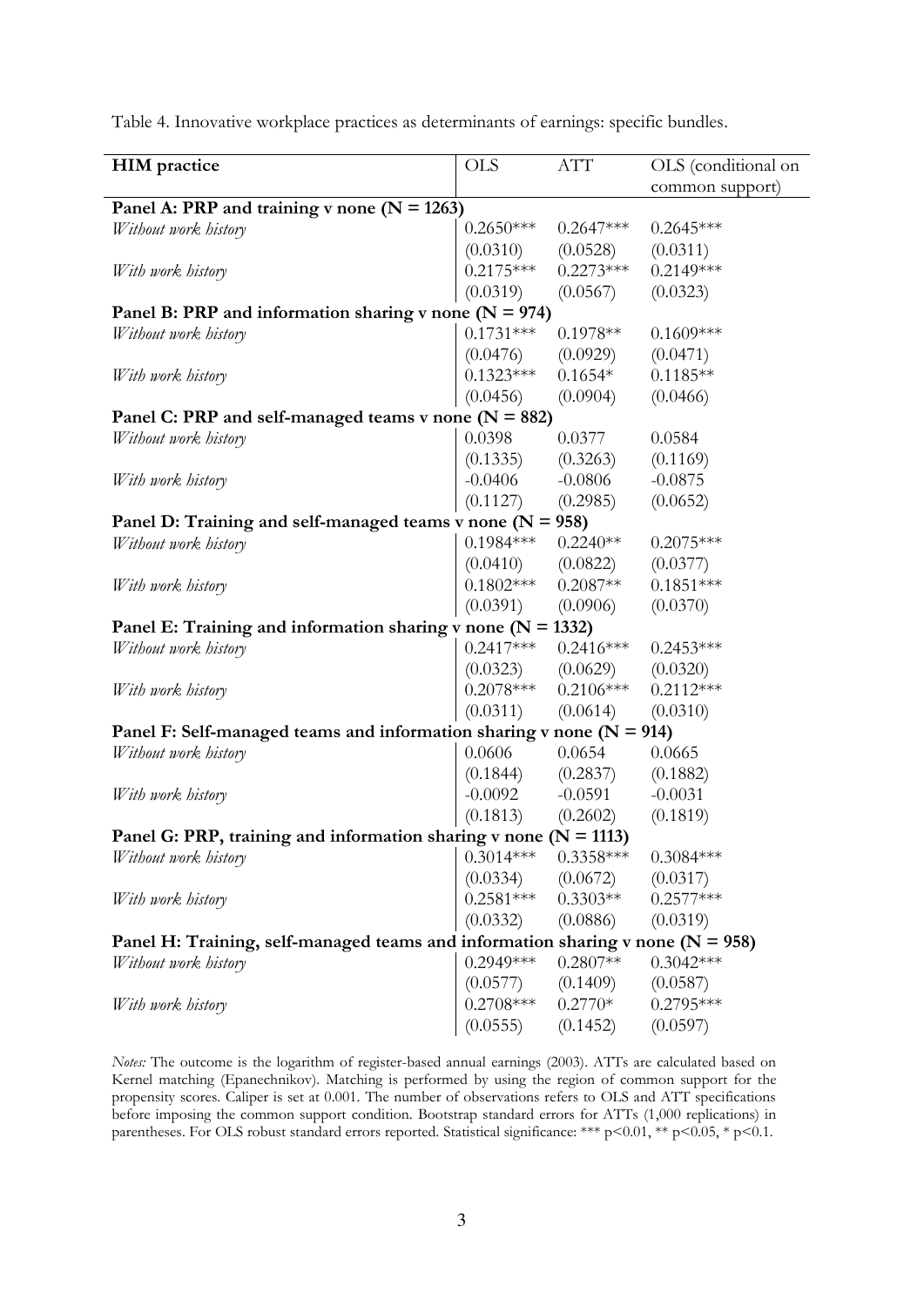### Appendix

Table A1. Descriptive statistics of the variables.

|                                                |          | Standard  |              |
|------------------------------------------------|----------|-----------|--------------|
| Variable                                       | Average  | Deviation | Source       |
| Outcome                                        |          |           |              |
|                                                |          |           |              |
| Logarithm of annual earnings (2003)            | 7.5381   | 0.6971    | <b>FLEED</b> |
|                                                |          |           |              |
| Controls                                       |          |           |              |
| Individual                                     |          |           |              |
| Female                                         | 0.5230   | 0.4995    | <b>QWLS</b>  |
| Age $\leq$ = 34                                | 0.2811   | 0.4496    | QWLS         |
| Age 35-44                                      | 0.2612   | 0.4394    | <b>QWLS</b>  |
| Age 45-54                                      | 0.2959   | 0.4565    | QWLS         |
| Age 55-64                                      | 0.1616   | 0.3681    | QWLS         |
| Married                                        | 0.7506   | 0.4327    | <b>QWLS</b>  |
|                                                | 0.1663   | 0.3724    | <b>QWLS</b>  |
| Comprehensive education only                   | 0.4381   | 0.4962    |              |
| Sedondary education                            |          |           | QWLS         |
| Polytechnic education                          | 0.2800   | 0.4491    | QWLS         |
| University education<br>Union member           | 0.1155   | 0.3197    | QWLS         |
|                                                | 0.7911   | 0.4066    | QWLS         |
| Usual weekly hours                             | 34.2205  | 7.1307    | QWLS         |
| <i>Employer</i>                                |          |           |              |
| Plant size $\leq 10$                           | 0.2290   | 0.4202    | <b>QWLS</b>  |
| Plant size 10-49                               | 0.3725   | 0.4835    | QWLS         |
| Plant size $>=50$                              | 0.3985   | 0.4897    | QWLS         |
| Part of multi-plant firm                       | 0.4217   | 0.4939    | QWLS         |
| Foreign firm                                   | 0.0945   | 0.2926    | QWLS         |
| Public sector                                  | 0.3535   | 0.4781    | QWLS         |
|                                                |          |           |              |
| Work history                                   |          |           |              |
| N of job switches                              | 1.7816   | 1.5464    | <b>FLEED</b> |
| N of employment months                         | 102.6729 | 45.1923   | <b>FLEED</b> |
| N of unemployment months                       | 8.6227   | 15.9072   | <b>FLEED</b> |
| Ever worked in the manufacturing sector        | 0.2470   | 0.4313    | BR           |
| Ever worked in a firm with over 300 workers    | 0.2930   | 0.4552    | BR           |
| N of layoff episodes                           | 0.3041   | 0.9464    | <b>FLEED</b> |
| Past average earnings                          | 6.3748   | 1.5636    | <b>FLEED</b> |
| Past average earnings change                   | 0.1119   | 0.4972    | <b>FLEED</b> |
| Worked over 10 years with the current employer | 0.4027   | 0.4905    | QWLS         |
|                                                |          |           |              |
| Had over 3 professions over working life       | 0.1423   | 0.3494    | <b>QWLS</b>  |

*Notes:* FLEED = Finnish Longitudinal Employer-Employee Data, QWLS = Quality of Work Life Survey and BR = Business Register.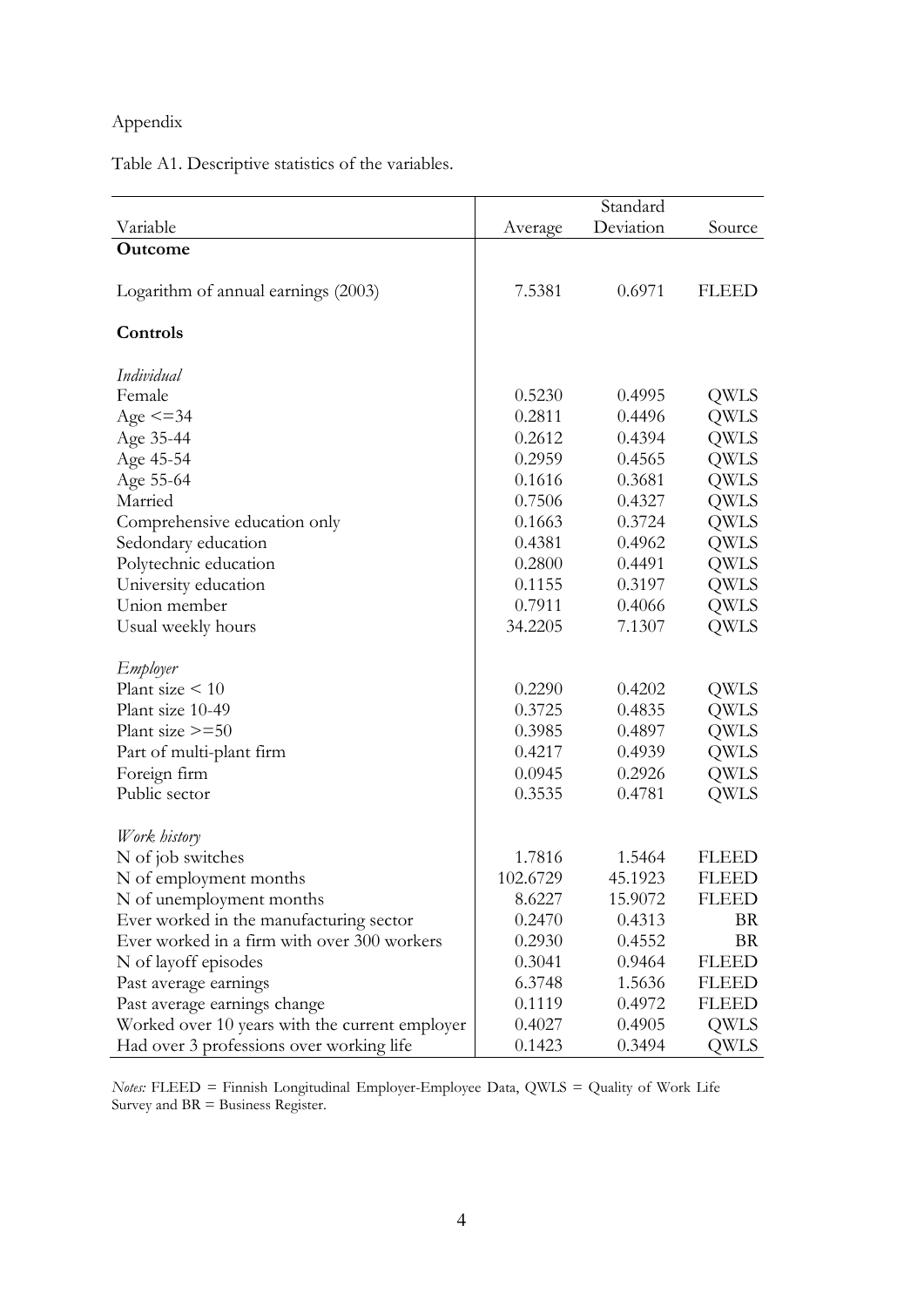Table A2. The incidence of different HIM treatment variables.

| <b>HIM</b> indicator                                 | Mean   |
|------------------------------------------------------|--------|
| <b>Baseline specifications</b> (Table 2)             |        |
| Any HIM                                              | 0.7713 |
| Any performance-related pay                          | 0.3020 |
| Any training                                         | 0.5510 |
| Any self-managed teams                               | 0.1071 |
| Any information sharing                              | 0.3517 |
|                                                      |        |
| <b>Count specifications</b> (Table 3)                |        |
| 1 HIM practices                                      | 0.3572 |
| 2 HIM practices                                      | 0.2996 |
| 3 HIM practices                                      | 0.1026 |
| 4 HIM practices                                      | 0.0119 |
| HPWS ("more than one aspect")                        | 0.4141 |
| <b>Specific bundles</b> (Table 4)                    |        |
| PRP and training                                     | 0.1052 |
| PRP and information sharing                          | 0.0288 |
| PRP and self-managed teams                           | 0.0045 |
| Training and self-managed teams                      | 0.0246 |
| Training and information sharing                     | 0.1235 |
| Self-managed teams and information sharing           | 0.0130 |
| PRP, training and information sharing                | 0.0656 |
| Training, self-managed teams and information sharing | 0.0246 |

*Notes:* The base is the whole sample in all cases.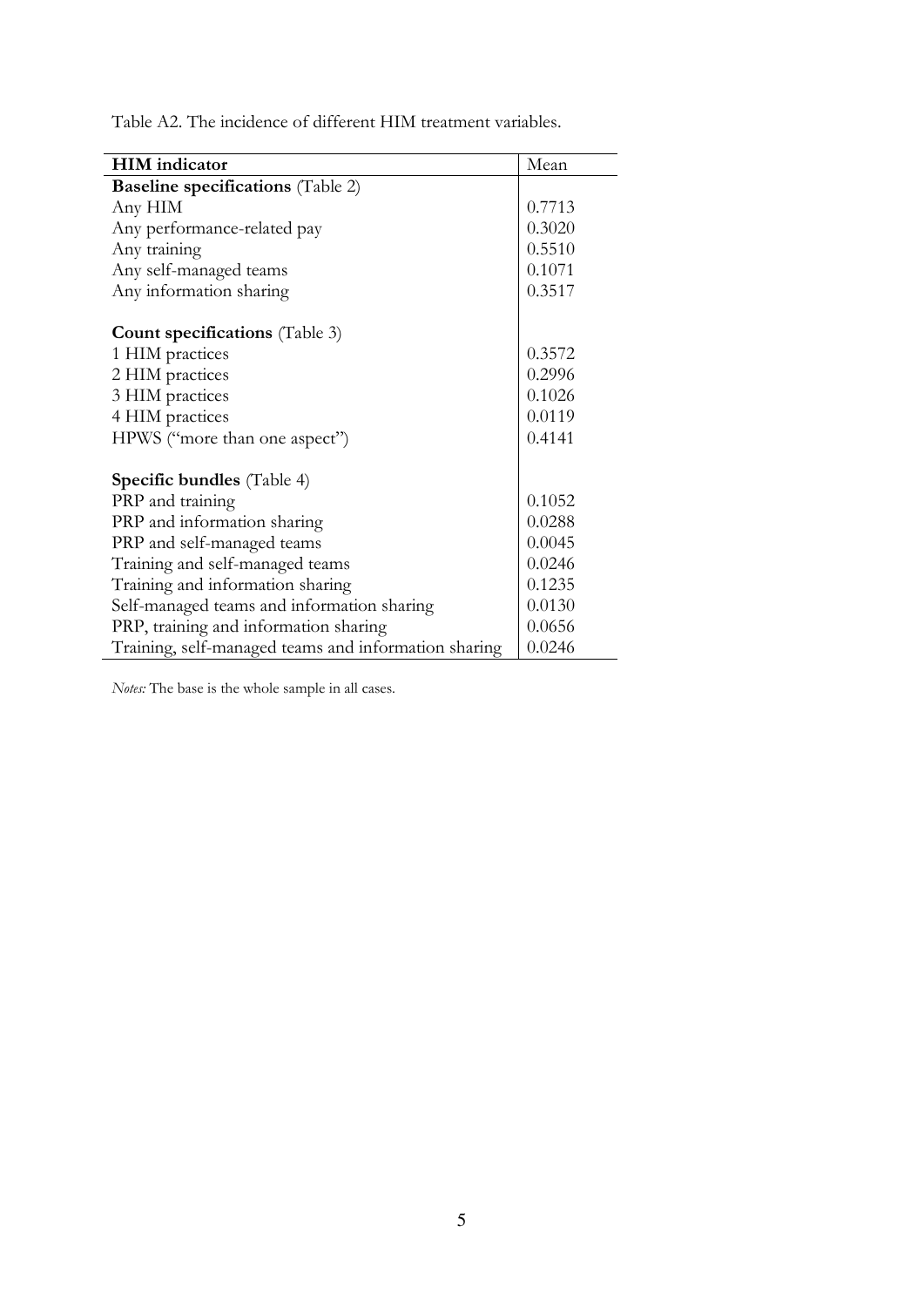|                       | Sample    | Mean     |          | % bias  | % reduct. | t-statistic | p-value    |
|-----------------------|-----------|----------|----------|---------|-----------|-------------|------------|
|                       |           |          |          |         | of   bias |             |            |
| Variable              |           | Treated  | Control  |         |           |             |            |
| Female                | Unmatched | 0.5178   | 0.5291   | $-2.3$  |           | $-0.58$     | 0.5590     |
|                       | Matched   | 0.5182   | 0.5252   | $-1.4$  | 38.1      | $-0.54$     | 0.5930     |
| $Age \leq 34$         | Unmatched | 0.2641   | 0.3357   | $-15.7$ |           | $-4.11$     | 0.0000     |
|                       | Matched   | 0.2646   | 0.2701   | $-1.2$  | 92.4      | $-0.47$     | 0.6410     |
| Age 45-54             | Unmatched | 0.3065   | 0.2576   | 10.9    |           | 2.76        | 0.0060     |
|                       | Matched   | 0.3065   | 0.3152   | $-1.9$  | 82.1      | $-0.72$     | 0.4720     |
| Age 55-64             | Unmatched | 0.1591   | 0.1713   | $-3.3$  |           | $-0.85$     | 0.3940     |
|                       | Matched   | 0.1588   | 0.1565   | 0.6     | 81.5      | 0.24        | 0.8140     |
| Married               | Unmatched | 0.7594   | 0.7191   | 9.2     |           | 2.40        | 0.0170     |
|                       | Matched   | 0.7593   | 0.7439   | 3.5     | 62.0      | 1.35        | 0.1780     |
| Secondary education   | Unmatched | 0.4028   | 0.5536   | $-30.5$ |           | $-7.88$     | 0.0000     |
|                       | Matched   | 0.4033   | 0.4318   | $-5.8$  | 81.1      | $-2.20$     | 0.0280     |
| Polytechnic education | Unmatched | 0.3134   | 0.1667   | 34.9    |           | 8.49        | 0.0000     |
|                       | Matched   | 0.3134   | 0.3090   | 1.0     | 97.0      | 0.36        | 0.7200     |
| University education  | Unmatched | 0.1346   | 0.0525   | 28.5    |           | 6.64        | 0.0000     |
|                       | Matched   | 0.1339   | 0.1128   | 7.3     | 74.4      | 2.43        | 0.0150     |
| Union member          | Unmatched | 0.7988   | 0.7657   | 8.0     |           | 2.09        | 0.0370     |
|                       | Matched   | 0.7990   | 0.8095   | $-2.5$  | 68.3      | $-1.00$     | 0.3160     |
| Usual weekly hours    | Unmatched | 34.6060  | 33.0380  | 20.6    |           | 5.70        | 0.0000     |
|                       | Matched   | 34.6120  | 34.3970  | 2.8     | 86.3      | 1.22        | 0.2230     |
| Plant size 10-49      | Unmatched | 0.3587   | 0.4173   | $-12.0$ |           | $-3.12$     | 0.0020     |
|                       | Matched   | 0.3594   | 0.3442   | 3.1     | 74.1      | 1.21        | 0.2270     |
| Plant size $>=50$     | Unmatched | 0.4394   | 0.2634   | 37.5    |           | 9.35        | 0.0000     |
|                       | Matched   | 0.4386   | 0.4553   | $-3.5$  | 90.5      | $-1.27$     | 0.2030     |
| Part of multi-plant   | Unmatched | 0.4363   | 0.3741   | 12.7    |           | 3.24        | 0.0010     |
| firm                  | Matched   | 0.4355   | 0.4491   | $-2.8$  | 78.1      | $-1.04$     | 0.2980     |
| Foreign firm          | Unmatched | 0.1063   | 0.0559   | 18.5    |           | 4.43        | 0.0000     |
|                       | Matched   | 0.1052   | 0.0928   | 4.6     | 75.4      | 1.58        | 0.1150     |
| Public sector         | Unmatched | 0.3725   | 0.2925   | 17.0    |           | 4.31        | 0.0000     |
|                       | Matched   | 0.3732   | 0.3625   | 2.3     | 86.5      | 0.85        | 0.3960     |
| N of job switches     | Unmatched | 1.7981   | 1.7366   | 4.0     |           | 1.02        | 0.3070     |
|                       | Matched   | 1.7990   | 1.7656   | 2.2     | 45.7      | 0.82        | 0.4110     |
| N of employment       | Unmatched | 105.8400 | 92.4350  | 29.3    |           | 7.70        | 0.0000     |
| months                | Matched   | 105.8000 | 104.1700 | 3.6     | $87.8\,$  | 1.40        | 0.1620     |
| N of unemployment     | Unmatched | 7.3794   | 12.8660  | $-31.6$ |           | $-8.95$     | $0.0000\,$ |
| months                | Matched   | 7.3746   | 7.9553   | $-3.3$  | 89.4      | $-1.54$     | 0.1230     |
| Ever worked in the    | Unmatched | 0.2475   | 0.2471   | 0.1     |           | 0.02        | 0.9800     |
| manufacturing sector  | Matched   | 0.2480   | 0.2564   | $-1.9$  | $-1933.3$ | $-0.73$     | 0.4640     |
| Ever worked in a firm | Unmatched | 0.3076   | 0.2448   | 14.1    |           | 3.55        | 0.0000     |
| with over 300 workers | Matched   | 0.3068   | 0.3041   | 0.6     | 95.7      | 0.220       | 0.8230     |
| N of layoff episodes  | Unmatched | 0.2689   | 0.4289   | $-16.0$ |           | $-4.35$     | 0.0000     |
|                       | Matched   | 0.2695   | 0.2886   | $-1.9$  | 88.1      | $-0.83$     | 0.4080     |
| Past average earnings | Unmatched | 6.5117   | 5.9467   | 35.6    |           | 9.45        | 0.0000     |
|                       | Matched   | 6.5099   | 6.4844   | 1.6     | 95.5      | 0.65        | 0.5140     |
| Past average earnings | Unmatched | 0.1086   | 0.1252   | $-3.3$  |           | $-0.86$     | 0.3910     |
| change                | Matched   | 0.1093   | 0.1012   | 1.6     | 51.2      | 0.65        | 0.5140     |
|                       |           |          |          |         |           |             |            |

Table A3. Test of covariate balancing based on the specification "any HIM v none".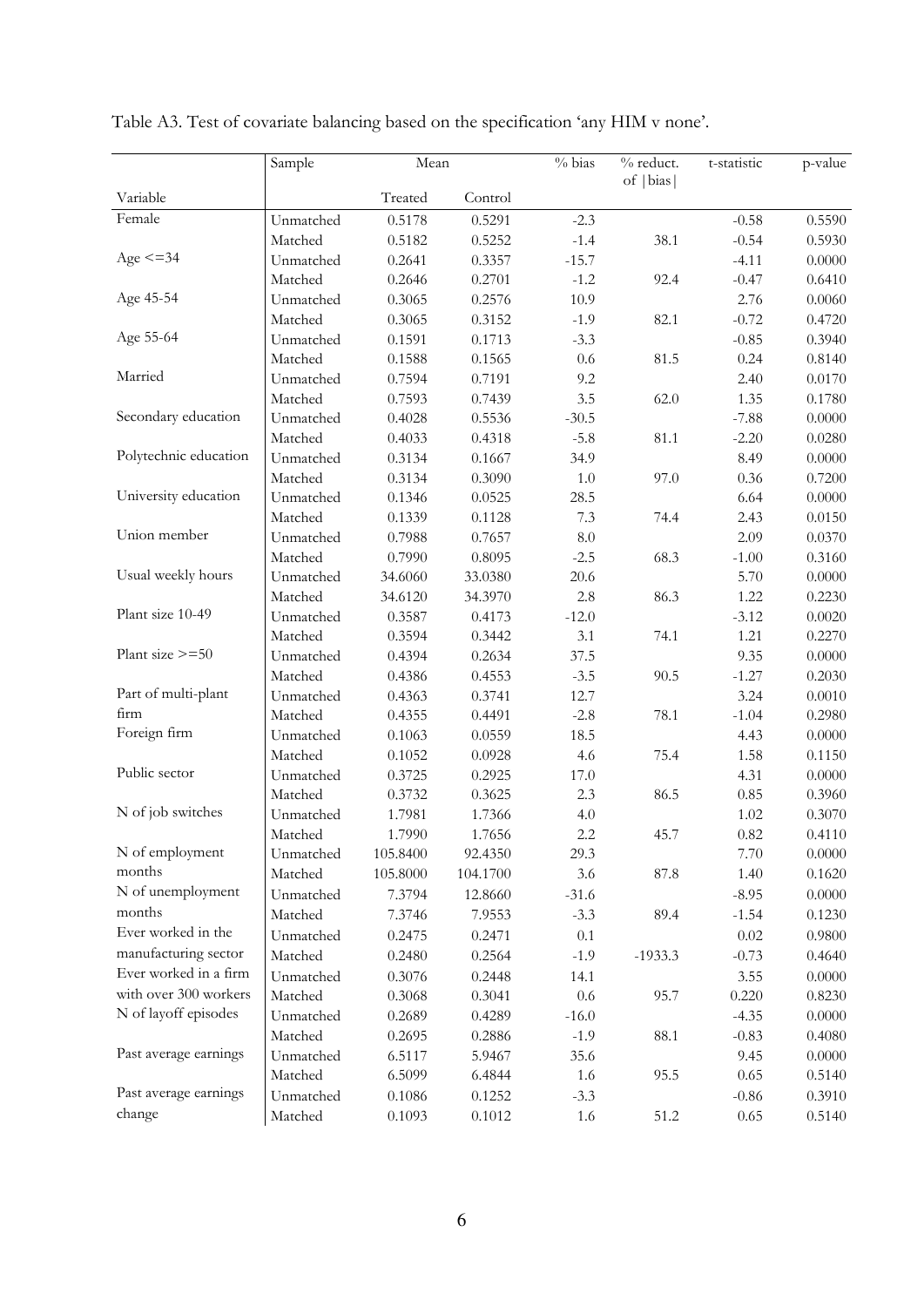| Worked over 10 years Unmatched     |         | 0.4329 | 0.3054 | 26.6   |         | 6.72    | 0.0000 |
|------------------------------------|---------|--------|--------|--------|---------|---------|--------|
| with current employer   Matched    |         | 0.4320 | 0.4391 | $-1.5$ | 94.4    | $-0.54$ | 0.5860 |
| Had over 3 professions   Unmatched |         | 0.1412 | 0.1445 | $-1.0$ |         | $-0.25$ | 0.8050 |
| over working life                  | Matched | 0.1408 | 0.1507 | $-2.8$ | $-1979$ | $-1.07$ | 0.2840 |

*Notes:* Industry indicators not reported.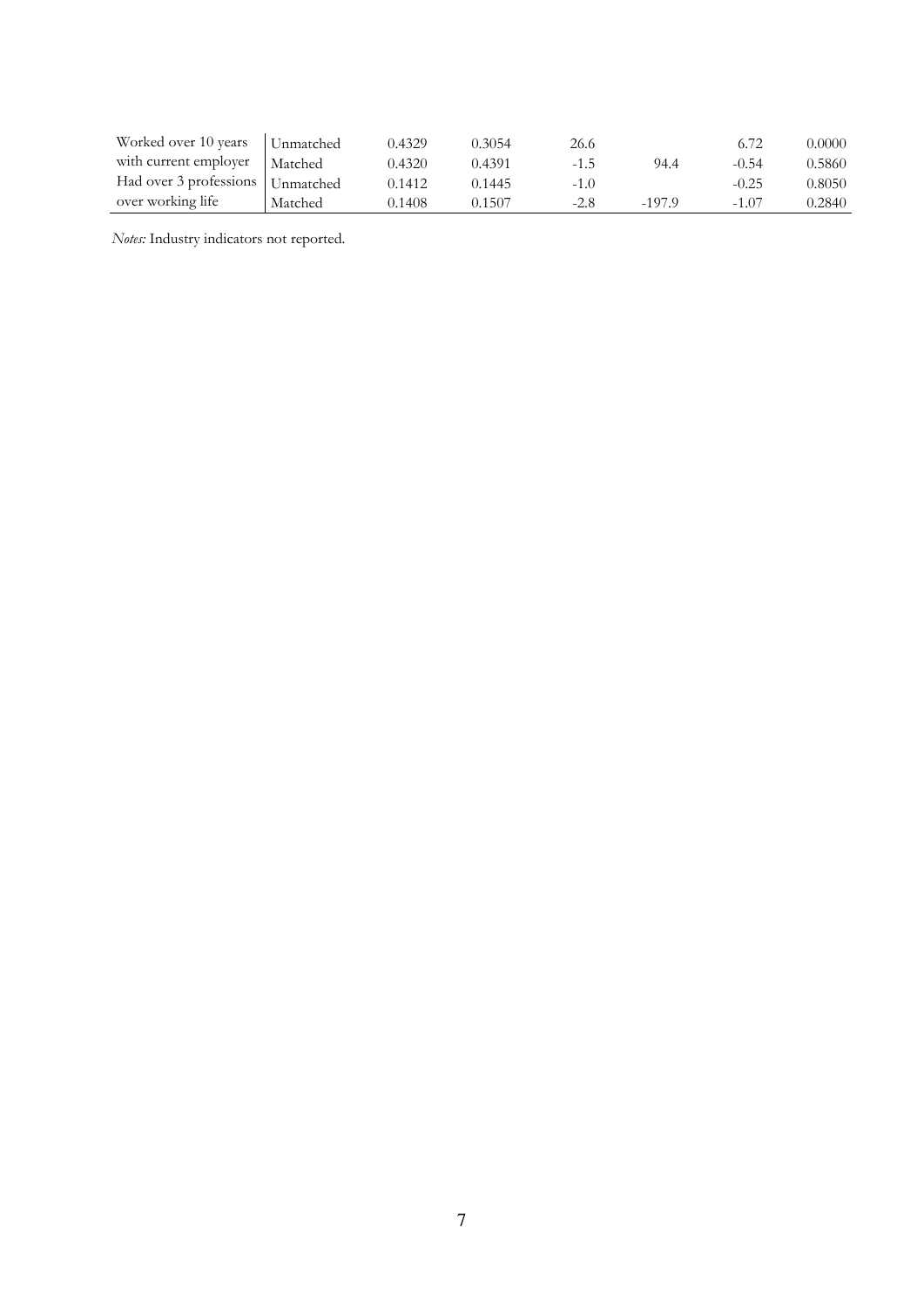| <b>HIM</b> practice                       | $\operatorname{ATT}$    | <b>ATU</b>              | <b>ATE</b>              |
|-------------------------------------------|-------------------------|-------------------------|-------------------------|
| Panel A: Any HIM versus none              |                         |                         |                         |
| Without work history                      | $0.2173***$             | $0.2248***$             | $0.2190***$             |
|                                           | (0.0315)                | (0.0396)                | (0.0272)                |
| With work history                         | $0.1874***$             | $0.1882***$             | $0.1876***$             |
|                                           | (0.0308)                | (0.0430)                | (0.0266)                |
|                                           |                         |                         |                         |
| Panel B: Any PRP v no HIM                 |                         |                         |                         |
| Without work history                      | $0.2543***$             | $0.2933**$              | $0.2713***$             |
|                                           | (0.0376)                | (0.0546)                | (0.0330)                |
| With work history                         | $0.2361***$             | $0.2324**$              | $0.2345**$              |
|                                           | (0.0399)                | (0.0501)                | (0.0320)                |
|                                           |                         |                         |                         |
| Panel C: Any training v no HIM            | $0.2542***$             | $0.2527***$             | $0.2538***$             |
| Without work history                      |                         |                         |                         |
|                                           | (0.0334)<br>$0.2269***$ | (0.0440)<br>$0.1969***$ | (0.0289)<br>$0.2183***$ |
| With work history                         |                         |                         |                         |
|                                           | (0.0350)                | (0.0448)                | (0.0295)                |
| Panel D: Any self-managed teams v HIM     |                         |                         |                         |
| Without work history                      | $0.2130***$             | $0.2285***$             | $0.2235***$             |
|                                           | (0.0602)                | (0.0634)                | (0.0489)                |
| With work history                         | $0.1588***$             | $0.2020***$             | $0.1881***$             |
|                                           | (0.0610)                | (0.0629)                | (0.0486)                |
| Panel E: Any information sharing v no HIM |                         |                         |                         |
| Without work history                      | $0.2312***$             | $0.1963***$             | $0.2174***$             |
|                                           | (0.0466)                | (0.0515)                | (0.0370)                |
| With work history                         | $0.2010***$             | $0.1615***$             | $0.1854***$             |
|                                           | (0.0430)                | (0.0521)                | (0.0351)                |

 Table A4. Innovative workplace practices as determinants of earnings: decomposing average treatment effect.

*Notes:* The outcome is the logarithm of registed-based monthly earnings in 2003. The specifications are the same as those in the second column of Table 2. ATT = Average Treatment effect on the Treated, ATU = Average Treatment effect on the Untreated and ATE = Average Treatment Effect. ATE is weighted average of ATT and ATU. Bootstrap standard errors (1,000 replications) in parentheses. Statistical significance: \*\*\* p<0.01, \*\* p<0.05, \*  $p<0.1$ .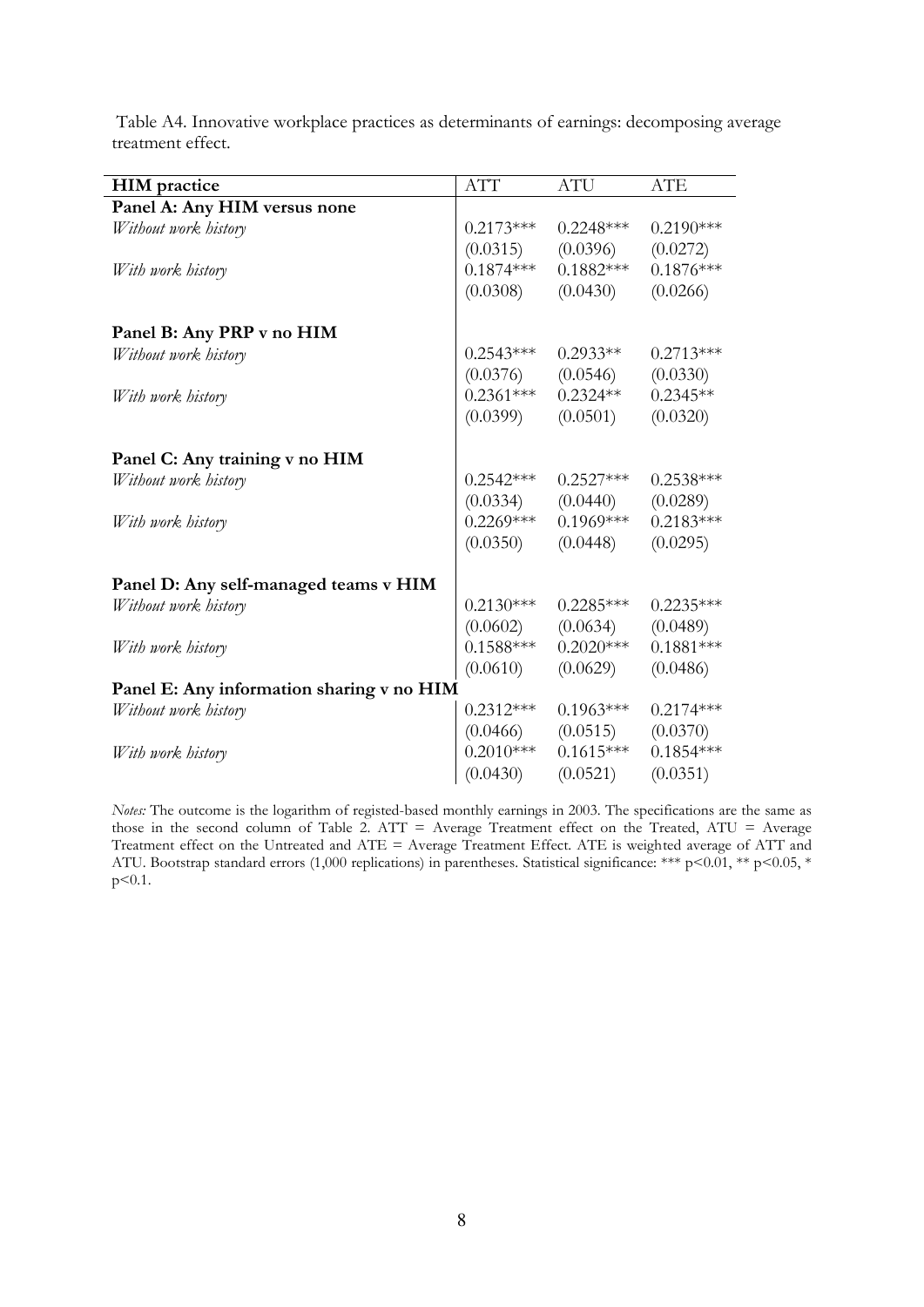Appendix A5. Innovative workplace practices as determinants of earnings: various robustness checks.

| <b>Model specification</b>                    | <b>OLS</b>  | ATT         | <b>OLS</b>   |
|-----------------------------------------------|-------------|-------------|--------------|
|                                               |             |             | (conditional |
|                                               |             |             |              |
|                                               |             |             | on common    |
| Panel A: Using only past average earnings     |             |             | support)     |
| to describe work history                      |             |             |              |
| Without work history                          | $0.2065***$ | $0.2173***$ | $0.2065***$  |
|                                               | (0.0227)    | (0.0315)    | (0.0227)     |
| With work history                             | $0.1770***$ | $0.1953***$ | $0.1772***$  |
|                                               | (0.0218)    | (0.0309)    | (0.0218)     |
| Panel B: Including socio-economic status      |             |             |              |
| in 2000 to describe work history              |             |             |              |
| Without work history                          | $0.2065***$ | $0.2173***$ | $0.2065***$  |
|                                               | (0.0227)    | (0.0315)    | (0.0227)     |
| With work history                             | $0.1604***$ | $0.1836***$ | $0.1608***$  |
|                                               | (0.0221)    | (0.0314)    | (0.0221)     |
| Panel C: Using the residual from the          |             |             |              |
| earnings equation as outcome variable         |             |             |              |
| Without work history                          | $0.2164***$ | $0.1976***$ | $0.2164***$  |
|                                               | (0.0244)    | (0.0759)    | (0.0244)     |
| With work history                             | $0.1738***$ | $0.1666***$ | $0.1740***$  |
|                                               | (0.0239)    | (0.0290)    | (0.0239)     |
| Panel D: Using self-reported monthly wage     |             |             |              |
| from QWLS as outcome variable                 |             |             |              |
|                                               |             |             |              |
| Without work history                          | $0.1501***$ | $0.1750***$ | $0.1504***$  |
|                                               | (0.0149)    | (0.0263)    | (0.0149)     |
| With work history                             | $0.1298***$ | $0.1610***$ | $0.1307***$  |
|                                               | (0.0143)    | (0.0254)    | (0.0143)     |
| Panel E: Using hourly earnings as outcome     |             |             |              |
| variable                                      |             |             |              |
| Without work history                          | $0.1670***$ | $0.1891***$ | $0.1673***$  |
|                                               | (0.0160)    | (0.0268)    | (0.0160)     |
| With work history                             | $0.1349***$ | $0.1611***$ | $0.1352***$  |
|                                               | (0.0153)    | (0.0253)    | (0.0153)     |
| Panel F: Estimating separately for the highly |             |             |              |
| educated only                                 |             |             |              |
| Without work history                          | $0.2212***$ | $0.2663***$ | $0.2193***$  |
|                                               | (0.0366)    | (0.0314)    | (0.0373)     |
| With work history                             | $0.1974***$ | $0.2193***$ | $0.1946***$  |
|                                               | (0.0363)    | (0.0300)    | (0.0365)     |
| Panel G: Estimating separately for the low    |             |             |              |
| educated only                                 |             |             |              |
| Without work history                          | $0.1972***$ | $0.1823***$ | $0.1972***$  |
|                                               | (0.0274)    | (0.0312)    | (0.0274)     |
| With work history                             | $0.1618***$ | $0.1558***$ | $0.1621***$  |
|                                               | (0.0257)    | (0.0308)    | (0.0257)     |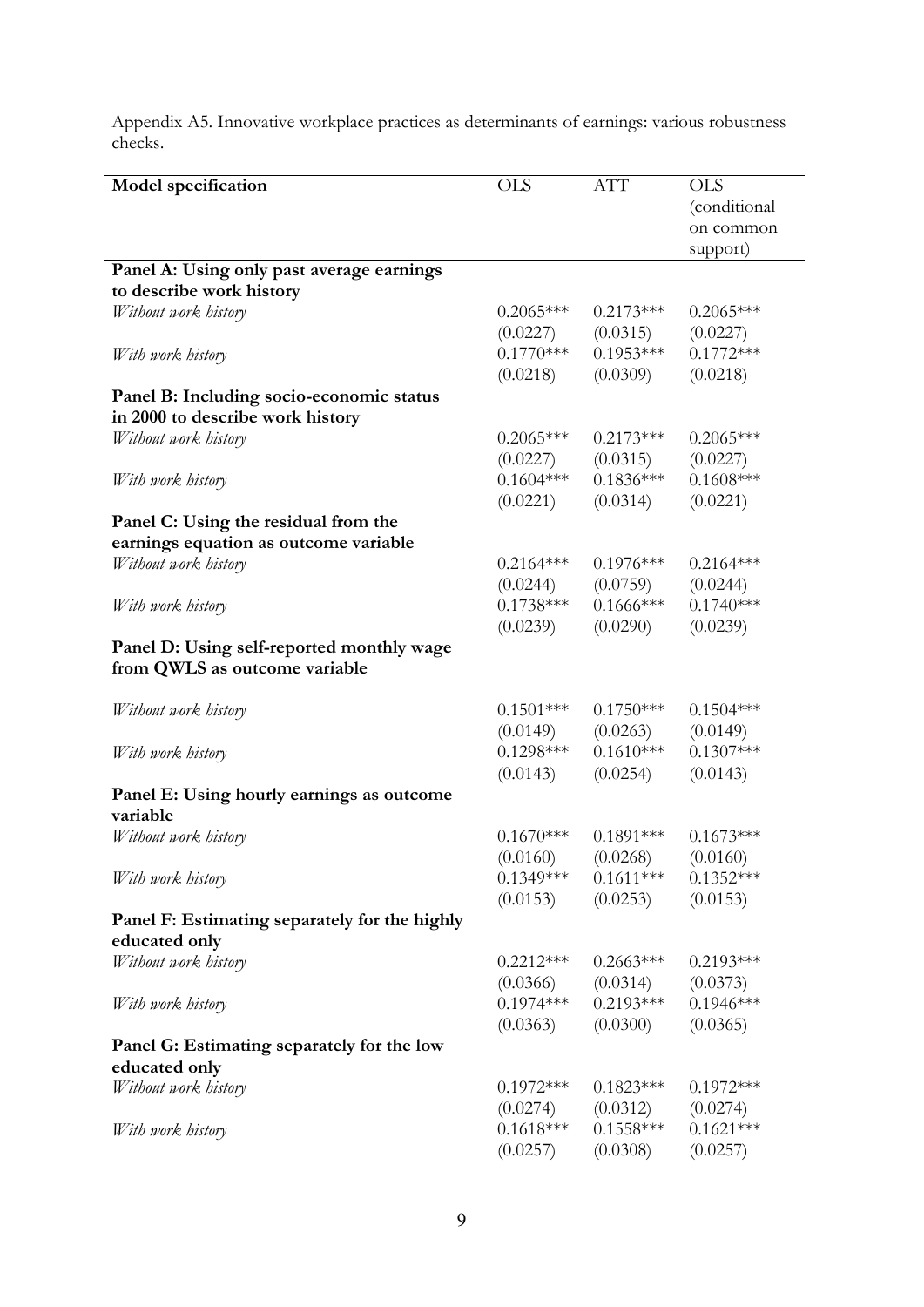| Panel H: Estimating separately for those with  |             |             |              |
|------------------------------------------------|-------------|-------------|--------------|
| less than 5 years' tenure                      |             |             |              |
| Without work history                           | $0.1967***$ | $0.2069***$ | $0.1972***$  |
|                                                | (0.0373)    | (0.0298)    | (0.0368)     |
| With work history                              | $0.1756***$ | $0.1971***$ | $0.1721***$  |
|                                                | (0.0354)    | (0.0309)    | (0.0354)     |
| Panel I: Estimating separately for those with  |             |             |              |
|                                                |             |             |              |
| more than 5 years' tenure                      |             |             |              |
| Without work history                           | $0.1945***$ | $0.2047***$ | $0.1950***$  |
|                                                | (0.0314)    | (0.0325)    | (0.0314)     |
| With work history                              | $0.1685***$ | $0.1890***$ | $0.1686***$  |
|                                                | (0.0301)    | (0.0289)    | (0.0301)     |
| Panel J: Estimating separately for the bottom  |             |             |              |
| half of the 2003 wage distribution             |             |             |              |
| Without work history                           | $0.1371***$ | $0.1174***$ | $0.1372***$  |
|                                                | (0.0313)    | (0.0314)    | (0.0313)     |
| With work history                              | $0.1204***$ | $0.0927***$ | $0.1204***$  |
|                                                | (0.0308)    | (0.0301)    | (0.0308)     |
| Panel K: Estimating separately for the top     |             |             |              |
| half of the 2003 wage distribution             |             |             |              |
| Without work history                           | $0.0686***$ | $0.0862***$ | $0.0688***$  |
|                                                | (0.0150)    | (0.0331)    | (0.0149)     |
|                                                |             |             | $0.0592***$  |
| With work history                              | $0.0589***$ | $0.0819***$ |              |
|                                                | (0.0139)    | (0.0307)    | (0.0138)     |
| Panel L: Estimating separately for the private |             |             |              |
| sector only                                    |             |             |              |
| Without work history                           | $0.1881***$ | $0.2220***$ | $0.1910***$  |
|                                                | (0.0235)    | (0.0315)    | (0.0234)     |
| With work history                              | $0.1556***$ | $0.2051***$ | $0.1561***$  |
|                                                | (0.0231)    | (0.0300)    | (0.0231)     |
| Panel M: Estimating separately for the small   |             |             |              |
| plants only                                    |             |             |              |
| Without work history                           | $0.2129***$ | $0.2306***$ | $0.2129***$  |
|                                                | (0.0304)    | (0.0304)    | (0.0304)     |
| With work history                              | $0.1697***$ | $0.1878***$ | $0.1695***$  |
|                                                | (0.0295)    | (0.0318)    | (0.0295)     |
| Panel N: Estimating separately for the large   |             |             |              |
| plants only                                    |             |             |              |
|                                                |             |             |              |
| Without work history                           | $0.1880***$ | $0.2009***$ | $0.1887***$  |
|                                                | (0.0285)    | (0.0306)    | (0.0285)     |
| With work history                              | $0.1723***$ | $0.1914***$ | $0.1707***$  |
|                                                | (0.0274)    | (0.0308)    | (0.0274)     |
| Panel O: Estimating separately for those who   |             |             |              |
| have worked 12 months in 2003                  |             |             |              |
| Without work history                           | $0.1777***$ | $0.2043***$ | $0.1766$ *** |
|                                                | (0.0244)    | (0.0304)    | (0.0244)     |
| With work history                              | $0.1430***$ | $0.1728***$ | $0.1434***$  |
|                                                | (0.0229)    | (0.0315)    | (0.0229)     |
|                                                |             |             |              |